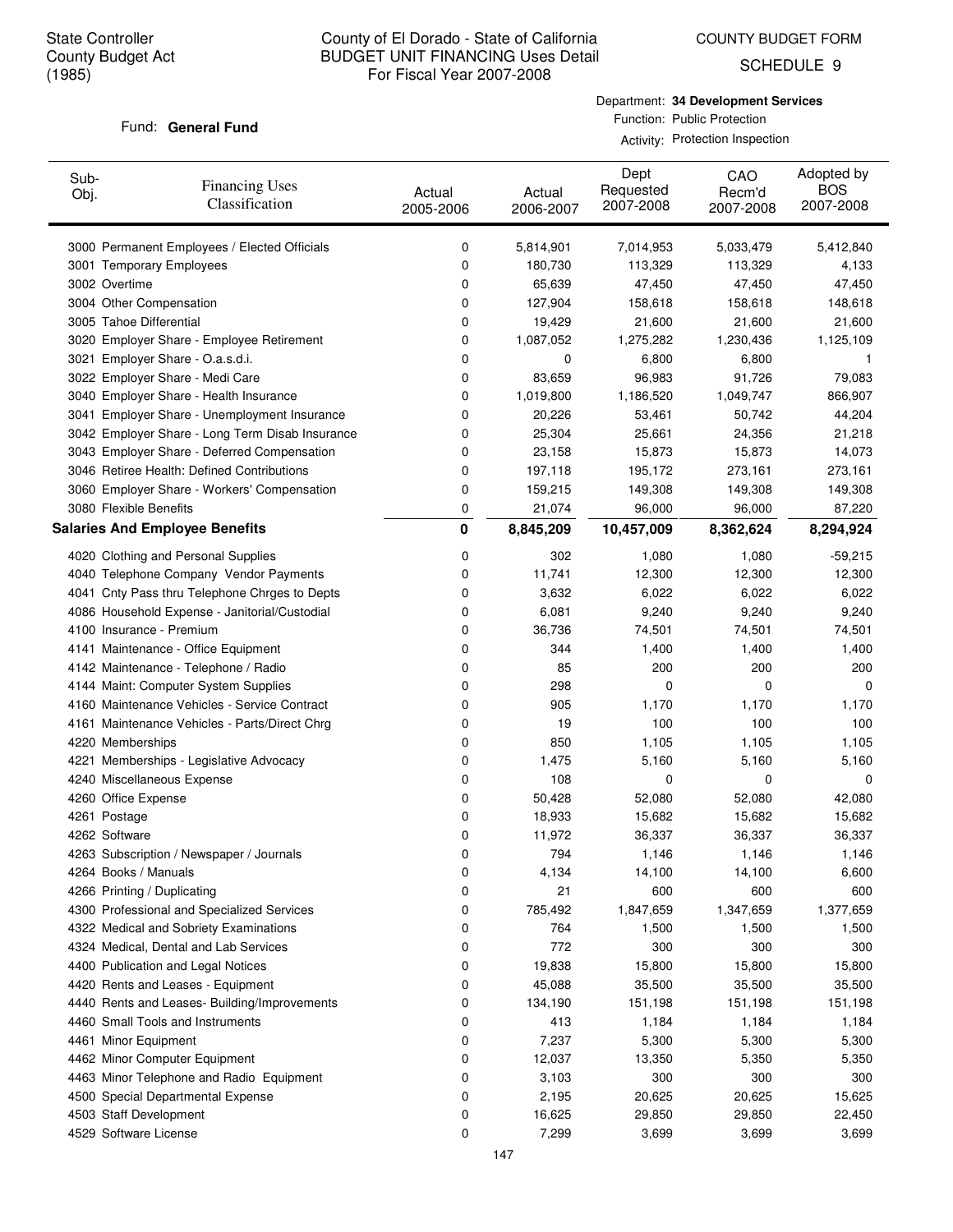COUNTY BUDGET FORM

SCHEDULE 9

### Fund: General Fund

Department: **34 Development Services** Function: Public Protection

Activity: Protection Inspection

| Sub-<br>Obj.                 | <b>Financing Uses</b><br>Classification                                         | Actual<br>2005-2006 | Actual<br>2006-2007 | Dept<br>Requested<br>2007-2008 | CAO<br>Recm'd<br>2007-2008 | Adopted by<br><b>BOS</b><br>2007-2008 |
|------------------------------|---------------------------------------------------------------------------------|---------------------|---------------------|--------------------------------|----------------------------|---------------------------------------|
|                              | 4600 Transportation and Travel                                                  | 0                   | 3,560               | 7,500                          | 7,500                      | 9,500                                 |
|                              | 4602 Employee - Private Auto Mileage                                            | 0                   | 10,454              | 8,700                          | 8,700                      | 8,700                                 |
|                              | 4605 Vehicle - Rent Or Lease                                                    | 0                   | 111,403             | 146,433                        | 146,433                    | 146,433                               |
| 4606 Fuel Purchases          |                                                                                 | 0                   | 48,304              | 73,917                         | 73,917                     | 73,917                                |
| 4620 Utilities               |                                                                                 | 0                   | 18,338              | 19,500                         | 19,500                     | 19,500                                |
| <b>Services And Supplies</b> |                                                                                 | 0                   | 1,375,966           | 2,614,538                      | 2,106,538                  | 2,048,343                             |
|                              | 5240 Contribution To Non-county Governmental                                    | 0                   | 71,420              | 130,000                        | 130,000                    | 105,000                               |
|                              | 5300 Interfund Expenditures                                                     | 0                   | 1,248               | 2,490                          | 2,490                      | 2,490                                 |
|                              | 5322 Intrfnd Exp: Privacy/Compliance Program                                    | 0                   | 0                   | 8,658                          | 8,658                      | 8,658                                 |
| <b>Other Charges</b>         |                                                                                 | $\bf{0}$            | 72,668              | 141,148                        | 141,148                    | 116,148                               |
|                              | 6042 Fixed Assets - Computer Sys Equipment                                      | 0                   | 28,867              | 12,500                         | 12,500                     | 12,500                                |
| <b>Fixed Assets</b>          |                                                                                 | 0                   | 28,867              | 12,500                         | 12,500                     | 12,500                                |
|                              | 7001 Operating Transfers Out: Fleet                                             | 0                   | 22,999              | 0                              | 0                          | 0                                     |
| <b>Other Financing Uses</b>  |                                                                                 | $\mathbf{0}$        | 22,999              | 0                              | 0                          | 0                                     |
| 7200 Intrafund Transfers     |                                                                                 | 0                   | 260,550             | 267,842                        | 267,842                    | 250,000                               |
|                              | 7220 Intrafnd: Telephone Equipment and Support                                  | 0                   | 68,031              | 64,418                         | 64,418                     | 67,929                                |
|                              | 7221 Intrafnd: Radio Equipment and Support                                      | 0                   | 977                 | 730                            | 730                        | 730                                   |
|                              | 7223 Intrafnd: Mail Service                                                     | 0                   | 5,009               | 5,841                          | 5,841                      | 5,841                                 |
|                              | 7224 Intrafnd: Stores Support                                                   | 0                   | 5,210               | 6,096                          | 6,096                      | 6,096                                 |
|                              | 7225 Intrafnd: Central Duplicating                                              | 0                   | 26,241              | 21,100                         | 21,100                     | 21,100                                |
|                              | 7226 Intrafnd: Lease Administration Fee                                         | 0                   | 3,266               | 2,964                          | 2,964                      | 2,964                                 |
|                              | 7227 Intrafnd: Internal Data Processing                                         | 0                   | 158,166             | 231,074                        | 231,074                    | 231,074                               |
| 7229 Intrafnd: PC Support    |                                                                                 | 0                   | 1,729               | 1,200                          | 1,200                      | 1,200                                 |
|                              | 7231 Intrafnd: IS Programming Support                                           | 0                   | 12,810              | 6,000                          | 6,000                      | 6,000                                 |
|                              | 7232 Intrafnd: Maint Bldg & Improvmnts                                          | 0                   | 514                 | 500                            | 500                        | 500                                   |
|                              | 7234 Intrafnd: Network Support                                                  | 0                   | 124,860             | 168,622                        | 168,622                    | 168,622                               |
| <b>Intrafund Transfers</b>   |                                                                                 | $\mathbf 0$         | 667,362             | 776,387                        | 776,387                    | 762,056                               |
|                              | 7350 Intrfnd Abatemnt: Only General Fund                                        | 0                   | 0                   | $-16,556$                      | $-16,556$                  | $-16,556$                             |
| <b>Intrafund Abatement</b>   |                                                                                 | $\mathbf{0}$        | 0                   | $-16,556$                      | $-16,556$                  | $-16,556$                             |
|                              | <b>Total Financing Uses</b>                                                     | $\pmb{0}$           | 11,013,071          | 13,985,026                     | 11,382,641                 | 11,217,415                            |
|                              | <b>Less Department Estimated Revenues</b>                                       | 0                   | 6,322,914           | 9,111,344                      | 7,492,410                  | 6,696,001                             |
|                              | <b>Department Use of Other General</b><br><b>Fund Sources (Net County Cost)</b> | 0                   | 4,690,157           | 4,873,682                      | 3,890,231                  | 4,521,414                             |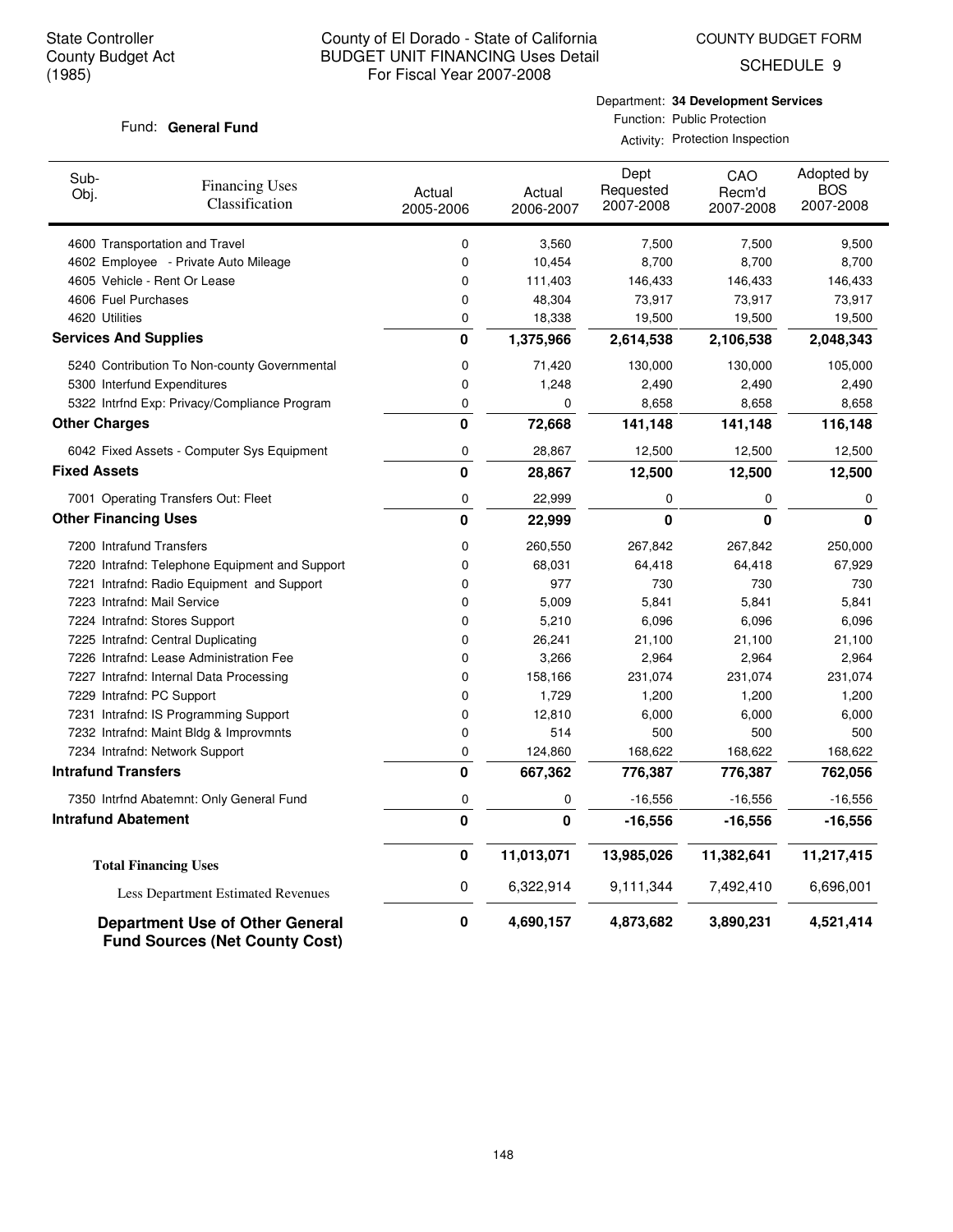SCHEDULE 9

#### Fund: EIR Developemnt Fee

## Department: **34 Development Services**

Function: Public Protection

|                                            |                                                                   |                     |                     |                                | Activity: Other Protection |                                       |
|--------------------------------------------|-------------------------------------------------------------------|---------------------|---------------------|--------------------------------|----------------------------|---------------------------------------|
| Sub-<br>Obj.                               | <b>Financing Uses</b><br>Classification                           | Actual<br>2005-2006 | Actual<br>2006-2007 | Dept<br>Requested<br>2007-2008 | CAO<br>Recm'd<br>2007-2008 | Adopted by<br><b>BOS</b><br>2007-2008 |
| 4300 Professional and Specialized Services |                                                                   | 0                   | 0                   | 500,000                        | 500,000                    | 500,000                               |
| <b>Services And Supplies</b>               |                                                                   | 0                   | 0                   | 500,000<br>500,000             |                            | 500,000                               |
|                                            | <b>Total Financing Uses</b>                                       | 0                   | 0                   | 500,000                        | 500,000                    | 500,000                               |
| <b>Less Department Estimated Revenues</b>  |                                                                   | 0                   | 1,193               | 500.000                        | 500.000                    | 500,000                               |
|                                            | <b>Department Use of EIR -</b><br><b>Development Fund Balance</b> | 0                   | $-1,193$            | 0                              | 0                          | 0                                     |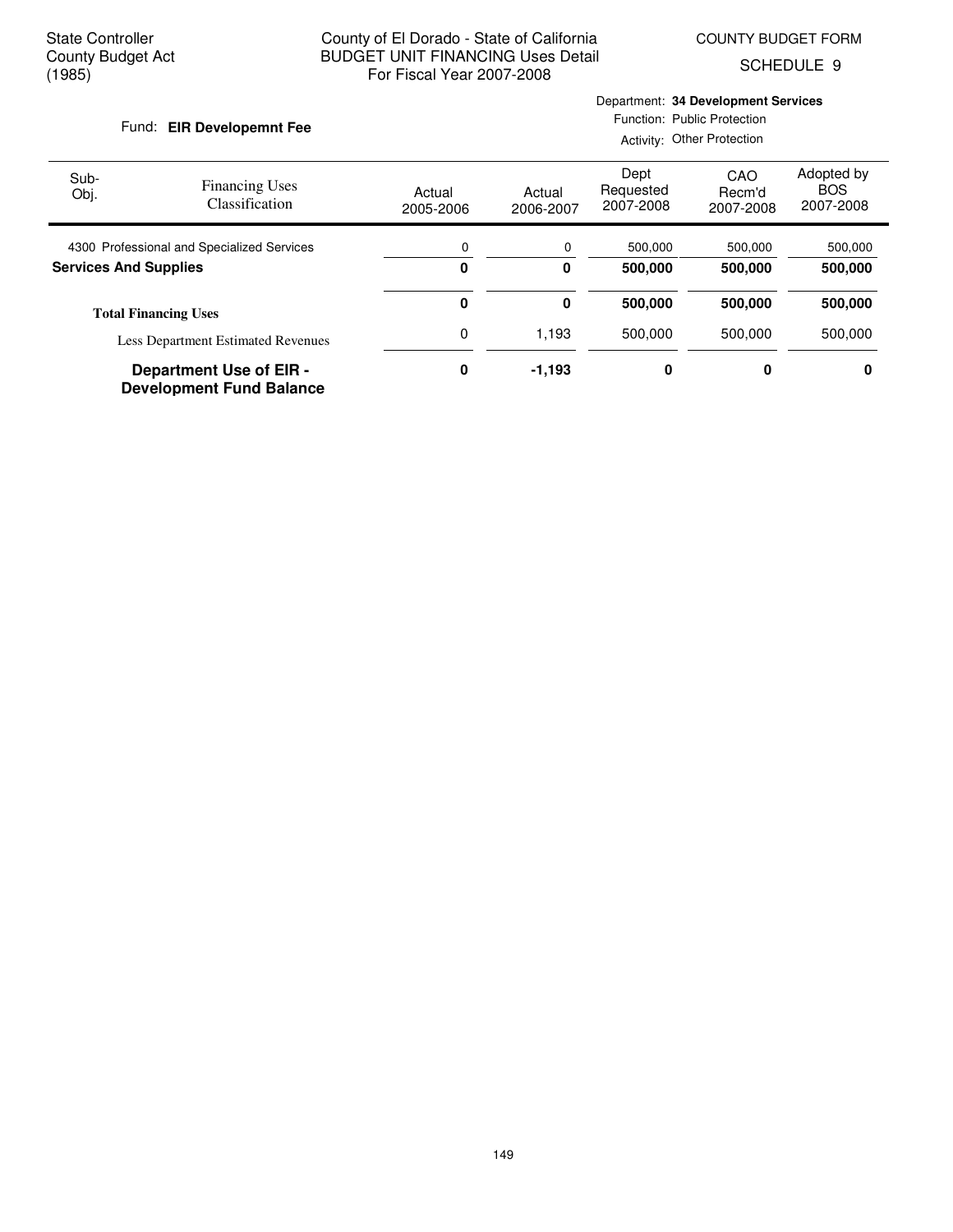COUNTY BUDGET FORM

SCHEDULE 9

#### Fund: General Fund

Department: **40 Animal Control** Function: Public Protection

Activity: Other Protection

| Sub-<br>Obj. | <b>Financing Uses</b><br>Classification         | Actual<br>2005-2006 | Actual<br>2006-2007 | Dept<br>Requested<br>2007-2008 | CAO<br>Recm'd<br>2007-2008 | Adopted by<br><b>BOS</b><br>2007-2008 |
|--------------|-------------------------------------------------|---------------------|---------------------|--------------------------------|----------------------------|---------------------------------------|
|              | 3000 Permanent Employees / Elected Officials    | 617,662             | 677,999             | 934,412                        | 841,151                    | 841,151                               |
|              | 3001 Temporary Employees                        | 11,168              | 86,684              | 47,500                         | 47,500                     | 47,500                                |
|              | 3002 Overtime                                   | 30,527              | 46,482              | 19,808                         | 19,808                     | 19,808                                |
|              | 3003 Standby Pay                                | 20,193              | 18,140              | 19,701                         | 19,701                     | 19,701                                |
|              | 3004 Other Compensation                         | 6,145               | 5,774               | 47,400                         | 3,400                      | 3,400                                 |
|              | 3005 Tahoe Differential                         | 12,147              | 12,691              | 14,400                         | 14,400                     | 14,400                                |
|              | 3020 Employer Share - Employee Retirement       | 119,090             | 131,731             | 165,957                        | 161,510                    | 161,510                               |
|              | 3022 Employer Share - Medi Care                 | 9,970               | 11,974              | 13,758                         | 13,276                     | 13,275                                |
|              | 3040 Employer Share - Health Insurance          | 159,270             | 161,683             | 275,729                        | 263,902                    | 263,902                               |
|              | 3041 Employer Share - Unemployment Insurance    | 4,151               | 5,251               | 6,791                          | 6,491                      | 6,490                                 |
|              | 3042 Employer Share - Long Term Disab Insurance | 4,024               | 4,487               | 3,364                          | 3,244                      | 3,244                                 |
|              | 3043 Employer Share - Deferred Compensation     | 0                   | 0                   | 800                            | 800                        | 800                                   |
|              | 3046 Retiree Health: Defined Contributions      | 30,245              | 35,964              | 37,202                         | 52,068                     | 52,068                                |
|              | 3060 Employer Share - Workers' Compensation     | 72,106              | 41,036              | 45,981                         | 45,981                     | 45,981                                |
|              | 3080 Flexible Benefits                          | 2,591               | 2,591               | 2,447                          | 2,447                      | 2,447                                 |
|              | <b>Salaries And Employee Benefits</b>           | 1,099,289           | 1,242,487           | 1,635,250                      | 1,495,679                  | 1,495,677                             |
|              |                                                 |                     |                     |                                |                            |                                       |
|              | 4020 Clothing and Personal Supplies             | 6,939               | 6,754               | 9,300                          | 9,300                      | 9,300                                 |
|              | 4040 Telephone Company Vendor Payments          | 2,985               | 5,053               | 4,740                          | 4,200                      | 4,200                                 |
|              | 4041 Cnty Pass thru Telephone Chrges to Depts   | 905                 | 677                 | 1,210                          | 1,210                      | 1,210                                 |
|              | 4080 Household Expense                          | 7,823               | 4,895               | 6,700                          | 6,700                      | 6,700                                 |
|              | 4082 Household Expense - Other                  | 0                   | 577                 | 0                              | 0                          | 0                                     |
|              | 4085 Household Expense - Refuse Disposal        | 6,313               | 7,660               | 7,200                          | 7,200                      | 7,200                                 |
|              | 4086 Household Expense - Janitorial/Custodial   | 5,500               | 3,685               | 8,000                          | 8,000                      | 8,000                                 |
|              | 4087 Household Expense - Exterm/Fumigation Serv | 275                 | 110                 | 0                              | 0                          | 0                                     |
|              | 4100 Insurance - Premium                        | 5,230               | 10,414              | 41,651                         | 41,651                     | 41,651                                |
|              | 4101 Insurance - Additional Liability           | 98                  | 13                  | 0                              | 0                          | 0                                     |
|              | 4124 Witness Fee                                | 35                  | 46                  | 0                              | 0                          | 0                                     |
|              | 4140 Maintenance - Equipment                    | 139                 | 278                 | 900                            | 900                        | 900                                   |
|              | 4143 Maintenance - Service Contracts            | 2,356               | 0                   | 0                              | 0                          | 0                                     |
|              | 4160 Maintenance Vehicles - Service Contract    | 343                 | 338                 | 0                              | 0                          | 0                                     |
|              | 4162 Maintenance Vehicles - Supplies            | 2,810               | 1,517               | 5,500                          | 5,500                      | 5,500                                 |
|              | 4163 Maintenance Vehicles - Inventory           | 40                  | 178                 | 0                              | 0                          | 0                                     |
|              | 4164 Maintenance Vehicles - Tires and Tubes     | 50                  | 0                   | 250                            | 250                        | 250                                   |
|              | 4180 Maintenance - Building and Improvements    | 0                   | 0                   | 1,200                          | 1,200                      | 1,200                                 |
|              | 4200 Medical, Dental and Laboratory Supplies    | 51                  | 0                   | 0                              | 0                          | 0                                     |
|              | 4220 Memberships                                | 344                 | 125                 | 375                            | 375                        | 375                                   |
|              | 4221 Memberships - Legislative Advocacy         | 0                   | 369                 | 395                            | 395                        | 395                                   |
|              | 4260 Office Expense                             | 3,921               | 8,139               | 5,800                          | 5,800                      | 5,801                                 |
|              | 4261 Postage                                    | 5,873               | 6,969               | 6,550                          | 6,550                      | 6,550                                 |
|              | 4262 Software                                   | 27                  | 0                   | 0                              | 0                          | 0                                     |
|              | 4263 Subscription / Newspaper / Journals        | 193                 | 251                 | 220                            | 220                        | 220                                   |
|              | 4264 Books / Manuals                            | 421                 | 726                 | 654                            | 654                        | 652                                   |
|              | 4300 Professional and Specialized Services      | 99,627              | 186,784             | 148,000                        | 148,000                    | 150,000                               |
|              | 4313 Legal Services                             | 3,092               | 3,384               | 9,000                          | 5,000                      | 5,000                                 |
|              | 4324 Medical, Dental and Lab Services           | 2,611               | 2,254               | 2,050                          | 2,050                      | 2,050                                 |
|              | 4334 Fire Prevention and Inspection             | 174                 | 0                   | 0                              | 0                          | 0                                     |
|              | 4400 Publication and Legal Notices              | 706                 | 2,526               | 800                            | 800                        | 800                                   |
|              | 4420 Rents and Leases - Equipment               | 4,212               | 4,488               | 4,900                          | 4,900                      | 4,900                                 |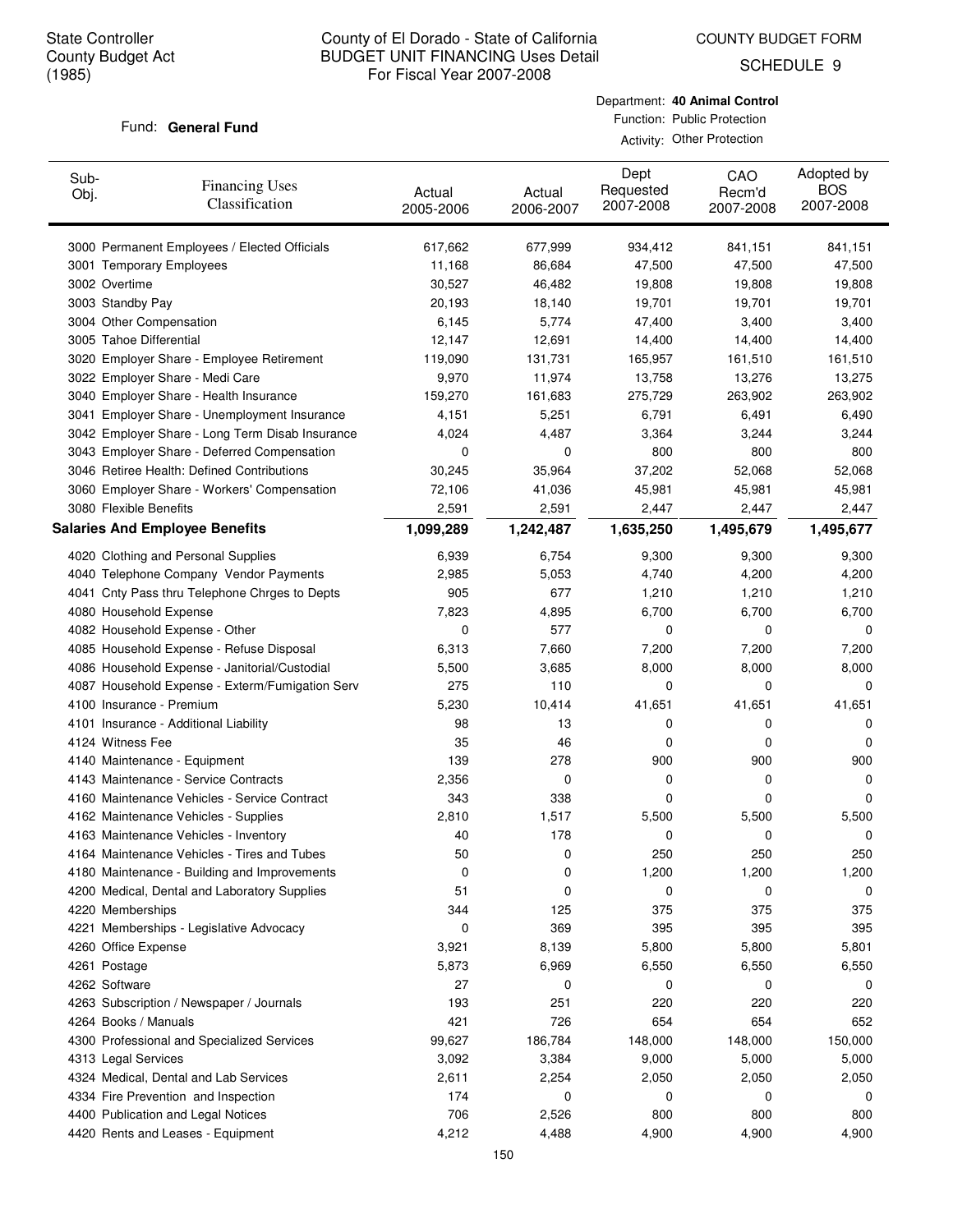COUNTY BUDGET FORM

SCHEDULE 9

### Fund: General Fund

Department: **40 Animal Control** Function: Public Protection

Activity: Other Protection

| Sub-<br>Obj.        | <b>Financing Uses</b><br>Classification        | Actual<br>2005-2006 | Actual<br>2006-2007 | Dept<br>Requested<br>2007-2008 | CAO<br>Recm'd<br>2007-2008 | Adopted by<br><b>BOS</b><br>2007-2008 |
|---------------------|------------------------------------------------|---------------------|---------------------|--------------------------------|----------------------------|---------------------------------------|
|                     | 4421 Security System                           | 1,032               | 1,617               | 2,830                          | 2,830                      | 2,830                                 |
|                     | 4440 Rents and Leases- Building/Improvements   | 0                   | 108,822             | 142,287                        | 142,287                    | 159,287                               |
|                     | 4460 Small Tools and Instruments               | 3,733               | 3,914               | 2,000                          | 2,000                      | 2,000                                 |
|                     | 4461 Minor Equipment                           | 5,779               | 12,948              | 11,950                         | 7,950                      | 7,950                                 |
|                     | 4462 Minor Computer Equipment                  | 2,806               | 18,484              | 9,800                          | 0                          | 0                                     |
|                     | 4463 Minor Telephone and Radio Equipment       | 365                 | 4,763               | 1,760                          | 1,760                      | 1,760                                 |
|                     | 4500 Special Departmental Expense              | 42,543              | 34,394              | 27,000                         | 27,000                     | 27,000                                |
|                     | 4501 Special Projects                          | 0                   | 0                   | 10,000                         | 10,000                     | 10,000                                |
|                     | 4503 Staff Development                         | 1,854               | 2,721               | 3,765                          | 2,500                      | 2,500                                 |
|                     | 4506 Film Development/Photography Supplies     | 807                 | 283                 | 0                              | 0                          | 0                                     |
|                     | 4507 Fire and Safety Supplies                  | 0                   | 18                  | 0                              | 0                          | 0                                     |
|                     | 4529 Software License                          | 10,670              | 5,266               | 11,520                         | 11,520                     | 11,520                                |
|                     | 4600 Transportation and Travel                 | 2,743               | 3,973               | 7,000                          | 6,000                      | 6,000                                 |
|                     | 4602 Employee - Private Auto Mileage           | 1,598               | 3,095               | 600                            | 600                        | 600                                   |
|                     | 4603 Court Interpreter - Private Auto Mileage  | 14                  | 0                   | 0                              | $\mathbf 0$                | 0                                     |
|                     | 4605 Vehicle - Rent Or Lease                   | 50,431              | 62,668              | 83,000                         | 70,000                     | 70,000                                |
|                     | 4606 Fuel Purchases                            | 37,228              | 38,712              | 50,000                         | 50,000                     | 50,000                                |
|                     | 4620 Utilities                                 | 25,344              | 24,288              | 33,494                         | 27,994                     | 27,994                                |
|                     | <b>Services And Supplies</b>                   | 350,039             | 584,176             | 662,401                        | 623,296                    | 642,295                               |
|                     | 5300 Interfund Expenditures                    | 94,050              | 275,856             | 352,149                        | 324,235                    | 324,235                               |
|                     | 5314 Intrfnd Exp: PC Support                   | 282                 | 0                   | 0                              | 0                          | 0                                     |
|                     | 5318 Intrfnd Exp: Maint Buildg & Imprvmnts     | 0                   | 15                  | 0                              | 0                          | 0                                     |
|                     | 5322 Intrfnd Exp: Privacy/Compliance Program   | 0                   | 1,583               | 1,696                          | 1,696                      | 1,696                                 |
|                     | <b>Other Charges</b>                           | 94,332              | 277,454             | 353,845                        | 325,931                    | 325,931                               |
|                     | 6020 Fixed Assets - Building and Improvement   | 0                   | 14,916              | 0                              | $\mathbf 0$                | 0                                     |
|                     | 6025 Fixed Assets - Leasehold Improvements     | 0                   | 0                   | 350,000                        | 300,000                    | 0                                     |
|                     | 6040 Fixed Assets - Equipment                  | 2,448               | 49,496              | 168,000                        | 8,000                      | 8,000                                 |
|                     | 6042 Fixed Assets - Computer Sys Equipment     | 0                   | 0                   | 27,600                         | 24,000                     | 24,000                                |
| <b>Fixed Assets</b> |                                                | 2,448               | 64,412              | 545,600                        | 332,000                    | 32,000                                |
|                     | 7000 Operating Transfers Out                   | 0                   | 108,004             | 0                              | 0                          | 335,000                               |
|                     | 7001 Operating Transfers Out: Fleet            | 0                   | 2,792               | 0                              | 0                          | 0                                     |
|                     | <b>Other Financing Uses</b>                    | $\mathbf 0$         | 110,795             | 0                              | 0                          | 335,000                               |
|                     | 7200 Intrafund Transfers                       | 131                 | 107                 | 500                            | 500                        | 500                                   |
|                     | 7210 Intrafnd Transfers: Collections           | 273                 | 111                 | 2,046                          | 2,046                      | 2,046                                 |
|                     | 7220 Intrafnd: Telephone Equipment and Support | 12,328              | 24,043              | 18,750                         | 18,750                     | 18,750                                |
|                     | 7221 Intrafnd: Radio Equipment and Support     | 5,952               | 8,181               | 10,320                         | 10,320                     | 10,320                                |
|                     | 7223 Intrafnd: Mail Service                    | 3,520               | 3,936               | 4,417                          | 4,417                      | 4,417                                 |
|                     | 7224 Intrafnd: Stores Support                  | 2,466               | 3,742               | 4,543                          | 4,543                      | 4,543                                 |
|                     | 7225 Intrafnd: Central Duplicating             | 3,176               | 2,216               | 2,750                          | 2,750                      | 2,750                                 |
|                     | 7226 Intrafnd: Lease Administration Fee        | 250                 | 250                 | 2,372                          | 2,372                      | 2,372                                 |
|                     | 7227 Intrafnd: Internal Data Processing        | 9,953               | 11,627              | 10,405                         | 10,405                     | 10,405                                |
|                     | 7229 Intrafnd: PC Support                      | 120                 | 0                   | 0                              | 0                          | 0                                     |
|                     | 7230 Intrafnd: IS Software                     | 0                   | 147                 | 0                              | 0                          | 0                                     |
|                     | 7231 Intrafnd: IS Programming Support          | 495                 | 966                 | 2,400                          | 1,400                      | 1,400                                 |
|                     | 7232 Intrafnd: Maint Bldg & Improvmnts         | 5,255               | 4,753               | 2,000                          | 2,000                      | 2,000                                 |
|                     | 7234 Intrafnd: Network Support                 | 17,291              | 13,778              | 20,953                         | 20,953                     | 20,953                                |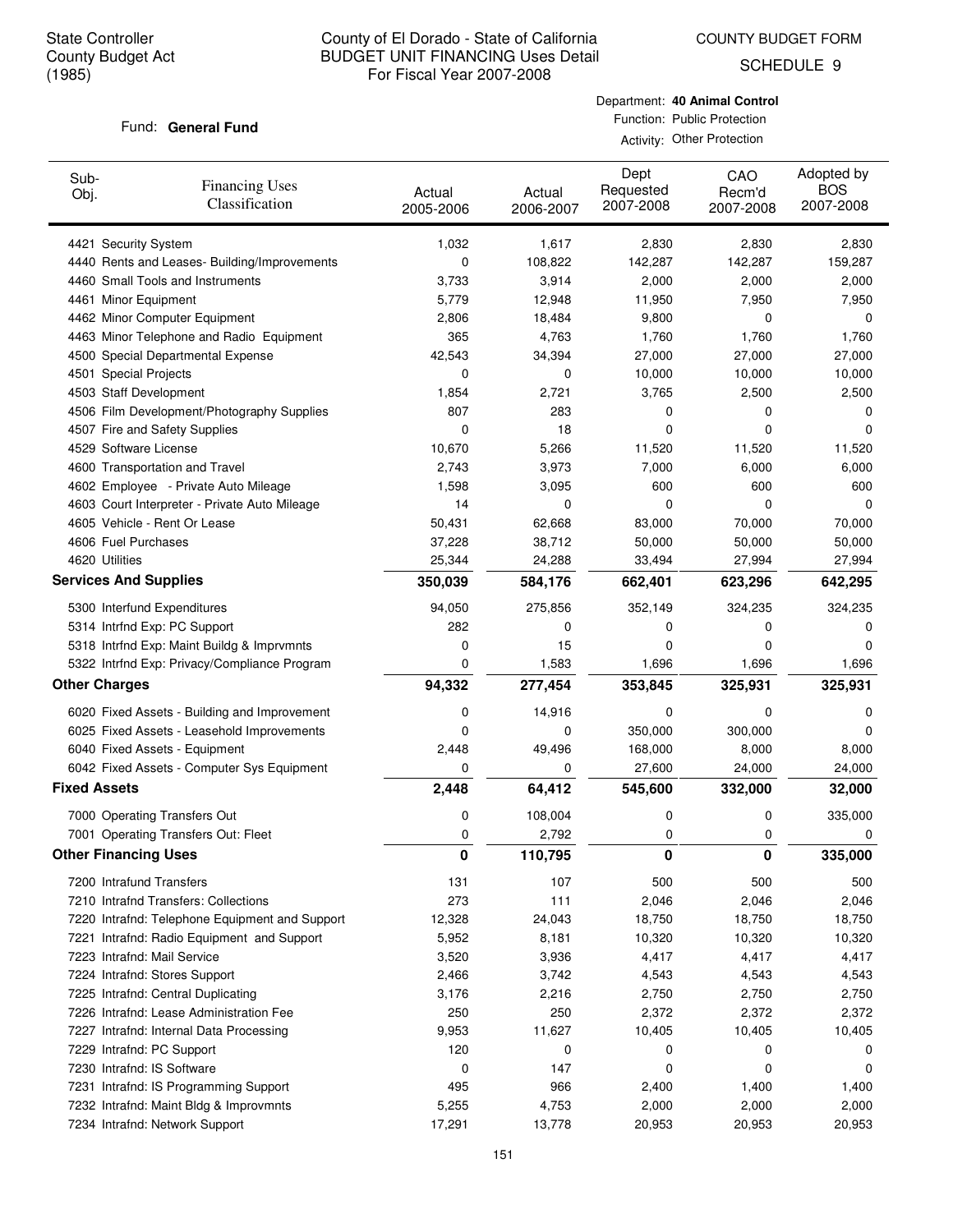Department: **40 Animal Control**

SCHEDULE 9

| Fund: General Fund         |                                                                                 | Function: Public Protection<br>Activity: Other Protection |                     |                                |                            |                                       |
|----------------------------|---------------------------------------------------------------------------------|-----------------------------------------------------------|---------------------|--------------------------------|----------------------------|---------------------------------------|
| Sub-<br>Obj.               | <b>Financing Uses</b><br><b>Classification</b>                                  | Actual<br>2005-2006                                       | Actual<br>2006-2007 | Dept<br>Requested<br>2007-2008 | CAO<br>Recm'd<br>2007-2008 | Adopted by<br><b>BOS</b><br>2007-2008 |
| <b>Intrafund Transfers</b> |                                                                                 | 61,210                                                    | 73,856              | 81,456                         | 80.456                     | 80,456                                |
|                            | <b>Total Financing Uses</b>                                                     | 1,607,318                                                 | 2,353,181           | 3,278,552                      | 2,857,362                  | 2,911,359                             |
|                            | <b>Less Department Estimated Revenues</b>                                       | 883,391                                                   | 995,107             | 1,058,926                      | 936.209                    | 972,014                               |
|                            | <b>Department Use of Other General</b><br><b>Fund Sources (Net County Cost)</b> | 723,928                                                   | 1,358,074           | 2,219,626                      | 1,921,153                  | 1,939,345                             |

## 152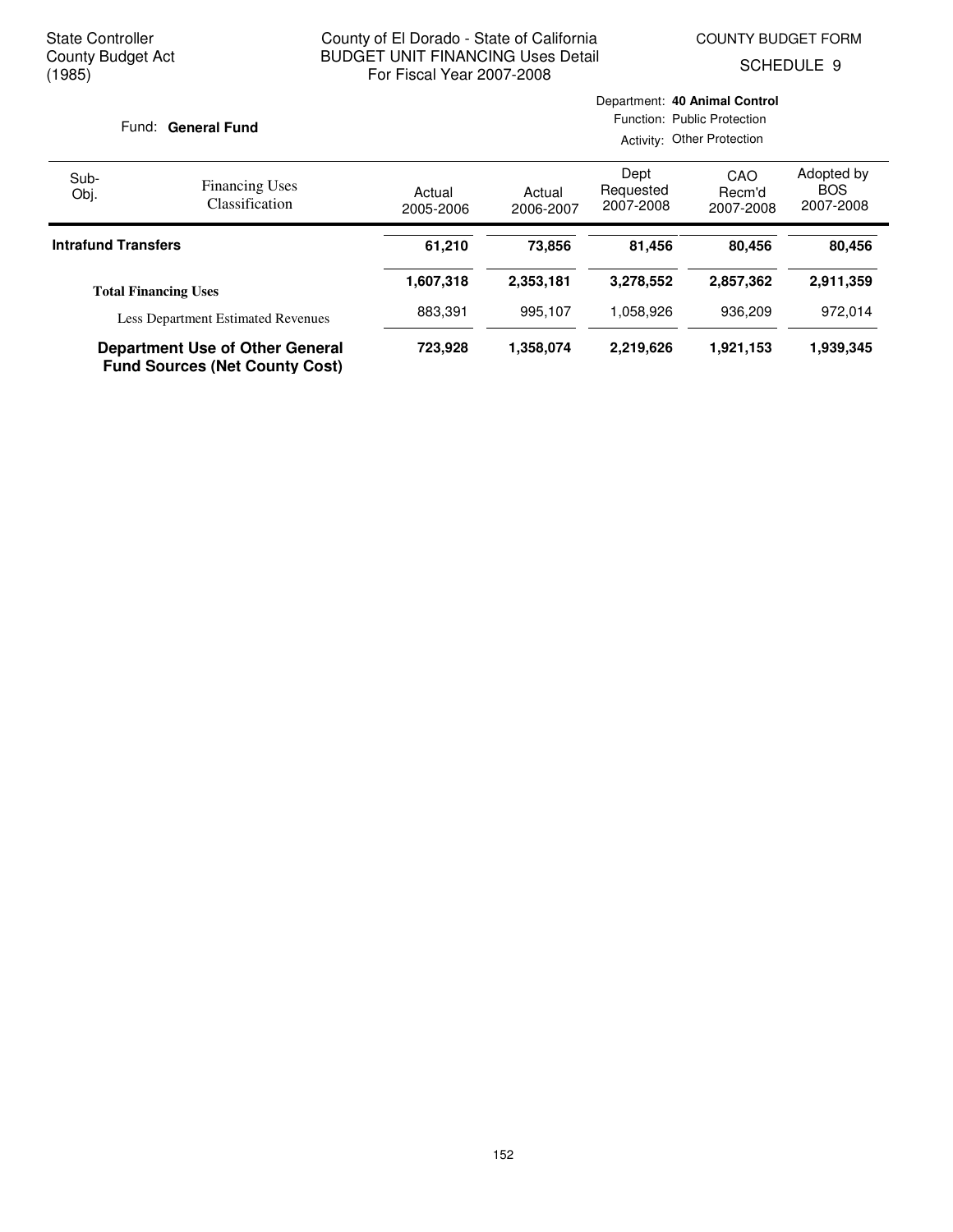SCHEDULE 9

#### Fund: Public Health

Department: **40 Public Health**

Function: Health and Sanitation Activity: Health

| Sub-<br>Obj. | <b>Financing Uses</b><br>Classification         | Actual<br>2005-2006 | Actual<br>2006-2007 | Dept<br>Requested<br>2007-2008 | CAO<br>Recm'd<br>2007-2008 | Adopted by<br><b>BOS</b><br>2007-2008 |
|--------------|-------------------------------------------------|---------------------|---------------------|--------------------------------|----------------------------|---------------------------------------|
|              | 3000 Permanent Employees / Elected Officials    | 5,266,753           | 5,968,235           | 7,114,092                      | 7,114,091                  | 7,051,724                             |
|              | 3001 Temporary Employees                        | 364,194             | 300,635             | 812,300                        | 792,300                    | 756,300                               |
|              | 3002 Overtime                                   | 14,988              | 15,295              | 10,500                         | 10,500                     | 10,500                                |
|              | 3003 Standby Pay                                | 9,230               | 8,135               | 10,612                         | 10,612                     | 10,612                                |
|              | 3004 Other Compensation                         | 59,303              | 96,577              | 85,600                         | 85,600                     | 112,744                               |
|              | 3005 Tahoe Differential                         | 45,776              | 48,342              | 55,400                         | 55,400                     | 55,400                                |
|              | 3006 Bilingual Pay                              | 33,462              | 39,093              | 40,872                         | 40,872                     | 40,872                                |
|              | 3020 Employer Share - Employee Retirement       | 1,021,747           | 1,117,892           | 1,360,797                      | 1,360,797                  | 1,360,797                             |
|              | 3022 Employer Share - Medi Care                 | 77,802              | 87,365              | 101,467                        | 101,467                    | 101,469                               |
|              | 3040 Employer Share - Health Insurance          | 902,281             | 891,375             | 1,170,025                      | 1,170,025                  | 1,170,025                             |
|              | 3041 Employer Share - Unemployment Insurance    | 23,673              | 23,215              | 50,414                         | 50,414                     | 50,414                                |
|              | 3042 Employer Share - Long Term Disab Insurance | 33,153              | 37,711              | 25,635                         | 25,635                     | 25,635                                |
|              | 3043 Employer Share - Deferred Compensation     | 20,957              | 21,080              | 20,366                         | 20,366                     | 20,366                                |
|              | 3046 Retiree Health: Defined Contributions      | 172,245             | 196,394             | 202,388                        | 283,266                    | 283,267                               |
|              | 3060 Employer Share - Workers' Compensation     | 138,546             | 109,184             | 131,173                        | 131,173                    | 131,173                               |
|              | 3080 Flexible Benefits                          | 31,793              | 35,169              | 24,373                         | 24,373                     | 24,373                                |
|              | <b>Salaries And Employee Benefits</b>           | 8,215,904           | 8,995,698           | 11,216,014                     | 11,276,891                 | 11,205,671                            |
|              | 4040 Telephone Company Vendor Payments          | 9,209               | 9,206               | 13,183                         | 13,183                     | 13,183                                |
|              | 4041 Cnty Pass thru Telephone Chrges to Depts   | 6,212               | 5,836               | 8,770                          | 8,770                      | 8,770                                 |
|              | 4060 Food and Food Products                     | 0                   | 210                 | 600                            | 600                        | 600                                   |
|              | 4080 Household Expense                          | 2,287               | 2,255               | 3,100                          | 3,100                      | 3,100                                 |
|              | 4083 Household Expense - Laundry                | 3,065               | 1,830               | 3,350                          | 3,350                      | 3,350                                 |
|              | 4085 Household Expense - Refuse Disposal        | 11,890              | 12,436              | 12,500                         | 12,500                     | 12,500                                |
|              | 4086 Household Expense - Janitorial/Custodial   | 4,850               | 3,916               | 5,400                          | 5,400                      | 5,400                                 |
|              | 4100 Insurance - Premium                        | 67,258              | 113,611             | 218,574                        | 112,324                    | 112,322                               |
|              | 4101 Insurance - Additional Liability           | 0                   | 0                   | 0                              | 106,250                    | 106,250                               |
|              | 4120 Jury and Witness Expense                   | 0                   | $-50$               | 0                              | 0                          | 0                                     |
|              | 4140 Maintenance - Equipment                    | 5,304               | 7,343               | 14,680                         | 14,680                     | 18,280                                |
|              | 4141 Maintenance - Office Equipment             | 0                   | 267                 | 3,950                          | 3,950                      | 3,950                                 |
|              | 4143 Maintenance - Service Contracts            | 12,428              | 3,030               | 31,000                         | 30,750                     | 30,750                                |
|              | 4160 Maintenance Vehicles - Service Contract    | 35                  | 0                   | 0                              | 0                          | 0                                     |
|              | 4161 Maintenance Vehicles - Parts/Direct Chrg   | 93                  | 0                   | 0                              | 0                          | 0                                     |
|              | 4180 Maintenance - Building and Improvements    | 4,430               | 7,169               | 17,100                         | 17,100                     | 17,100                                |
|              | 4200 Medical, Dental and Laboratory Supplies    | 105,015             | 198,671             | 182,260                        | 182,260                    | 194,260                               |
|              | 4201 Medical Supplies - Field                   | 118,818             | 139,224             | 124,530                        | 124,530                    | 124,530                               |
|              | 4220 Memberships                                | 9,301               | 3,555               | 3,665                          | 3,665                      | 3,665                                 |
|              | 4221 Memberships - Legislative Advocacy         | 0                   | 7,981               | 9,980                          | 9,980                      | 9,980                                 |
|              | 4240 Miscellaneous Expense                      | 1,320               | 319                 | 0                              | 0                          | 0                                     |
|              | 4241 Cash Shortage                              | 6                   | 5                   | 0                              | 0                          | 0                                     |
|              | 4260 Office Expense                             | 52,214              | 58,104              | 63,006                         | 62,493                     | 74,820                                |
|              | 4261 Postage                                    | 13,232              | 11,849              | 15,630                         | 15,580                     | 27,680                                |
|              | 4262 Software                                   | 4,488               | 1,772               | 24,250                         | 24,250                     | 28,600                                |
|              | 4263 Subscription / Newspaper / Journals        | 2,902               | 4,040               | 8,375                          | 8,375                      | 8,375                                 |
|              | 4264 Books / Manuals                            | 5,608               | 3,650               | 11,492                         | 11,492                     | 11,492                                |
|              | 4266 Printing / Duplicating                     | 0                   | 0                   | 10,200                         | 10,200                     | 10,200                                |
|              | 4300 Professional and Specialized Services      | 3,674,841           | 2,265,843           | 2,627,661                      | 2,625,156                  | 3,390,705                             |
|              | 4324 Medical, Dental and Lab Services           | 2,139,312           | 2,196,264           | 2,437,602                      | 2,437,602                  | 2,437,602                             |
|              | 4327 Emergency Medical Serv (EMS) - Hospital    | 0                   | 0                   | 58,030                         | 58,030                     | 143,813                               |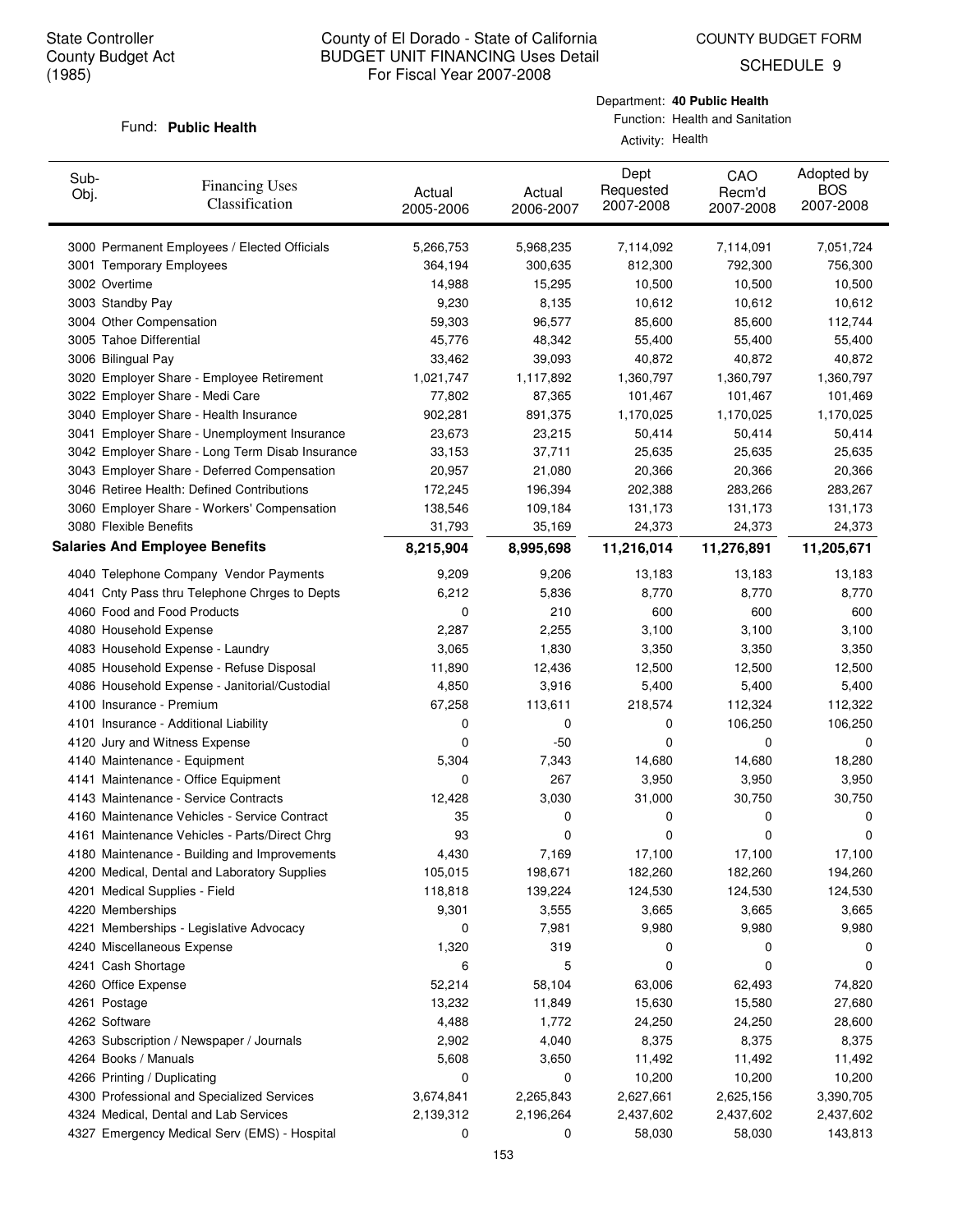SCHEDULE 9

#### Fund: Public Health

## Department: **40 Public Health**

Function: Health and Sanitation

Activity: Health

| Sub-<br>Obj.        | <b>Financing Uses</b><br>Classification       | Actual<br>2005-2006 | Actual<br>2006-2007 | Dept<br>Requested<br>2007-2008 | CAO<br>Recm'd<br>2007-2008 | Adopted by<br><b>BOS</b><br>2007-2008 |
|---------------------|-----------------------------------------------|---------------------|---------------------|--------------------------------|----------------------------|---------------------------------------|
|                     | 4328 Emergency Medical Serv (EMS) - Physician | 0                   | 0                   | 115,711                        | 115,711                    | 333,646                               |
|                     | 4351 Jail Medical Overruns                    | 0                   | 279,730             | 400,000                        | 400,000                    | 400,000                               |
|                     | 4400 Publication and Legal Notices            | 5,950               | 7,467               | 73,800                         | 73,800                     | 73,800                                |
|                     | 4420 Rents and Leases - Equipment             | 26,939              | 30,648              | 37,800                         | 37,800                     | 37,800                                |
|                     | 4421 Security System                          | 8,874               | 6,441               | 6,479                          | 6,479                      | 6,479                                 |
|                     | 4440 Rents and Leases- Building/Improvements  | 94,216              | 77,542              | 209,154                        | 209,154                    | 204,155                               |
|                     | 4460 Small Tools and Instruments              | 2,543               | 2,694               | 600                            | 600                        | 600                                   |
|                     | 4461 Minor Equipment                          | 17,094              | 26,397              | 48,250                         | 48,250                     | 48,550                                |
|                     | 4462 Minor Computer Equipment                 | 50,546              | 79,347              | 61,150                         | 61,150                     | 58,350                                |
|                     | 4463 Minor Telephone and Radio Equipment      | 687                 | 5,340               | 0                              | 0                          | 0                                     |
|                     | 4500 Special Departmental Expense             | 277,832             | 252,147             | 1,823,530                      | 1,713,697                  | 2,090,169                             |
|                     | 4501 Special Projects                         | 0                   | 0                   | 322,251                        | 321,576                    | 871,258                               |
|                     | 4502 Educational Materials                    | 12,116              | 5,669               | 21,305                         | 18,032                     | 11,633                                |
|                     | 4503 Staff Development                        | 17,405              | 24,921              | 85,162                         | 82,738                     | 86,634                                |
|                     | 4506 Film Development/Photography Supplies    | 5                   | 5                   | 0                              | 0                          | 0                                     |
|                     | 4529 Software License                         | 56,096              | 75,291              | 133,826                        | 133,826                    | 83,826                                |
|                     | 4540 Staff Development                        | 672                 | 89                  | 0                              | 0                          | 0                                     |
|                     | 4600 Transportation and Travel                | 46,251              | 38,924              | 67,780                         | 66,780                     | 70,265                                |
|                     | 4602 Employee - Private Auto Mileage          | 56,217              | 58,120              | 61,928                         | 55,798                     | 59,301                                |
|                     | 4605 Vehicle - Rent Or Lease                  | 17,171              | 19,570              | 19,957                         | 19,833                     | 19,833                                |
|                     | 4606 Fuel Purchases                           | 6,709               | 6,724               | 7,280                          | 7,280                      | 7,280                                 |
|                     | 4620 Utilities                                | 52,724              | 55,368              | 63,855                         | 63,855                     | 63,853                                |
|                     | <b>Services And Supplies</b>                  | 7,004,166           | 6,110,769           | 9,468,706                      | 9,341,929                  | 11,328,709                            |
|                     |                                               |                     |                     |                                |                            |                                       |
|                     | 5000 Support and Care of Persons              | 4,071,387           | 3,971,696           | 4,241,789                      | 4,241,789                  | 4,243,462                             |
|                     | 5300 Interfund Expenditures                   | 853,838             | 883,960             | 1,044,932                      | 1,044,932                  | 1,079,592                             |
|                     | 5301 Intrfnd Exp: Telephone Equip & Support   | 63,496              | 66,794              | 86,280                         | 86,280                     | 86,280                                |
|                     | 5304 Intrfnd Exp: Mail Service                | 7,209               | 8,702               | 10,794                         | 10,794                     | 10,795                                |
|                     | 5305 Intrfnd Exp: Stores Support              | 6,664               | 7,654               | 8,555                          | 8,555                      | 8,554                                 |
|                     | 5306 Intrfnd Exp: Central Duplicating         | 16,583              | 14,763              | 17,880                         | 17,880                     | 20,880                                |
|                     | 5307 Intrfnd Exp: Lease Administration Fee    | 2,003               | 5,081               | 4,598                          | 4,598                      | 4,599                                 |
|                     | 5308 Intrfnd Exp: Internal Data Processing    | 58,336              | 68,712              | 64,942                         | 64,942                     | 64,943                                |
|                     | 5314 Intrfnd Exp: PC Support                  | 2,682               | 561                 | 0                              | 0                          | 0                                     |
|                     | 5315 Intrfnd Exp: IS Software                 | 0                   | 294                 | 0                              | 0                          | 0                                     |
|                     | 5316 Intrfnd Exp: IS Software Training        | 20,172              | 5,907               | 17,440                         | 17,440                     | 17,440                                |
|                     | 5318 Intrfnd Exp: Maint Buildg & Imprvmnts    | 8,101               | 6,849               | 8,600                          | 8,600                      | 8,600                                 |
|                     | 5320 Intrfnd Exp: Network Support             | 92,608              | 113,667             | 140,620                        | 140,620                    | 140,620                               |
|                     | 5321 Intrfnd Exp: Collections                 | 42                  | 87                  | 0                              | 0                          | 0                                     |
|                     | 5322 Intrfnd Exp: Privacy/Compliance Program  | 0                   | $-340$              | 0                              | 0                          | 0                                     |
|                     | <b>Other Charges</b>                          | 5,203,119           | 5,154,389           | 5,646,430                      | 5,646,430                  | 5,685,765                             |
|                     | 6020 Fixed Assets - Building and Improvement  | 0                   | 0                   | 60,000                         | 75,000                     | 115,000                               |
|                     | 6025 Fixed Assets - Leasehold Improvements    | 0                   | 0                   | 120,000                        | 120,000                    | 135,000                               |
|                     | 6040 Fixed Assets - Equipment                 | 26,696              | 32,212              | 134,200                        | 134,200                    | 155,700                               |
|                     | 6041 Fixed Assets - Data Proc Sys Devel Equip | 0                   | 0                   | 34,900                         | 34,900                     | 46,400                                |
|                     | 6042 Fixed Assets - Computer Sys Equipment    | 22,316              | 25,311              | 145,600                        | 245,600                    | 245,600                               |
| <b>Fixed Assets</b> |                                               | 49,012              | 57,524              | 494,700                        | 609,700                    | 697,700                               |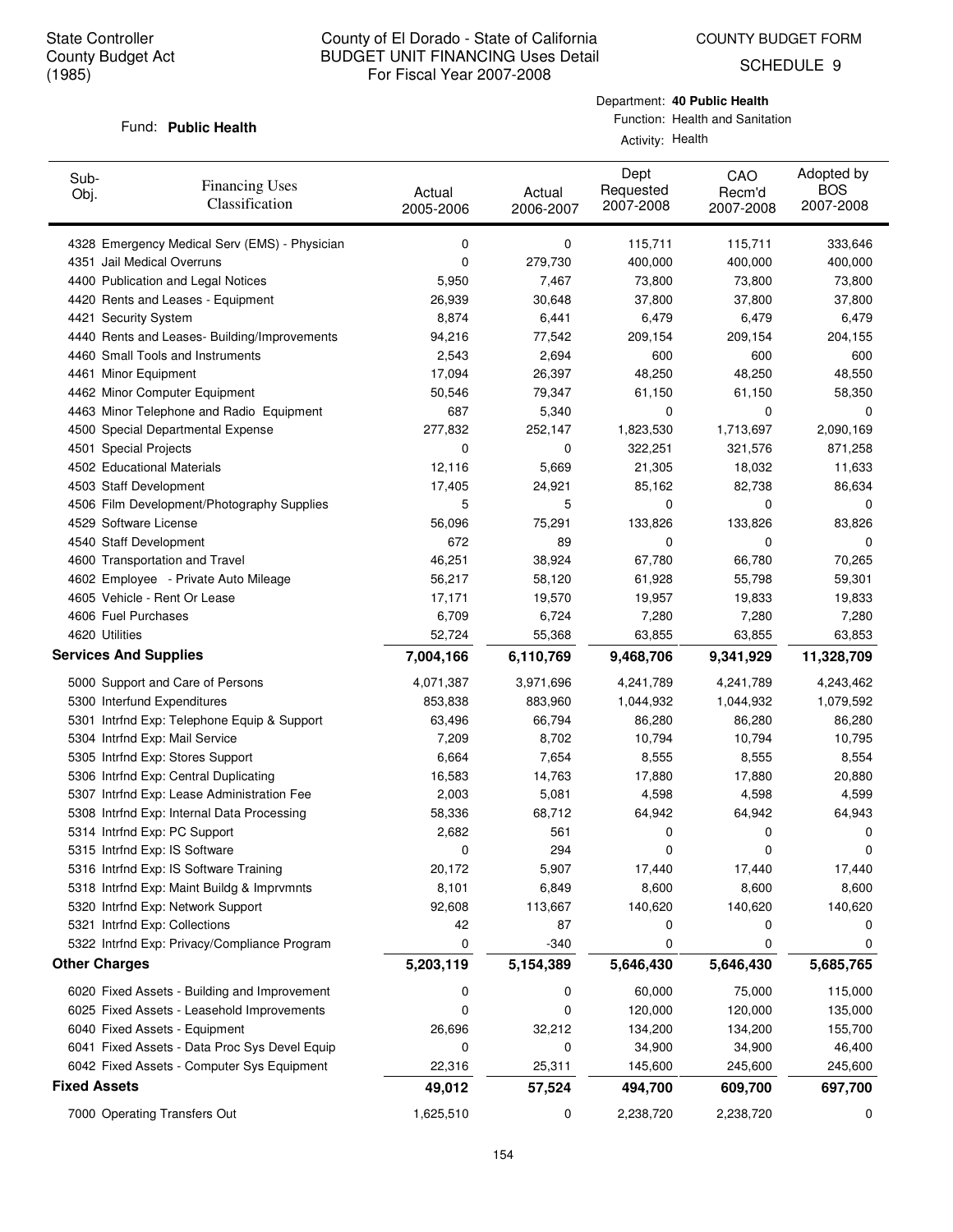SCHEDULE 9

### Fund: Public Health

## Department: **40 Public Health**

Function: Health and Sanitation

| Activity: Health |  |  |
|------------------|--|--|
|------------------|--|--|

| Sub-<br>Obj.               | <b>Financing Uses</b><br>Classification                       | Actual<br>2005-2006 | Actual<br>2006-2007 | Dept<br>Requested<br>2007-2008 | CAO<br>Recm'd<br>2007-2008 | Adopted by<br><b>BOS</b><br>2007-2008 |
|----------------------------|---------------------------------------------------------------|---------------------|---------------------|--------------------------------|----------------------------|---------------------------------------|
|                            | <b>Other Financing Uses</b>                                   | 1,625,510           | 0                   | 2,238,720                      | 2.238.720                  | 0                                     |
|                            | 7235 Intrafnd: Privacy/Compliance Program                     | 0                   | 0                   | 8,991                          | 8,991                      | 8,987                                 |
|                            | 7250 Intrafnd: Non General Fund Types                         | 190,684             | $-10,528$           | 20,000                         | 20,000                     | 20,000                                |
|                            | 7254 Intrafnd: Public Health                                  | 0                   | 237                 | 847,075                        | 846,642                    | 850,279                               |
|                            | 7259 Intrafnd: PHD SRF                                        | 0                   | 0                   | 3,257,597                      | 3,257,597                  | 3,526,997                             |
| <b>Intrafund Transfers</b> |                                                               | 190,684             | $-10,291$           | 4,133,663                      | 4,133,230                  | 4,406,263                             |
|                            | 7369 Intrfnd Abatemnt: Privacy/Compliance Program             | 0                   | 0                   | $-39,025$                      | $-39,025$                  | $-39,025$                             |
|                            | 7380 Intrind Abatemnt: Not General Fund                       | 0                   | 0                   | $-1.900$                       | $-1.900$                   | $-1,900$                              |
|                            | 7384 Intrind Abatemnt: Public Health                          | 0                   | 0                   | $-847,076$                     | $-846,642$                 | $-850,281$                            |
|                            | 7389 Intrfnd Abatemnt: PHD SRF Transfers                      | 0                   | 0                   | $-3,257,598$                   | $-3,257,597$               | $-3,526,998$                          |
|                            | <b>Intrafund Abatement</b>                                    | 0                   | 0                   | $-4, 145, 599$                 | $-4,145,164$               | $-4,418,204$                          |
|                            | 7700 Contingency                                              | 0                   | 0                   | 577,501                        | 577,501                    | 589.906                               |
|                            | <b>Appropriations for Contingencies</b>                       | 0                   | 0                   | 577,501                        | 577,501                    | 589,906                               |
|                            | <b>Total Financing Uses</b>                                   | 22,288,396          | 20,308,088          | 29,630,135                     | 29,679,237                 | 29,495,810                            |
|                            | Less Department Estimated Revenues                            | 20,861,505          | 19,197,687          | 25,183,838                     | 25,142,937                 | 24,768,264                            |
|                            | <b>Department Use of Public Health</b><br><b>Fund Balance</b> | 1,426,891           | 1,110,400           | 4,446,297                      | 4,536,300                  | 4,727,546                             |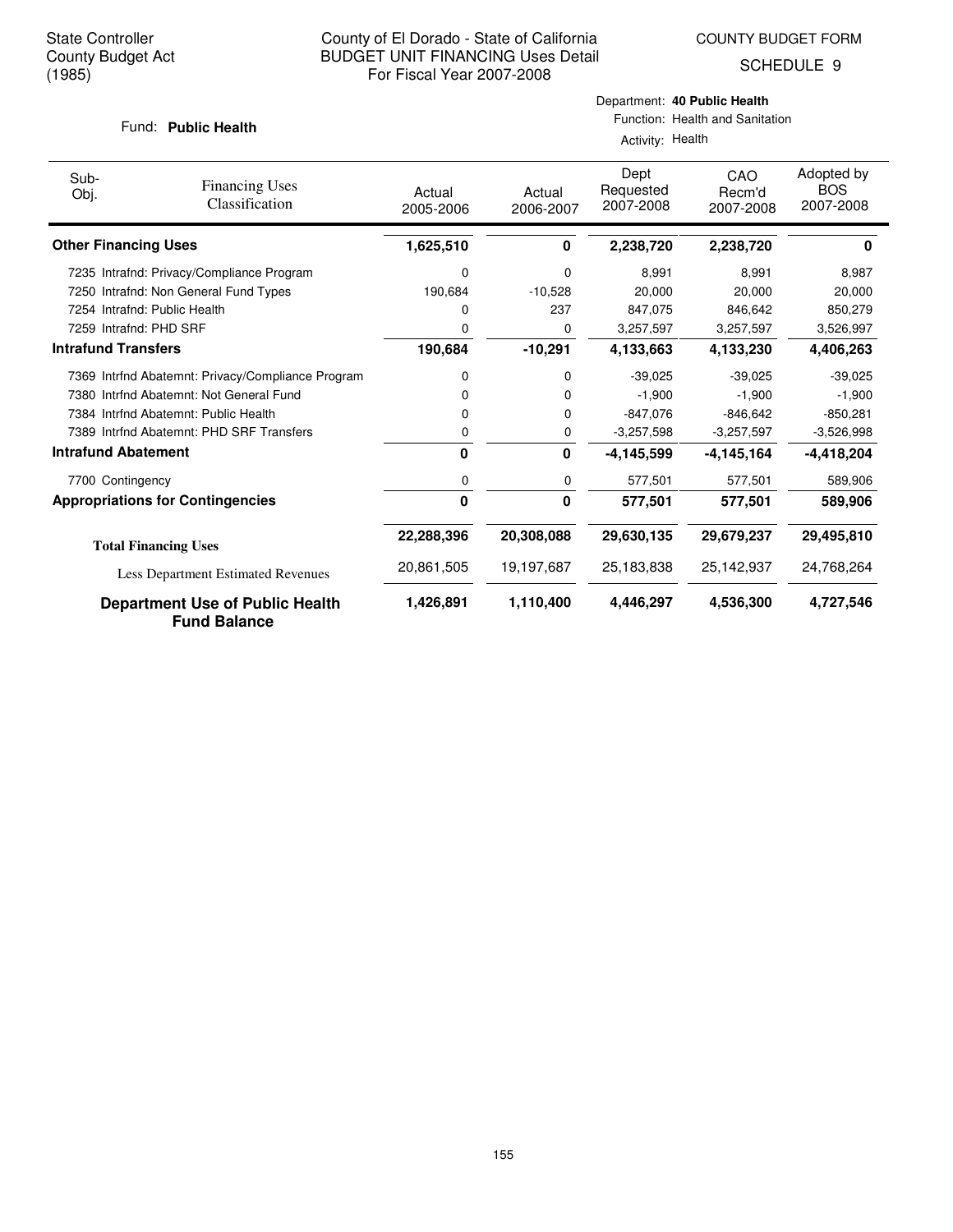SCHEDULE 9

## Fund: **Mental Health**

Department: **41 Mental Health Services**

Function: Health and Sanitation Activity: Health

| Sub-<br>Obj. | <b>Financing Uses</b><br>Classification         | Actual<br>2005-2006 | Actual<br>2006-2007 | Dept<br>Requested<br>2007-2008 | CAO<br>Recm'd<br>2007-2008 | Adopted by<br><b>BOS</b><br>2007-2008 |
|--------------|-------------------------------------------------|---------------------|---------------------|--------------------------------|----------------------------|---------------------------------------|
|              | 3000 Permanent Employees / Elected Officials    | 4,650,676           | 5,270,889           | 6,981,887                      | 6,925,063                  | 6,593,572                             |
|              | 3001 Temporary Employees                        | 606,829             | 754,137             | 872,375                        | 872,375                    | 826,132                               |
|              | 3002 Overtime                                   | 115,585             | 269,139             | 207,500                        | 207,500                    | 192,500                               |
|              | 3003 Standby Pay                                | 71,236              | 80,114              | 92,000                         | 92,000                     | 92,000                                |
|              | 3004 Other Compensation                         | 33,348              | 76,207              | 0                              | 0                          | 0                                     |
|              | 3005 Tahoe Differential                         | 44,900              | 45,435              | 61,200                         | 61,200                     | 56,892                                |
|              | 3006 Bilingual Pay                              | 6,704               | 4,796               | 4,160                          | 4,160                      | 4,160                                 |
|              | 3020 Employer Share - Employee Retirement       | 935,233             | 997,577             | 1,158,260                      | 1,158,260                  | 1,140,505                             |
|              | 3022 Employer Share - Medi Care                 | 72,820              | 86,551              | 90,213                         | 90,213                     | 88,973                                |
|              | 3040 Employer Share - Health Insurance          | 768,490             | 881,569             | 1,287,500                      | 1,287,500                  | 1,266,433                             |
|              | 3041 Employer Share - Unemployment Insurance    | 26,402              | 30,446              | 49,401                         | 49,401                     | 48,653                                |
|              | 3042 Employer Share - Long Term Disab Insurance | 26,965              | 21,580              | 23,712                         | 23,712                     | 23,353                                |
|              | 3043 Employer Share - Deferred Compensation     | 17,668              | 17,489              | 17,035                         | 17,035                     | 17,035                                |
|              | 3046 Retiree Health: Defined Contributions      | 147,295             | 163,568             | 183,063                        | 256,214                    | 256,214                               |
|              | 3060 Employer Share - Workers' Compensation     | 306,836             | 214,913             | 153,153                        | 153,153                    | 153,153                               |
|              | 3080 Flexible Benefits                          | 29,180              | 18,443              | 30,000                         | 30,000                     | 30,000                                |
|              | <b>Salaries And Employee Benefits</b>           | 7,860,168           | 8,932,853           | 11,211,461                     | 11,227,787                 | 10,789,576                            |
|              | 4020 Clothing and Personal Supplies             | 302                 | 719                 | 0                              | 0                          | 0                                     |
|              | 4040 Telephone Company Vendor Payments          | 6,413               | 7,580               | 7,700                          | 7,700                      | 7,700                                 |
|              | 4041 Cnty Pass thru Telephone Chrges to Depts   | 9,172               | 7,478               | 9,300                          | 9,300                      | 9,300                                 |
|              | 4060 Food and Food Products                     | 96,416              | 94,366              | 127,000                        | 127,000                    | 107,000                               |
|              | 4080 Household Expense                          | 22,103              | 22,983              | 27,000                         | 27,000                     | 27,000                                |
|              | 4083 Household Expense - Laundry                | 7,061               | 12,146              | 2,000                          | 2,000                      | 2,000                                 |
|              | 4085 Household Expense - Refuse Disposal        | 4,494               | 4,795               | 3,000                          | 3,000                      | 3,000                                 |
|              | 4086 Household Expense - Janitorial/Custodial   | 64,239              | 67,842              | 81,823                         | 81,823                     | 81,823                                |
|              | 4100 Insurance - Premium                        | 35,858              | 47,526              | 57,827                         | 57,827                     | 57,827                                |
|              | 4140 Maintenance - Equipment                    | 9,458               | 4,750               | 0                              | 0                          | 0                                     |
|              | 4141 Maintenance - Office Equipment             | -24                 | 0                   | 7,560                          | 7,560                      | 7,560                                 |
|              | 4142 Maintenance - Telephone / Radio            | 48                  | 863                 | 0                              | 0                          | 0                                     |
|              | 4143 Maintenance - Service Contracts            | 0                   | 840                 | 0                              | 0                          | 0                                     |
|              | 4160 Maintenance Vehicles - Service Contract    | 1,139               | 246                 | 2,000                          | 2,000                      | 2,000                                 |
|              | 4161 Maintenance Vehicles - Parts/Direct Chrg   | 0                   | 41                  | 0                              | 0                          | 0                                     |
|              | 4162 Maintenance Vehicles - Supplies            | 9                   | 11                  | 0                              | U                          | U                                     |
|              | 4163 Maintenance Vehicles - Inventory           | 598                 | 537                 | 0                              | 0                          | 0                                     |
|              | 4165 Maintenance Vehicles - Oil and Grease      | 26                  | 10                  | 0                              | 0                          | 0                                     |
|              | 4180 Maintenance - Building and Improvements    | 1,975               | 0                   | 0                              | 0                          | 0                                     |
|              | 4182 Maintenance - Rental Property              | 650                 | 0                   | 0                              | 0                          | 0                                     |
|              | 4200 Medical, Dental and Laboratory Supplies    | 38,462              | 44,225              | 50,900                         | 50,900                     | 50,900                                |
|              | 4220 Memberships                                | 300                 | 3,194               | 1,000                          | 1,000                      | 1,000                                 |
|              | 4221 Memberships - Legislative Advocacy         | 3,504               | 3,640               | 6,500                          | 6,500                      | 6,500                                 |
|              | 4260 Office Expense                             | 38,539              | 49,105              | 42,400                         | 42,400                     | 42,400                                |
|              | 4261 Postage                                    | 4,327               | 3,858               | 4,600                          | 4,600                      | 4,600                                 |
|              | 4262 Software                                   | 5,386               | 6,914               | 0                              | 0                          | 0                                     |
|              | 4263 Subscription / Newspaper / Journals        | 1,637               | 541                 | 1,200                          | 1,200                      | 1,200                                 |
|              | 4264 Books / Manuals                            | 1,519               | 2,963               | 900                            | 900                        | 900                                   |
|              | 4266 Printing / Duplicating                     | 0                   | 0                   | 1,000                          | 1,000                      | 1,000                                 |
|              | 4300 Professional and Specialized Services      | 215,912             | 327,484             | 752,102                        | 702,102                    | 702,102                               |
|              | 4318 Interpreter                                | 441                 | 100                 | 1,500                          | 1,500                      | 1,500                                 |
|              |                                                 |                     |                     |                                |                            |                                       |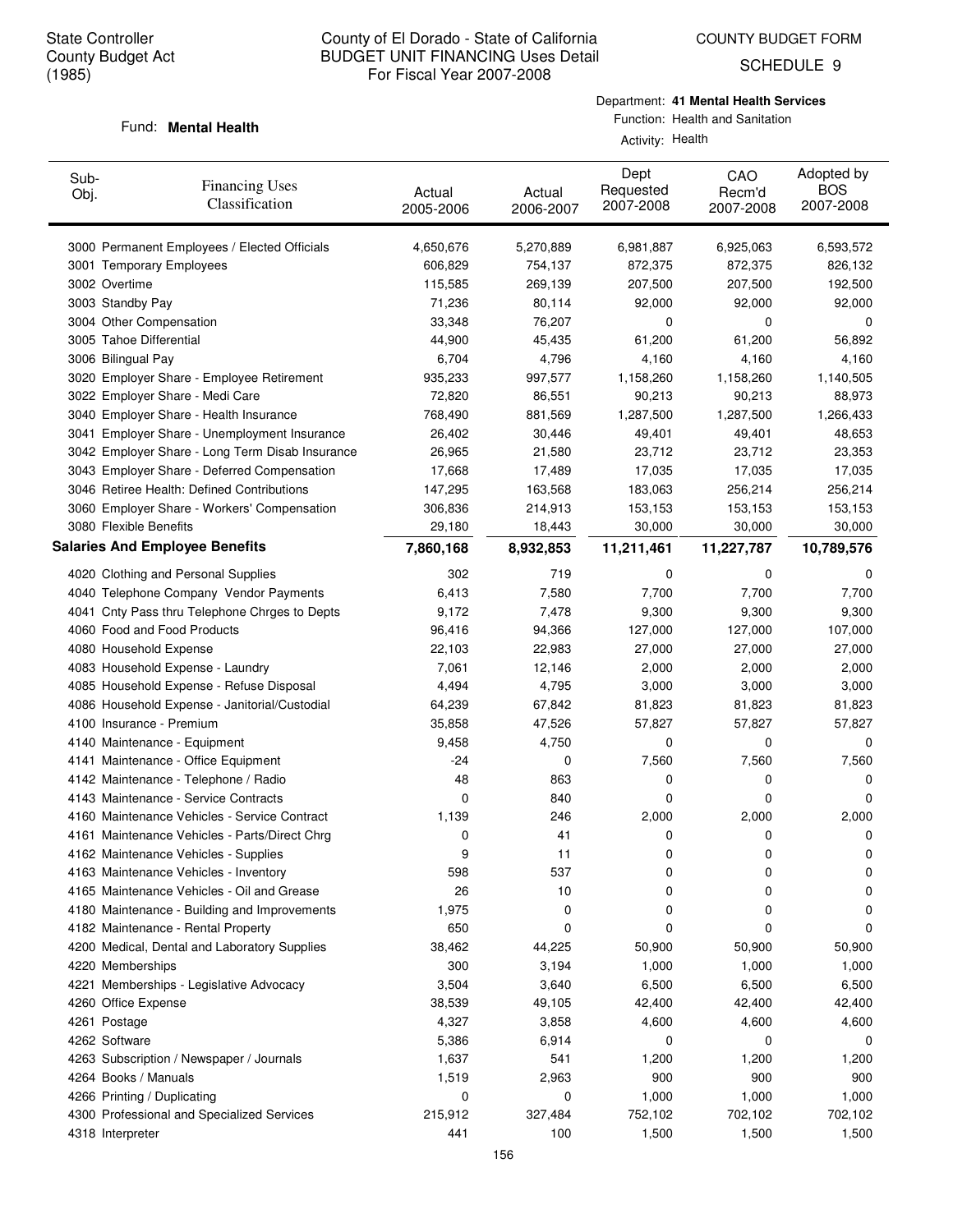Fund: **Mental Health** 

## County of El Dorado - State of California BUDGET UNIT FINANCING Uses Detail For Fiscal Year 2007-2008

SCHEDULE 9

## Department: **41 Mental Health Services**

## Function: Health and Sanitation

#### Activity: Health

| Sub-<br>Obj. | <b>Financing Uses</b><br>Classification         | Actual<br>2005-2006 | Actual<br>2006-2007 | Dept<br>Requested<br>2007-2008 | CAO<br>Recm'd<br>2007-2008 | Adopted by<br><b>BOS</b><br>2007-2008 |
|--------------|-------------------------------------------------|---------------------|---------------------|--------------------------------|----------------------------|---------------------------------------|
|              | 4320 Verbatim Report - Transcription            | 900                 | 576                 | 15,000                         | 15,000                     | 15,000                                |
|              | 4323 Psychiatric Medical Services               | 1,249,592           | 1,896,474           | 2,793,288                      | 2,773,288                  | 2,773,288                             |
|              | 4324 Medical, Dental and Lab Services           | 7,068               | 35,518              | 2,430                          | 2,430                      | 2,430                                 |
|              | 4337 Other Governmental Agencies                | 0                   | 13,670              | 8,344                          | 8,344                      | 8,344                                 |
|              | 4400 Publication and Legal Notices              | 11,017              | 9,486               | 3,000                          | 3,000                      | 3,000                                 |
|              | 4420 Rents and Leases - Equipment               | 17,986              | 21,336              | 11,800                         | 11,800                     | 11,800                                |
|              | 4440 Rents and Leases- Building/Improvements    | 348,645             | 395,601             | 617,201                        | 617,201                    | 624,414                               |
|              | 4460 Small Tools and Instruments                | 0                   | 177                 | 0                              | 0                          | 0                                     |
|              | 4461 Minor Equipment                            | 20,031              | 39,344              | 37,786                         | 37,786                     | 41,242                                |
|              | 4462 Minor Computer Equipment                   | 21,270              | 36,079              | 22,600                         | 22,600                     | 21,300                                |
|              | 4463 Minor Telephone and Radio Equipment        | 1,698               | 444                 | 0                              | 0                          | 0                                     |
|              | 4500 Special Departmental Expense               | 10,552              | 11,300              | 10,150                         | 10,150                     | 10,150                                |
|              | 4501 Special Projects                           | 18,242              | 2,133               | 93,215                         | 93,215                     | 93,215                                |
|              | 4502 Educational Materials                      | 1,391               | 2,610               | 11,500                         | 11,500                     | 11,500                                |
|              | 4503 Staff Development                          | 14,469              | 36,230              | 142,485                        | 133,175                    | 114,725                               |
|              | 4529 Software License                           | 2,978               | 265,657             | 168,133                        | 168,133                    | 168,133                               |
|              | 4540 Staff Development                          | 914                 | 1,048               | 0                              | 0                          | 0                                     |
|              | 4598 Special Dept Exp - Attorney Proceeds       | 2,700               | 0                   | 0                              | 0                          | 0                                     |
|              | 4600 Transportation and Travel                  | 11,344              | 26,209              | 54,447                         | 32,747                     | 30,247                                |
|              | 4602 Employee - Private Auto Mileage            | 11,980              | 24,202              | 16,800                         | 16,800                     | 16,800                                |
|              | 4605 Vehicle - Rent Or Lease                    | 49,025              | 86,395              | 82,910                         | 82,910                     | 82,910                                |
|              | 4606 Fuel Purchases                             | 30,071              | 35,617              | 38,488                         | 38,488                     | 38,488                                |
|              | 4620 Utilities                                  | 76,653              | 85,240              | 120,160                        | 120,160                    | 120,160                               |
|              | <b>Services And Supplies</b>                    | 2,478,491           | 3,740,102           | 5,437,049                      | 5,336,039                  | 5,304,458                             |
|              | 5002 Institute For Mental Disease - MenHIth     | 253,472             | 653,145             | 600,000                        | 600,000                    | 600,000                               |
|              | 5003 Medi Cal Managed Care - Mental Hith        | 227,287             | 58,416              | 80,000                         | 80,000                     | 80,000                                |
|              | 5006 Child Care                                 | 63                  | 388                 | 0                              | 0                          | 0                                     |
|              | 5009 Cal Learn - Ancillary                      | 135,325             | 205,056             | 352,466                        | 352,466                    | 334,966                               |
|              | 5011 Transportation                             | 11,650              | 8,015               | 17,000                         | 17,000                     | 17,000                                |
|              | 5012 Transportation - Food Stamps Employment    | 0                   | 901                 | 0                              | 0                          | 0                                     |
|              | 5013 Ancillary                                  | 999                 | 16,736              | 0                              | 0                          | 0                                     |
|              | 5300 Interfund Expenditures                     | 375,784             | 401,752             | 582,323                        | 582,323                    | 601,815                               |
|              | 5301 Intrfnd Exp: Telephone Equip & Support     | 80,172              | 116,910             | 80,250                         | 80,250                     | 117,250                               |
|              | 5304 Intrfnd Exp: Mail Service                  | 6,869               | 8,112               | 7,508                          | 7,508                      | 7,508                                 |
|              | 5305 Intrfnd Exp: Stores Support                | 8,430               | 9,520               | 13,272                         | 13,272                     | 13,272                                |
|              | 5306 Intrfnd Exp: Central Duplicating           | 7,279               | 13,375              | 9,500                          | 9,500                      | 9,500                                 |
|              | 5307 Intrfnd Exp: Lease Administration Fee      | 6,953               | 7,978               | 9,804                          | 9,804                      | 9,804                                 |
|              | 5308 Intrfnd Exp: Internal Data Processing      | 46,550              | 59,002              | 51,802                         | 51,802                     | 51,802                                |
|              | 5314 Intrfnd Exp: PC Support                    | 2,310               | 3,518               | 5,000                          | 5,000                      | 5,000                                 |
|              | 5315 Intrfnd Exp: IS Software                   | 0                   | 147                 | 0                              | 0                          | 0                                     |
|              | 5316 Intrfnd Exp: IS Software Training          | 0                   | 30                  | 0                              | 0                          | 0                                     |
|              | 5318 Intrfnd Exp: Maint Buildg & Imprvmnts      | 10,850              | 33,440              | 25,000                         | 25,000                     | 25,000                                |
|              | 5320 Intrfnd Exp: Network Support               | 68,268              | 77,500              | 103,769                        | 103,769                    | 103,769                               |
|              | 5321 Intrfnd Exp: Collections                   | 3,693               | 2,560               | 2,600                          | 2,600                      | 2,600                                 |
|              | 5331 Intrfnd Exp: Allocated Services & Supplies | 0                   | 2,220               | 0                              | 0                          | 0                                     |
|              | <b>Other Charges</b>                            | 1,245,954           | 1,678,721           | 1,940,294                      | 1,940,294                  | 1,979,286                             |
|              | 6040 Fixed Assets - Equipment                   | 17,827              | 22,937              | 10,000                         | 10,000                     | 34,000                                |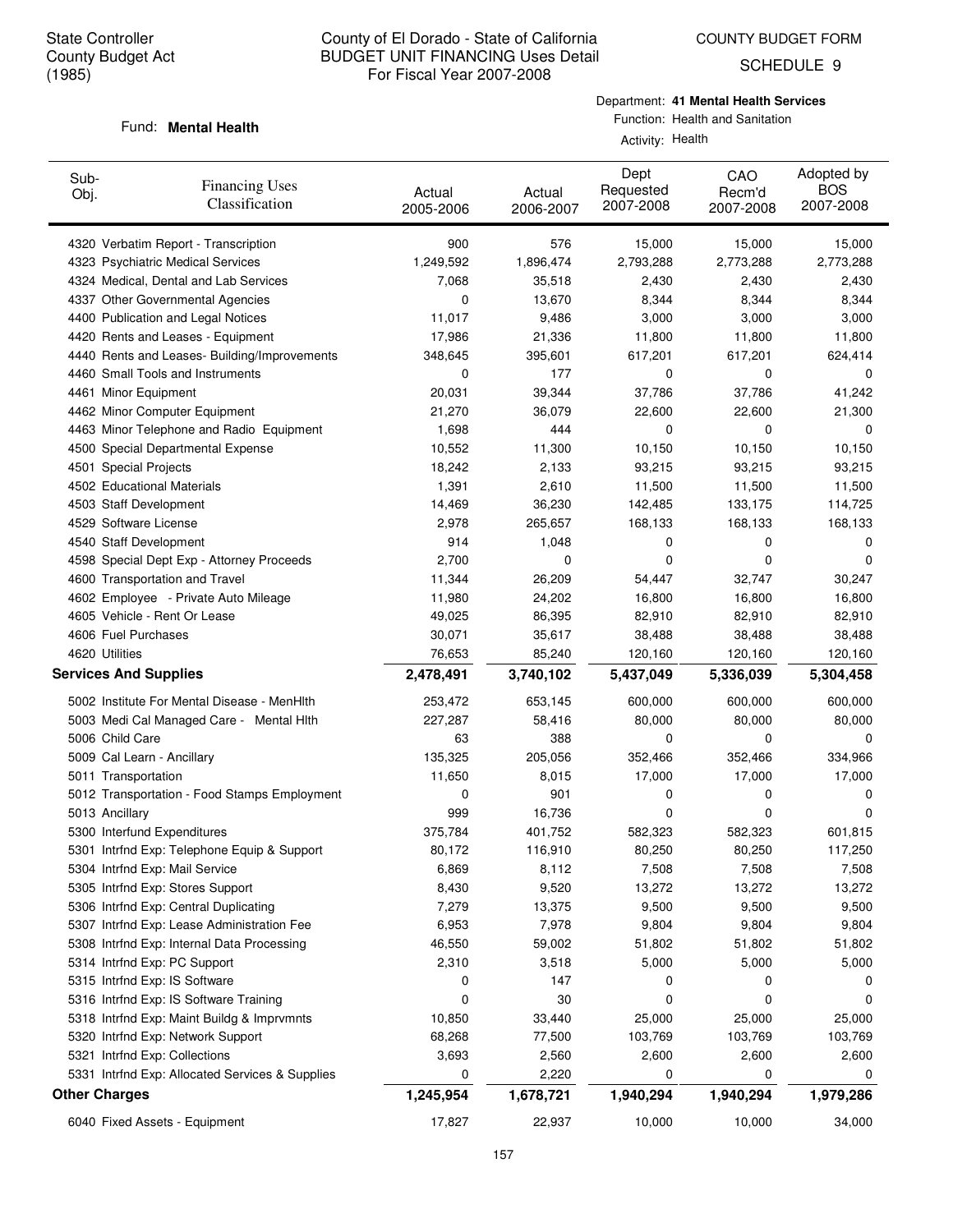SCHEDULE 9

## Fund: **Mental Health**

## Department: **41 Mental Health Services**

Function: Health and Sanitation Activity: Health

| Sub-<br>Obj.        | <b>Financing Uses</b><br>Classification                       | Actual<br>2005-2006 | Actual<br>2006-2007 | Dept<br>Requested<br>2007-2008 | CAO<br>Recm'd<br>2007-2008 | Adopted by<br><b>BOS</b><br>2007-2008 |
|---------------------|---------------------------------------------------------------|---------------------|---------------------|--------------------------------|----------------------------|---------------------------------------|
|                     | 6042 Fixed Assets - Computer Sys Equipment                    | 3.788               | 16,452              | 0                              | 0                          | $\Omega$                              |
|                     | 6045 Fixed Assets - Vehicles                                  | 0                   | 0                   | $\Omega$                       | 0                          | 14,328                                |
|                     | 6060 Capitalized Fixed Assets - Building/Impr                 | 0                   | 0                   | 1,086,784                      | 1,089,930                  | 803,355                               |
| <b>Fixed Assets</b> |                                                               | 21,615              | 39,389              | 1,096,784                      | 1,099,930                  | 851,683                               |
|                     | 7000 Operating Transfers Out                                  | 0                   | 25,426              | 0                              | $\Omega$                   | 0                                     |
|                     | 7001 Operating Transfers Out: Fleet                           | 0                   | 0                   | 38,500                         | 38,500                     | 72,500                                |
|                     | <b>Other Financing Uses</b>                                   | $\Omega$            | 25,426              | 38,500                         | 38,500                     | 72,500                                |
|                     | 7200 Intrafund Transfers                                      | 25                  | 0                   | $\Omega$                       | 0                          | $\Omega$                              |
|                     | 7235 Intrafnd: Privacy/Compliance Program                     | $\Omega$            | 0                   | 8.122                          | 8,122                      | 8,122                                 |
|                     | 7250 Intrafnd: Non General Fund Types                         | $-286,798$          | $-140,602$          | 19,492                         | 19,492                     | 1,095,642                             |
|                     | <b>Intrafund Transfers</b>                                    | $-286,773$          | $-140,602$          | 27,614                         | 27,614                     | 1,103,764                             |
|                     | 7380 Intrfnd Abatemnt: Not General Fund                       | 0                   | 0                   | $-256,850$                     | $-256,850$                 | $-1,352,492$                          |
|                     | <b>Intrafund Abatement</b>                                    | 0                   | 0                   | $-256,850$                     | $-256,850$                 | $-1,352,492$                          |
|                     | <b>Total Financing Uses</b>                                   | 11,319,455          | 14,275,890          | 19,494,852                     | 19,413,314                 | 18,748,775                            |
|                     | Less Department Estimated Revenues                            | 11,188,734          | 12,576,716          | 18,595,299                     | 18,574,243                 | 18,748,775                            |
|                     | <b>Department Use of Mental Health</b><br><b>Fund Balance</b> | 130,721             | 1,699,174           | 899,553                        | 839,071                    | 0                                     |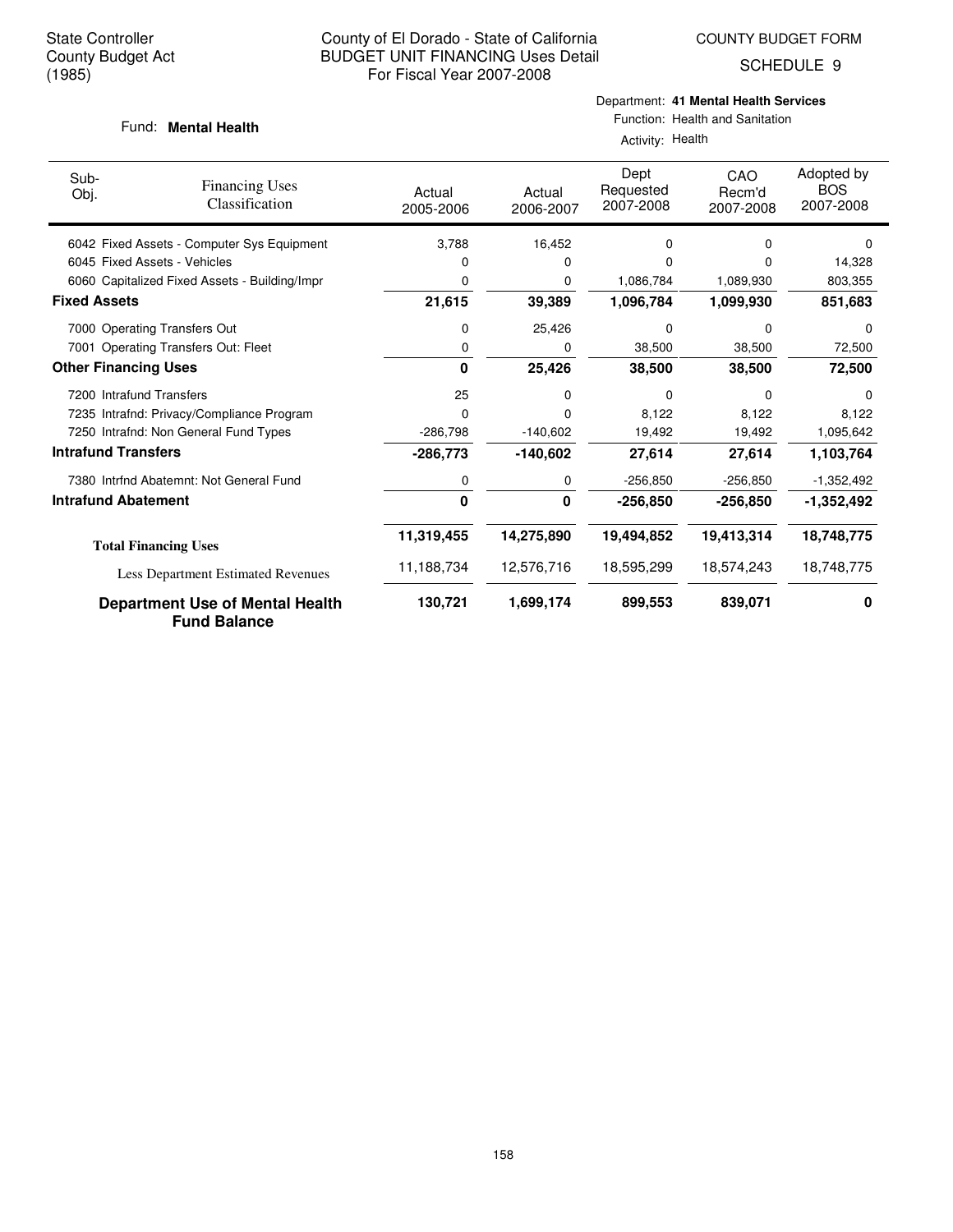COUNTY BUDGET FORM

SCHEDULE 9

## Fund: General Fund

Department: **42 Environmental Management**

Function: Health and Sanitation Activity: Health

| Sub-<br>Obj. | <b>Financing Uses</b><br>Classification         | Actual<br>2005-2006 | Actual<br>2006-2007 | Dept<br>Requested<br>2007-2008 | CAO<br>Recm'd<br>2007-2008 | Adopted by<br><b>BOS</b><br>2007-2008 |
|--------------|-------------------------------------------------|---------------------|---------------------|--------------------------------|----------------------------|---------------------------------------|
|              | 3000 Permanent Employees / Elected Officials    | 1,363,596           | 1,478,596           | 1,828,062                      | 1,723,371                  | 1,585,721                             |
|              | 3001 Temporary Employees                        | 55,464              | 54,389              | 16,600                         | 16,600                     | 16,600                                |
|              | 3002 Overtime                                   | 3,450               | 13,340              | 3,525                          | 3,525                      | 3,525                                 |
|              | 3003 Standby Pay                                | 1,542               | 2,216               | 2,150                          | 2,150                      | 2,150                                 |
|              | 3004 Other Compensation                         | 76,822              | 8,646               | 8,396                          | 8,396                      | 8,396                                 |
|              | 3005 Tahoe Differential                         | 7,783               | 8,446               | 9,312                          | 9,312                      | 9,312                                 |
|              | 3020 Employer Share - Employee Retirement       | 260,329             | 299,708             | 354,519                        | 354,519                    | 354,519                               |
|              | 3022 Employer Share - Medi Care                 | 18,862              | 22,502              | 26,083                         | 26,083                     | 26,083                                |
|              | 3040 Employer Share - Health Insurance          | 231,226             | 243,714             | 281,200                        | 274,470                    | 274,470                               |
|              | 3041 Employer Share - Unemployment Insurance    | 5,797               | 5,333               | 14,203                         | 14,203                     | 14,203                                |
|              | 3042 Employer Share - Long Term Disab Insurance | 8,751               | 6,159               | 6,649                          | 6,649                      | 6,649                                 |
|              | 3043 Employer Share - Deferred Compensation     | 7,389               | 7,715               | 5,202                          | 5,202                      | 5,202                                 |
|              | 3046 Retiree Health: Defined Contributions      | 47,772              | 54,820              | 52,721                         | 73,788                     | 73,788                                |
|              | 3060 Employer Share - Workers' Compensation     | 35,414              | 29,174              | 15,938                         | 15,938                     | 15,938                                |
|              | 3080 Flexible Benefits                          | 21,018              | 16,343              | 32,100                         | 32,100                     | 32,100                                |
|              | <b>Salaries And Employee Benefits</b>           | 2,145,216           | 2,251,101           | 2,656,660                      | 2,566,306                  | 2,428,656                             |
|              | 4000 Agriculture                                | 5,295               | 5,345               | 2,500                          | 1,000                      | 1,000                                 |
|              | 4020 Clothing and Personal Supplies             | 399                 | 501                 | 500                            | 0                          | 0                                     |
|              | 4040 Telephone Company Vendor Payments          | 7,224               | 6,287               | 4,784                          | 4,784                      | 4,784                                 |
|              | 4041 Cnty Pass thru Telephone Chrges to Depts   | 1,367               | 998                 | 1,740                          | 1,740                      | 1,740                                 |
|              | 4080 Household Expense                          | 314                 | 50                  | 0                              | 0                          | 0                                     |
|              | 4081 Household Expense - Paper Goods            | 0                   | 1,553               | 0                              | 0                          | 0                                     |
|              | 4082 Household Expense - Other                  | 137                 | 0                   | 0                              | 0                          | 0                                     |
|              | 4083 Household Expense - Laundry                | 0                   | 0                   | 1,700                          | 1,000                      | 1,000                                 |
|              | 4100 Insurance - Premium                        | 17,690              | 31,319              | 69,824                         | 69,824                     | 69,824                                |
|              | 4140 Maintenance - Equipment                    | 155                 | 321                 | 500                            | 500                        | 500                                   |
|              | 4141 Maintenance - Office Equipment             | 31                  | 0                   | 500                            | 500                        | 500                                   |
|              | 4144 Maint: Computer System Supplies            | 0                   | 0                   | 250                            | 250                        | 250                                   |
|              | 4160 Maintenance Vehicles - Service Contract    | 0                   | 140                 | 2,320                          | 0                          | 0                                     |
|              | 4161 Maintenance Vehicles - Parts/Direct Chrg   | 0                   | 18                  | 0                              | 0                          | 0                                     |
|              | 4162 Maintenance Vehicles - Supplies            | 2                   | 130                 | 1,200                          | 1,200                      | 1,200                                 |
|              | 4163 Maintenance Vehicles - Inventory           | 26                  | 0                   | 0                              | 0                          | 0                                     |
|              | 4180 Maintenance - Building and Improvements    | 417                 | U                   | 400                            | 400                        | 400                                   |
|              | 4200 Medical, Dental and Laboratory Supplies    | 1,052               | 1,077               | 1,975                          | 1,475                      | 1,475                                 |
|              | 4220 Memberships                                | 1,292               | 1,524               | 2,004                          | 1,535                      | 1,535                                 |
|              | 4221 Memberships - Legislative Advocacy         | 2,396               | 2,686               | 2,471                          | 1,891                      | 1,891                                 |
|              | 4240 Miscellaneous Expense                      | 0                   | 12                  | 0                              | 0                          | 0                                     |
|              | 4260 Office Expense                             | 15,231              | 14,001              | 15,400                         | 15,400                     | 15,400                                |
|              | 4261 Postage                                    | 4,219               | 4,243               | 4,500                          | 4,500                      | 4,500                                 |
|              | 4262 Software                                   | 610                 | 3,033               | 2,500                          | 2,500                      | 2,500                                 |
|              | 4263 Subscription / Newspaper / Journals        | 862                 | 778                 | 1,175                          | 431                        | 431                                   |
|              | 4264 Books / Manuals                            | 560                 | 911                 | 1,050                          | 650                        | 650                                   |
|              | 4266 Printing / Duplicating                     | 338                 | 137                 | 1,025                          | 1,025                      | 1,025                                 |
|              | 4300 Professional and Specialized Services      | 8,013               | 6,520               | 5,150                          | 5,050                      | 105,050                               |
|              | 4324 Medical, Dental and Lab Services           | 780                 | 1,959               | 2,495                          | 1,545                      | 1,545                                 |
|              | 4337 Other Governmental Agencies                | 0                   | 0                   | 400                            | 400                        | 400                                   |
|              | 4400 Publication and Legal Notices              | 484                 | 213                 | 300                            | 300                        | 300                                   |
|              | 4420 Rents and Leases - Equipment               | 19,606              | 19,917              | 20,522                         | 20,522                     | 20,522                                |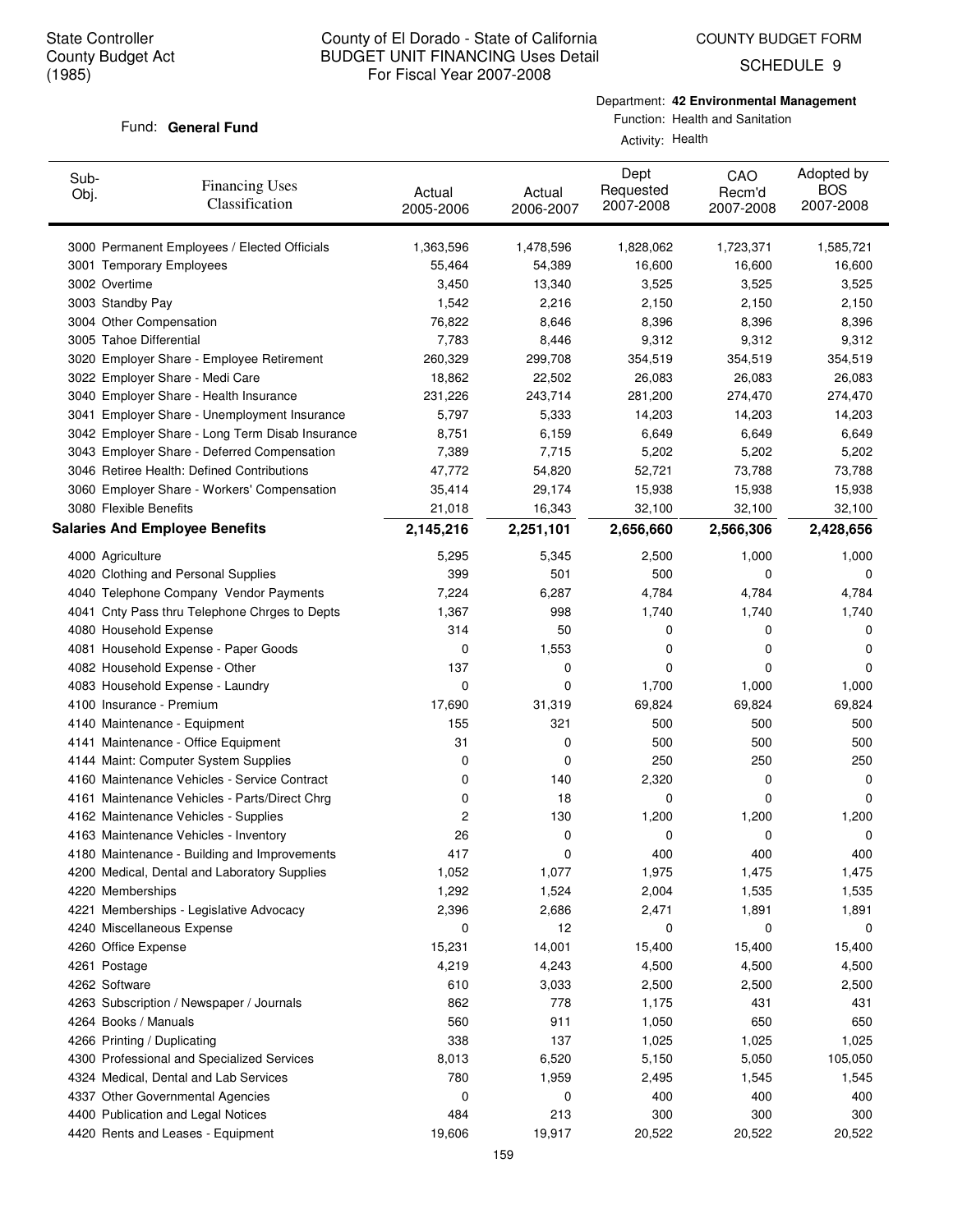SCHEDULE 9

## Fund: General Fund

Department: **42 Environmental Management**

Function: Health and Sanitation Activity: Health

| Sub-<br><b>Financing Uses</b><br>Obj.<br>Classification | Actual<br>2005-2006 | Actual<br>2006-2007 | Dept<br>Requested<br>2007-2008 | CAO<br>Recm'd<br>2007-2008 | Adopted by<br><b>BOS</b><br>2007-2008 |
|---------------------------------------------------------|---------------------|---------------------|--------------------------------|----------------------------|---------------------------------------|
| 4440 Rents and Leases- Building/Improvements            | 240                 | 240                 | 240                            | 240                        | 240                                   |
| 4460 Small Tools and Instruments                        | 3,635               | 2,258               | 1,250                          | 1,250                      | 1,250                                 |
| 4461 Minor Equipment                                    | 9,301               | 4,137               | 3,650                          | 3,350                      | 3,350                                 |
| 4462 Minor Computer Equipment                           | 3,994               | 14,198              | 11,000                         | 11,000                     | 11,000                                |
| 4463 Minor Telephone and Radio Equipment                | 1,846               | 297                 | 250                            | 250                        | 250                                   |
| 4500 Special Departmental Expense                       | 737                 | 36                  | 550                            | 550                        | 550                                   |
| 4502 Educational Materials                              | 6,407               | 8,485               | 7,650                          | 7,650                      | 7,650                                 |
| 4503 Staff Development                                  | 10,685              | 10,432              | 10,210                         | 6,360                      | 6,360                                 |
| 4507 Fire and Safety Supplies                           | 244                 | 888                 | 0                              | 0                          | 0                                     |
| 4529 Software License                                   | 32,825              | 48,110              | 42,891                         | 42,891                     | 42,891                                |
| 4600 Transportation and Travel                          | 9,472               | 8,364               | 11,975                         | 7,400                      | 13,400                                |
| 4602 Employee - Private Auto Mileage                    | 1,303               | 758                 | 1,300                          | 1,300                      | 1,300                                 |
| 4605 Vehicle - Rent Or Lease                            | 47,853              | 52,126              | 68,450                         | 68,450                     | 68,450                                |
| 4606 Fuel Purchases                                     | 20,421              | 22,050              | 27,369                         | 27,369                     | 27,369                                |
| <b>Services And Supplies</b>                            | 237,463             | 276,054             | 333,970                        | 316,482                    | 422,482                               |
| 5300 Interfund Expenditures                             | 2,940               | 2,367               | 3,297                          | 3,297                      | 3,297                                 |
| 5301 Intrfnd Exp: Telephone Equip & Support             | -86                 | 0                   | 0                              | 0                          | 0                                     |
| 5306 Intrfnd Exp: Central Duplicating                   | 228                 | 0                   | 0                              | 0                          | 0                                     |
| 5322 Intrfnd Exp: Privacy/Compliance Program            | 0                   | 0                   | 2,436                          | 2,436                      | 2,436                                 |
| <b>Other Charges</b>                                    | 3,082               | 2,367               | 5,733                          | 5,733                      | 5,733                                 |
| 6040 Fixed Assets - Equipment                           | 29,472              | 0                   | 0                              | 0                          | 0                                     |
| 6042 Fixed Assets - Computer Sys Equipment              | 18,588              | 7,276               | 0                              | 0                          | 0                                     |
| <b>Fixed Assets</b>                                     | 48,060              | 7,276               | 0                              | $\bf{0}$                   | 0                                     |
| 7200 Intrafund Transfers                                | 24,673              | 23,019              | 540,871                        | 460,747                    | 460,747                               |
| 7210 Intrafnd Transfers: Collections                    | 27                  | 104                 | 0                              | 0                          | 0                                     |
| 7220 Intrafnd: Telephone Equipment and Support          | 21,801              | 16,060              | 14,020                         | 14,020                     | 14,020                                |
| 7223 Intrafnd: Mail Service                             | 2,126               | 1,430               | 1,673                          | 1,673                      | 1,673                                 |
| 7224 Intrafnd: Stores Support                           | 4,465               | 2,469               | 1,542                          | 1,542                      | 1,542                                 |
| 7225 Intrafnd: Central Duplicating                      | 4,032               | 3,400               | 4,380                          | 4,380                      | 4,380                                 |
| 7227 Intrafnd: Internal Data Processing                 | 13,365              | 18,080              | 19,805                         | 19,805                     | 19,805                                |
| 7229 Intrafnd: PC Support                               | 852                 | 878                 | 1,000                          | 1,000                      | 1,000                                 |
| 7230 Intrafnd: IS Software                              | 0                   | 147                 | 0                              | 0                          | 0                                     |
| 7231 Intrafnd: IS Programming Support                   | 180                 | 0                   | 0                              | 0                          | 0                                     |
| 7232 Intrafnd: Maint Bldg & Improvmnts                  | 2,298               | 1,582               | 1,975                          | 1,975                      | 1,975                                 |
| 7234 Intrafnd: Network Support                          | 21,202              | 27,506              | 33,689                         | 33,689                     | 33,689                                |
| <b>Intrafund Transfers</b>                              | 95,022              | 94,675              | 618,955                        | 538,831                    | 538,831                               |
| 7350 Intrfnd Abatemnt: Only General Fund                | 0                   | 0                   | $-517,039$                     | $-464, 138$                | $-464, 138$                           |
| <b>Intrafund Abatement</b>                              | 0                   | 0                   | $-517,039$                     | -464,138                   | -464,138                              |
| <b>Total Financing Uses</b>                             | 2,528,843           | 2,631,473           | 3,098,279                      | 2,963,214                  | 2,931,564                             |
| <b>Less Department Estimated Revenues</b>               | 2,389,706           | 2,457,119           | 3,098,279                      | 2,963,214                  | 2,831,564                             |
| <b>Department Use of Other General</b>                  | 139,137             | 174,353             | 0                              | 0                          | 100,000                               |

**Fund Sources (Net County Cost)**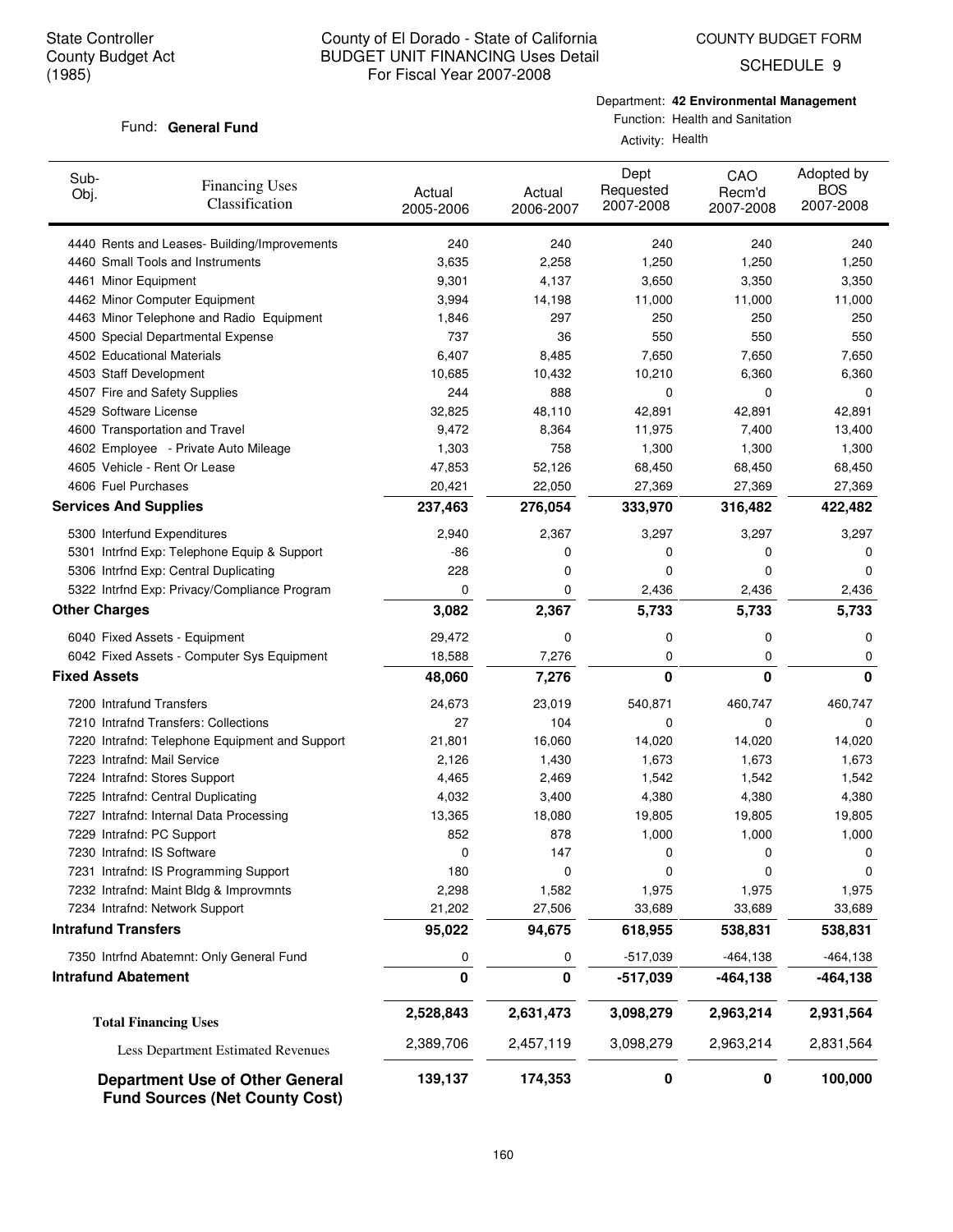COUNTY BUDGET FORM

SCHEDULE 9

#### Fund: General Fund

Department: **51 Veteran Services** Function: Public Assistance Activity: Veterans Affairs

| Sub-<br>Obj. | <b>Financing Uses</b><br>Classification         | Actual<br>2005-2006 | Actual<br>2006-2007 | Dept<br>Requested<br>2007-2008 | CAO<br>Recm'd<br>2007-2008 | Adopted by<br><b>BOS</b><br>2007-2008 |
|--------------|-------------------------------------------------|---------------------|---------------------|--------------------------------|----------------------------|---------------------------------------|
|              | 3000 Permanent Employees / Elected Officials    | 188,990             | 234,862             | 247,244                        | 247,244                    | 247,244                               |
|              | 3002 Overtime                                   | 136                 | 0                   | 1,000                          | 1,000                      | 1,000                                 |
|              | 3004 Other Compensation                         | 811                 | 4,349               | 4,500                          | 4,500                      | 4,500                                 |
|              | 3005 Tahoe Differential                         | 835                 | 2,331               | 2,400                          | 2,400                      | 2,400                                 |
|              | 3020 Employer Share - Employee Retirement       | 32,613              | 39,181              | 40,410                         | 40,410                     | 40,410                                |
|              | 3022 Employer Share - Medi Care                 | 2,754               | 3,444               | 2,415                          | 2,415                      | 2,415                                 |
|              | 3040 Employer Share - Health Insurance          | 42,518              | 48,754              | 38,963                         | 37,848                     | 37,848                                |
|              | 3041 Employer Share - Unemployment Insurance    | 847                 | 905                 | 1,850                          | 1,850                      | 1,850                                 |
|              | 3042 Employer Share - Long Term Disab Insurance | 1,108               | 797                 | 882                            | 882                        | 882                                   |
|              | 3043 Employer Share - Deferred Compensation     | 1,993               | 2,189               | 2,015                          | 2,015                      | 2,015                                 |
|              | 3046 Retiree Health: Defined Contributions      | 6,805               | 7,241               | 7,966                          | 11,149                     | 11,149                                |
|              | 3060 Employer Share - Workers' Compensation     | 8,566               | 6,366               | 1,756                          | 1,756                      | 1,756                                 |
|              | 3080 Flexible Benefits                          | 2,386               | 0                   | 12,000                         | 12,000                     | 12,000                                |
|              | <b>Salaries And Employee Benefits</b>           | 290,363             | 350,419             | 363,402                        | 365,470                    | 365,470                               |
|              | 4040 Telephone Company Vendor Payments          | 220                 | 388                 | 1,428                          | 1,428                      | 1,428                                 |
|              | 4041 Cnty Pass thru Telephone Chrges to Depts   | 713                 | 701                 | 1,867                          | 1,867                      | 1,867                                 |
|              | 4080 Household Expense                          | 0                   | 51                  | 100                            | 100                        | 100                                   |
|              | 4085 Household Expense - Refuse Disposal        | 1,517               | 3,271               | 3,400                          | 4,221                      | 4,221                                 |
|              | 4100 Insurance - Premium                        | 3,033               | 1,396               | 912                            | 912                        | 912                                   |
|              | 4101 Insurance - Additional Liability           | 0                   | 2,005               | 2,200                          | 2,200                      | 2,200                                 |
|              | 4141 Maintenance - Office Equipment             | 0                   | 0                   | 250                            | 250                        | 250                                   |
|              | 4142 Maintenance - Telephone / Radio            | 0                   | 0                   | 250                            | 250                        | 250                                   |
|              | 4143 Maintenance - Service Contracts            | 0                   | 700                 | 700                            | 700                        | 700                                   |
|              | 4163 Maintenance Vehicles - Inventory           | 0                   | 32                  | 0                              | 0                          | 0                                     |
|              | 4180 Maintenance - Building and Improvements    | 0                   | 115                 | 3,600                          | 3,600                      | 3,600                                 |
|              | 4220 Memberships                                | 350                 | 440                 | 1,090                          | 1,090                      | 1,090                                 |
|              | 4260 Office Expense                             | 1,609               | 2,103               | 5,352                          | 2,912                      | 2,912                                 |
|              | 4261 Postage                                    | 679                 | 940                 | 1,160                          | 1,160                      | 1,160                                 |
|              | 4262 Software                                   | 0                   | 1,334               | 225                            | 225                        | 225                                   |
|              | 4263 Subscription / Newspaper / Journals        | 258                 | 363                 | 364                            | 364                        | 364                                   |
|              | 4264 Books / Manuals                            | 0                   | 307                 | 500                            | 500                        | 500                                   |
|              | 4266 Printing / Duplicating                     | 0                   | 0                   | 300                            | 300                        | 300                                   |
|              | 4300 Professional and Specialized Services      | 0                   | 522                 | 2,707                          | 1,707                      | 1,707                                 |
|              | 4335 El Dorado County (EDC) Dept or Agency      | 0                   | 0                   | 100                            | 100                        | 100                                   |
|              | 4420 Rents and Leases - Equipment               | 3,471               | 3,104               | 5,573                          | 5,573                      | 5,573                                 |
|              | 4461 Minor Equipment                            | 151                 | 5,746               | 11,453                         | 3,453                      | 3,453                                 |
|              | 4462 Minor Computer Equipment                   | 0                   | 2,911               | 12,112                         | 10,446                     | 10,446                                |
|              | 4503 Staff Development                          | 999                 | 722                 | 1,000                          | 1,000                      | 1,000                                 |
|              | 4529 Software License                           | 0                   | 0                   | 1,226                          | 1,226                      | 1,226                                 |
|              | 4600 Transportation and Travel                  | 3,175               | 4,250               | 5,862                          | 4,862                      | 4,862                                 |
|              | 4602 Employee - Private Auto Mileage            | 586                 | 664                 | 1,635                          | 1,000                      | 1,000                                 |
|              | 4604 Volunteer - Private Auto Mileage           | 541                 | 813                 | 900                            | 900                        | 900                                   |
|              | 4605 Vehicle - Rent Or Lease                    | 1,399               | 2,067               | 2,125                          | 2,125                      | 2,125                                 |
|              | 4606 Fuel Purchases                             | 547                 | 669                 | 1,000                          | 1,000                      | 1,000                                 |
|              | 4620 Utilities                                  | 8,110               | 16,591              | 26,562                         | 26,562                     | 26,562                                |
|              | <b>Services And Supplies</b>                    | 27,357              | 52,204              | 95,953                         | 82,033                     | 82,033                                |
|              | 5300 Interfund Expenditures                     | 0                   | 80                  | 160                            | 0                          | 0                                     |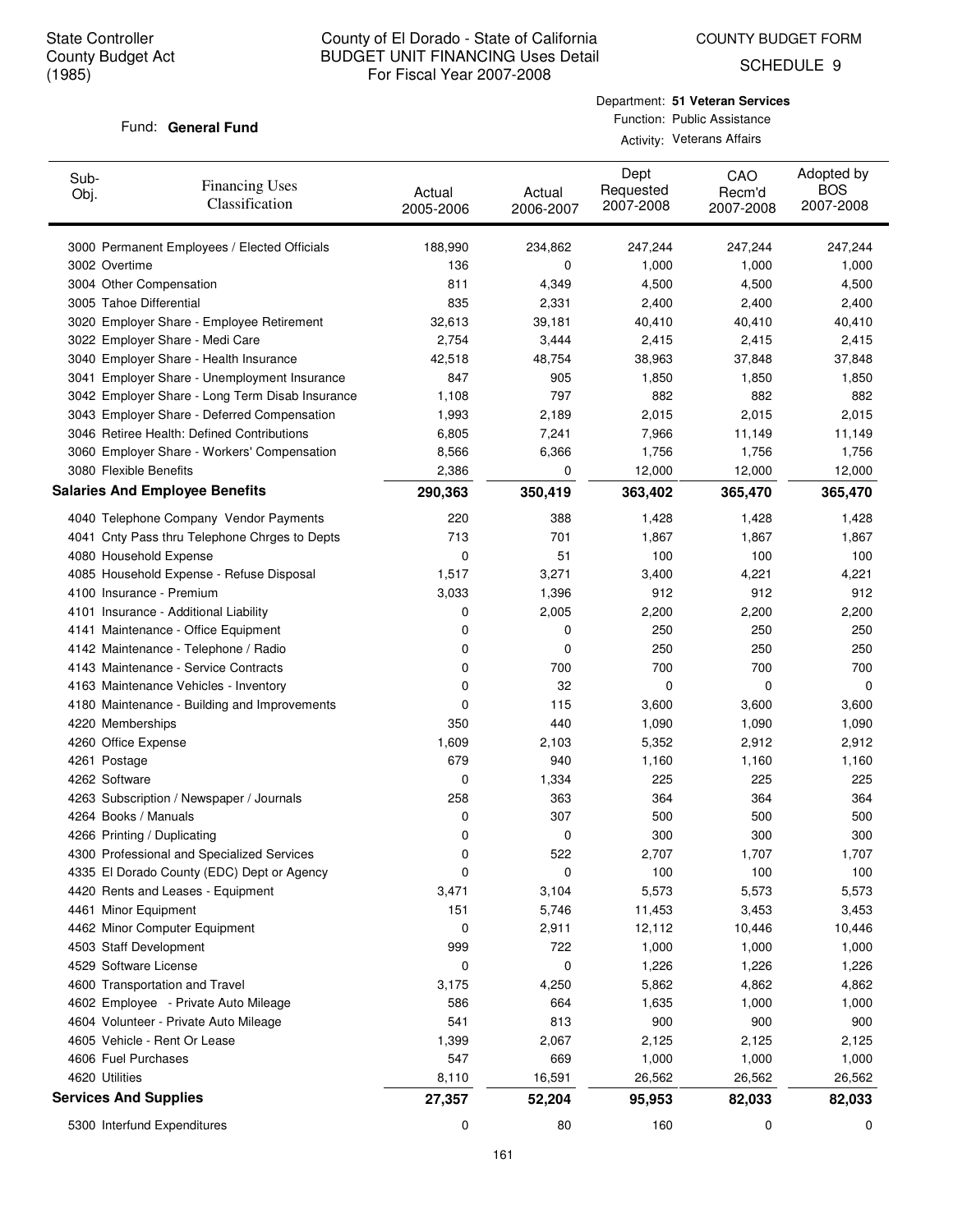COUNTY BUDGET FORM

SCHEDULE 9

### Fund: General Fund

## Department: **51 Veteran Services** Function: Public Assistance Activity: Veterans Affairs

| Sub-<br>Obj.               | <b>Financing Uses</b><br>Classification                                         | Actual<br>2005-2006 | Actual<br>2006-2007 | Dept<br>Requested<br>2007-2008 | CAO<br>Recm'd<br>2007-2008 | Adopted by<br><b>BOS</b><br>2007-2008 |
|----------------------------|---------------------------------------------------------------------------------|---------------------|---------------------|--------------------------------|----------------------------|---------------------------------------|
|                            | 5322 Intrfnd Exp: Privacy/Compliance Program                                    | 0                   | 0                   | 353                            | 353                        | 353                                   |
| <b>Other Charges</b>       |                                                                                 | 0                   | 80                  | 513                            | 353                        | 353                                   |
|                            | 6040 Fixed Assets - Equipment                                                   | 0                   | 11,003              | 0                              | 0                          | 0                                     |
| <b>Fixed Assets</b>        |                                                                                 | 0                   | 11,003              | 0                              | $\bf{0}$                   | 0                                     |
|                            | 7220 Intrafnd: Telephone Equipment and Support                                  | 1,994               | 10,102              | 7,685                          | 7,685                      | 7,685                                 |
|                            | 7223 Intrafnd: Mail Service                                                     | 1,392               | 1,652               | 1.475                          | 1,475                      | 1,475                                 |
|                            | 7224 Intrafnd: Stores Support                                                   | 200                 | 142                 | 418                            | 418                        | 418                                   |
|                            | 7225 Intrafnd: Central Duplicating                                              | 41                  | 66                  | 100                            | 100                        | 100                                   |
| 7227                       | Intrafnd: Internal Data Processing                                              | 1,583               | 1,663               | 1,539                          | 1,539                      | 1,539                                 |
|                            | 7229 Intrafnd: PC Support                                                       | 542                 | 555                 | 1,800                          | 1,800                      | 1,800                                 |
|                            | 7232 Intrafnd: Maint Bldg & Improvmnts                                          | 0                   | 1,465               | 0                              | 0                          | 0                                     |
|                            | 7234 Intrafnd: Network Support                                                  | 3,793               | 4,306               | 7,985                          | 7,985                      | 7,985                                 |
| <b>Intrafund Transfers</b> |                                                                                 | 9,546               | 19,951              | 21,002                         | 21,002                     | 21,002                                |
|                            | <b>Total Financing Uses</b>                                                     | 327,265             | 433,657             | 480,870                        | 468,858                    | 468,858                               |
|                            | Less Department Estimated Revenues                                              | 31,700              | 32,475              | 37,505                         | 42,951                     | 42,951                                |
|                            | <b>Department Use of Other General</b><br><b>Fund Sources (Net County Cost)</b> | 295,565             | 401,181             | 443,365                        | 425,907                    | 425,907                               |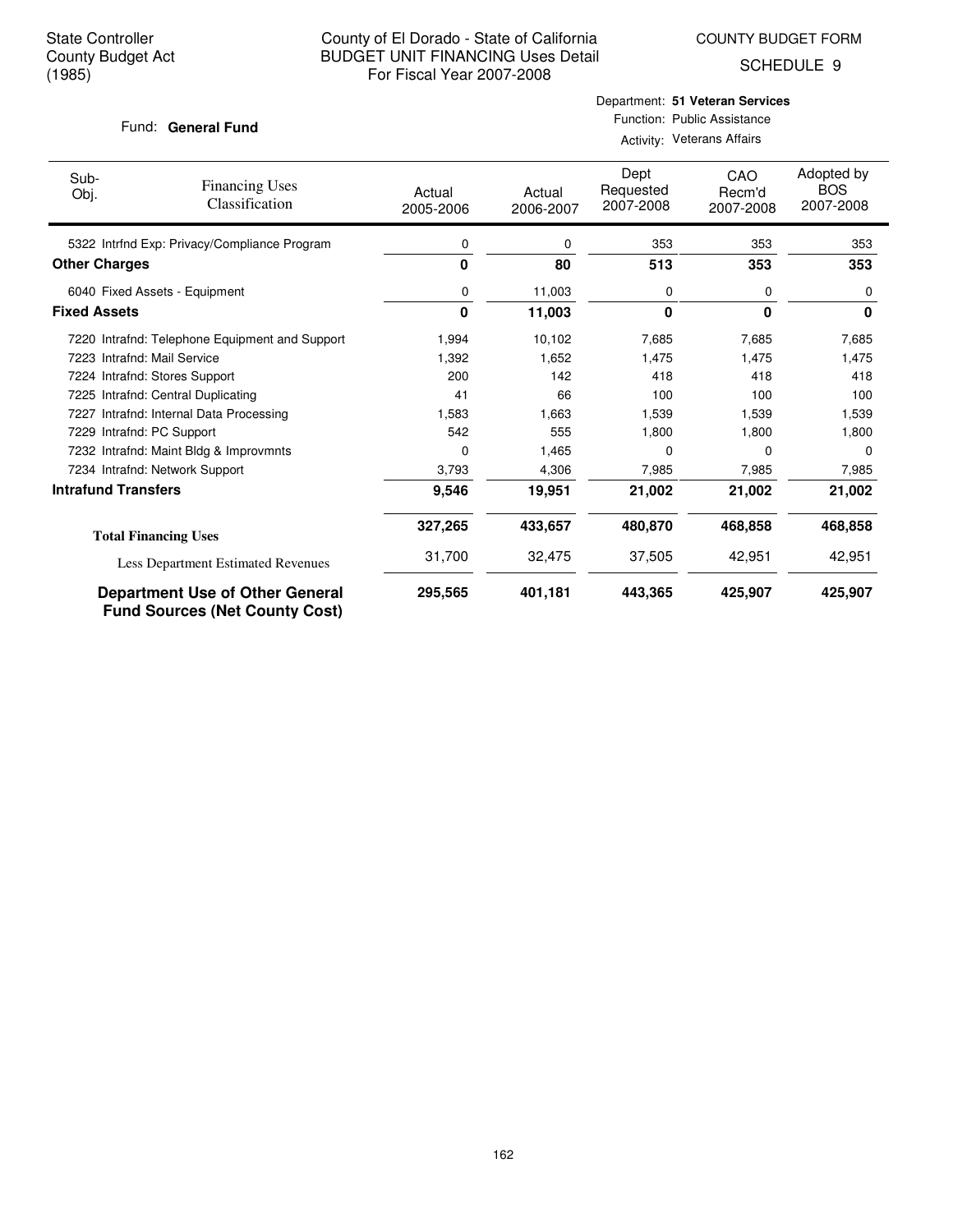COUNTY BUDGET FORM

SCHEDULE 9

#### Fund: General Fund

| Sub-<br>Obj.  | <b>Financing Uses</b><br>Classification         | Actual<br>2005-2006 | Actual<br>2006-2007 | Dept<br>Requested<br>2007-2008 | CAO<br>Recm'd<br>2007-2008 | Adopted by<br><b>BOS</b><br>2007-2008 |
|---------------|-------------------------------------------------|---------------------|---------------------|--------------------------------|----------------------------|---------------------------------------|
|               | 3000 Permanent Employees / Elected Officials    | 8,484,083           | 9,034,214           | 10,832,059                     | 10,881,127                 | 10,881,127                            |
|               | 3001 Temporary Employees                        | 264,813             | 152,754             | 0                              | 0                          | 0                                     |
| 3002 Overtime |                                                 | 92,480              | 151,705             | 0                              | 0                          | 0                                     |
|               | 3003 Standby Pay                                | 7,296               | 17,542              | 0                              | 0                          | 0                                     |
|               | 3004 Other Compensation                         | 120,696             | 122,220             | 226,207                        | 226,207                    | 226,207                               |
|               | 3005 Tahoe Differential                         | 126,917             | 121,651             | 142,800                        | 145,200                    | 145,200                               |
|               | 3006 Bilingual Pay                              | 32,741              | 31,351              | 33,280                         | 33,280                     | 33,280                                |
|               | 3020 Employer Share - Employee Retirement       | 1,662,578           | 1,677,947           | 2,012,378                      | 2,019,199                  | 2,019,199                             |
|               | 3022 Employer Share - Medi Care                 | 117,369             | 123,700             | 150,448                        | 151,194                    | 151,194                               |
|               | 3040 Employer Share - Health Insurance          | 1,962,789           | 1,847,589           | 2,423,506                      | 2,439,336                  | 2,439,336                             |
|               | 3041 Employer Share - Unemployment Insurance    | 45,072              | 43,541              | 81,152                         | 81,520                     | 81,520                                |
|               | 3042 Employer Share - Long Term Disab Insurance | 51,149              | 37,611              | 38,961                         | 39,138                     | 39,138                                |
|               | 3043 Employer Share - Deferred Compensation     | 15,294              | 17,348              | 14,501                         | 14,501                     | 14,501                                |
|               | 3046 Retiree Health: Defined Contributions      | 373,908             | 405,258             | 373,408                        | 522,618                    | 522,618                               |
|               | 3060 Employer Share - Workers' Compensation     | 456,219             | 217,128             | 253,614                        | 253,614                    | 253,614                               |
|               | 3080 Flexible Benefits                          | 13,314              | 18,207              | 85,340                         | 85,340                     | 85,340                                |
|               | <b>Salaries And Employee Benefits</b>           | 13,826,718          | 14,019,765          | 16,667,654                     | 16,892,274                 | 16,892,274                            |
|               | 4020 Clothing and Personal Supplies             | 37                  | 70                  | 0                              | 0                          | 0                                     |
|               | 4040 Telephone Company Vendor Payments          | 7,075               | 2,871               | 4,590                          | 4,590                      | 4,590                                 |
|               | 4041 Cnty Pass thru Telephone Chrges to Depts   | 14,317              | 13,763              | 14,338                         | 14,338                     | 14,338                                |
|               | 4080 Household Expense                          | 5,462               | 3,996               | 4,610                          | 4,610                      | 4,610                                 |
|               | 4081 Household Expense - Paper Goods            | 226                 | 0                   | 0                              | 0                          | 0                                     |
|               | 4082 Household Expense - Other                  | 177                 | 176                 | 200                            | 200                        | 200                                   |
|               | 4083 Household Expense - Laundry                | 0                   | 10                  | 0                              | 0                          | 0                                     |
|               | 4084 Household Expense - Expendable Equipment   | 0                   | 54                  | 0                              | 0                          | 0                                     |
|               | 4085 Household Expense - Refuse Disposal        | 2,454               | 2,449               | 3,106                          | 3,106                      | 3,106                                 |
|               | 4086 Household Expense - Janitorial/Custodial   | 37,921              | 39,008              | 50,319                         | 50,319                     | 50,319                                |
|               | 4087 Household Expense - Exterm/Fumigation Serv | 609                 | 0                   | 500                            | 500                        | 500                                   |
|               | 4100 Insurance - Premium                        | 40,192              | 85,436              | 153,174                        | 153,174                    | 153,174                               |
|               | 4140 Maintenance - Equipment                    | 554                 | 81                  | 200                            | 200                        | 200                                   |
|               | 4141 Maintenance - Office Equipment             | 1,800               | 631                 | 2,465                          | 2,465                      | 2,465                                 |
|               | 4160 Maintenance Vehicles - Service Contract    | 144                 | 849                 | 550                            | 550                        | 550                                   |
|               | 4161 Maintenance Vehicles - Parts/Direct Chrg   |                     | 48                  | 0                              |                            |                                       |
|               | 4162 Maintenance Vehicles - Supplies            | U<br>0              | 2                   | 0                              | U<br>0                     | U<br>0                                |
|               | 4163 Maintenance Vehicles - Inventory           | 844                 | 68                  | 0                              | 0                          | 0                                     |
|               | 4180 Maintenance - Building and Improvements    | 4,945               | 2,533               | 5,250                          | 5,250                      | 5,250                                 |
|               | 4183 Maintenance - Grounds                      | 5,312               | 6,110               | 6,000                          | 6,000                      | 6,000                                 |
|               | 4220 Memberships                                | 615                 | 610                 | 1,615                          | 1,615                      | 1,615                                 |
|               | 4221 Memberships - Legislative Advocacy         | 22,186              | 24,405              | 25,625                         | 26,845                     | 26,845                                |
|               | 4260 Office Expense                             | 87,189              | 120,037             | 118,376                        | 118,376                    | 118,376                               |
| 4261 Postage  |                                                 |                     |                     |                                |                            |                                       |
| 4262 Software |                                                 | 98,346<br>32,097    | 152,422<br>22,992   | 154,575<br>12,650              | 154,575<br>12,650          | 151,575<br>12,650                     |
|               |                                                 |                     |                     |                                |                            |                                       |
|               | 4263 Subscription / Newspaper / Journals        | 2,821               | 2,122               | 3,350                          | 3,350                      | 3,350                                 |
|               | 4264 Books / Manuals                            | 443                 | 178                 | 600                            | 600                        | 600                                   |
|               | 4265 Law Books                                  | 273                 | 522                 | 200                            | 200                        | 200                                   |
|               | 4266 Printing / Duplicating                     | 5,727               | 12,435              | 12,600                         | 12,600                     | 12,600                                |
|               | 4300 Professional and Specialized Services      | 218,396             | 243,059             | 458,857                        | 458,857                    | 458,857                               |
|               | 4308 External Data Processing Services          | 39,291              | 29,801              | 0                              | 0                          | 0                                     |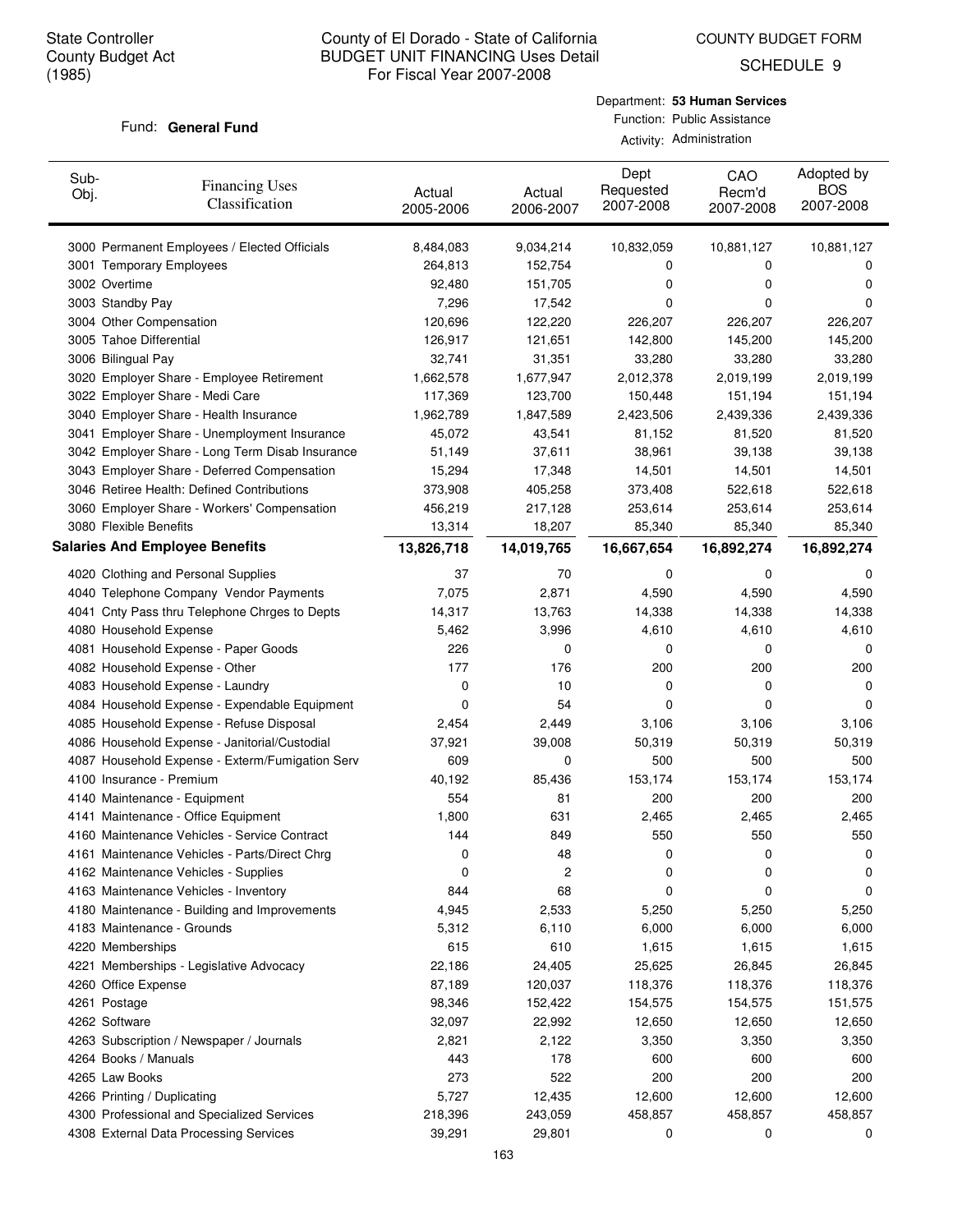SCHEDULE 9

#### Fund: General Fund

Department: **53 Human Services** Function: Public Assistance Activity: Administration

| Sub-<br>Obj.                 | <b>Financing Uses</b><br>Classification      | Actual<br>2005-2006 | Actual<br>2006-2007 | Dept<br>Requested<br>2007-2008 | CAO<br>Recm'd<br>2007-2008 | Adopted by<br><b>BOS</b><br>2007-2008 |
|------------------------------|----------------------------------------------|---------------------|---------------------|--------------------------------|----------------------------|---------------------------------------|
| 4318 Interpreter             |                                              | 1,447               | 10,329              | 1,590                          | 1,590                      | 1,590                                 |
|                              | 4323 Psychiatric Medical Services            | 262,293             | 339,426             | 400,000                        | 400,000                    | 400,000                               |
|                              | 4324 Medical, Dental and Lab Services        | 104,265             | 125,446             | 110,500                        | 110,500                    | 110,500                               |
| 4330 Food Stamp Service      |                                              | 7,591               | 8,608               | 7,200                          | 7,200                      | 7,200                                 |
|                              | 4331 Homemaker Other Services                | 4,312               | 7,748               | 7,500                          | 7,500                      | 7,500                                 |
|                              | 4332 Service Connect Expense                 | 86,148              | 97,372              | 89,593                         | 89,593                     | 89,593                                |
| 4333 Burial Services         |                                              | 10,525              | 18,200              | 19,000                         | 19,000                     | 19,000                                |
|                              | 4341 Service Connect Expense                 | 20,034              | 16,869              | 18,750                         | 18,750                     | 18,750                                |
|                              | 4400 Publication and Legal Notices           | 4,197               | 1,971               | 4,100                          | 4,100                      | 4,100                                 |
|                              | 4420 Rents and Leases - Equipment            | 95,499              | 104,176             | 94,080                         | 94,080                     | 94,080                                |
|                              | 4440 Rents and Leases- Building/Improvements | 724,164             | 776,751             | 692,951                        | 692,951                    | 692,951                               |
| 4461 Minor Equipment         |                                              | 6,097               | 47,269              | 24,565                         | 24,565                     | 24,565                                |
|                              | 4462 Minor Computer Equipment                | 43,291              | 30,646              | 76,400                         | 76,400                     | 76,400                                |
|                              | 4463 Minor Telephone and Radio Equipment     | 485                 | 163                 | 0                              | 0                          | 0                                     |
|                              | 4464 Minor Law Enforcement Equipment         | 2,020               | 0                   | 1,850                          | 1,850                      | 1,850                                 |
|                              | 4500 Special Departmental Expense            | 2,780               | 2,199               | 2,625                          | 2,625                      | 2,625                                 |
| 4501 Special Projects        |                                              | 322                 | 544                 | 52,966                         | 52,966                     | 52,966                                |
| 4502 Educational Materials   |                                              | 1,079               | 1,689               | 900                            | 900                        | 900                                   |
| 4503 Staff Development       |                                              | 57,917              | 58,576              | 95,223                         | 95,223                     | 95,223                                |
|                              | 4506 Film Development/Photography Supplies   | 200                 | 32                  | 150                            | 150                        | 150                                   |
| 4534 Ammunition              |                                              | 1,715               | 0                   | 0                              | 0                          | 0                                     |
|                              | 4600 Transportation and Travel               | 33,283              | 15,259              | 56,677                         | 56,677                     | 56,677                                |
|                              | 4601 Volunteer - Transportation and Travel   | 315                 | 140                 | 350                            | 350                        | 350                                   |
|                              | 4602 Employee - Private Auto Mileage         | 19,080              | 15,726              | 26,404                         | 26,404                     | 26,404                                |
|                              | 4604 Volunteer - Private Auto Mileage        | 487                 | 161                 | 375                            | 375                        | 375                                   |
|                              | 4605 Vehicle - Rent Or Lease                 | 106,530             | 124,409             | 119,555                        | 119,555                    | 119,555                               |
| 4606 Fuel Purchases          |                                              | 41,679              | 43,353              | 39,480                         | 39,480                     | 39,480                                |
| 4620 Utilities               |                                              | 102,881             | 110,043             | 122,199                        | 122,199                    | 122,199                               |
| <b>Services And Supplies</b> |                                              | 2,370,086           | 2,723,843           | 3,098,733                      | 3,099,953                  | 3,096,953                             |
|                              | 5000 Support and Care of Persons             | 1,146,360           | 1,360,259           | 1,404,343                      | 1,449,369                  | 1,449,369                             |
|                              | 5004 Resident Expense - General Relief       | 36,206              | 44,975              | 50,000                         | 50,000                     | 50,000                                |
|                              | 5005 Cash Aid - General Relief               | 15,145              | 19,873              | 24,000                         | 24,000                     | 24,000                                |
| 5006 Child Care              |                                              | 141,069             | 265,045             | 220,000                        | 220,000                    | 220,000                               |
|                              | 5007 Child Care Non Gain AFDC                | 1,658               | 9,969               | 2,900                          | 2,900                      | 2,900                                 |
|                              | 5008 Cal Learn - Child Care                  | 16,870              | 36,775              | 16,550                         | 16,550                     | 16,550                                |
| 5009 Cal Learn - Ancillary   |                                              | 55,157              | 80,619              | 94,635                         | 94,635                     | 94,635                                |
|                              | 5010 Cal Learn - Transportation              | 10,452              | 27,486              | 24,331                         | 24,331                     | 24,331                                |
| 5011 Transportation          |                                              | 167,411             | 128,737             | 111,435                        | 111,435                    | 111,435                               |
|                              | 5012 Transportation - Food Stamps Employment | 789                 | 7,332               | 5,855                          | 5,855                      | 5,855                                 |
| 5013 Ancillary               |                                              | 4,736               | 5,026               | 2,747                          | 2,747                      | 2,747                                 |
|                              | 5014 Independent Living Program              | 7,064               | 93,231              | 113,539                        | 113,539                    | 113,539                               |
|                              | 5015 Cw: Two Parent Families                 | 689,733             | 1,021,730           | 1,021,150                      | 1,021,150                  | 1,021,150                             |
|                              | 5016 Cw: Zero Parent/All Other Families      | 5,526,093           | 5,125,978           | 5,219,675                      | 5,219,675                  | 5,219,675                             |
| 5017 Foster Care             |                                              | 4,988,109           | 5,031,312           | 4,961,583                      | 4,961,583                  | 4,961,583                             |
| 5018 Aid To Adoption         |                                              | 2,012,115           | 2,066,511           | 2,054,047                      | 2,054,047                  | 2,054,047                             |
|                              | 5020 Refugee Cash Assistance                 | 7,205               | 2,685               | 2,706                          | 2,706                      | 2,706                                 |
| 5021 Kinship Guardian        |                                              | 32,352              | 33,040              | 32,401                         | 32,401                     | 32,401                                |
| 5022 County Foster Care      |                                              | 1,013               | 9,052               | 5,119                          | 5,119                      | 5,119                                 |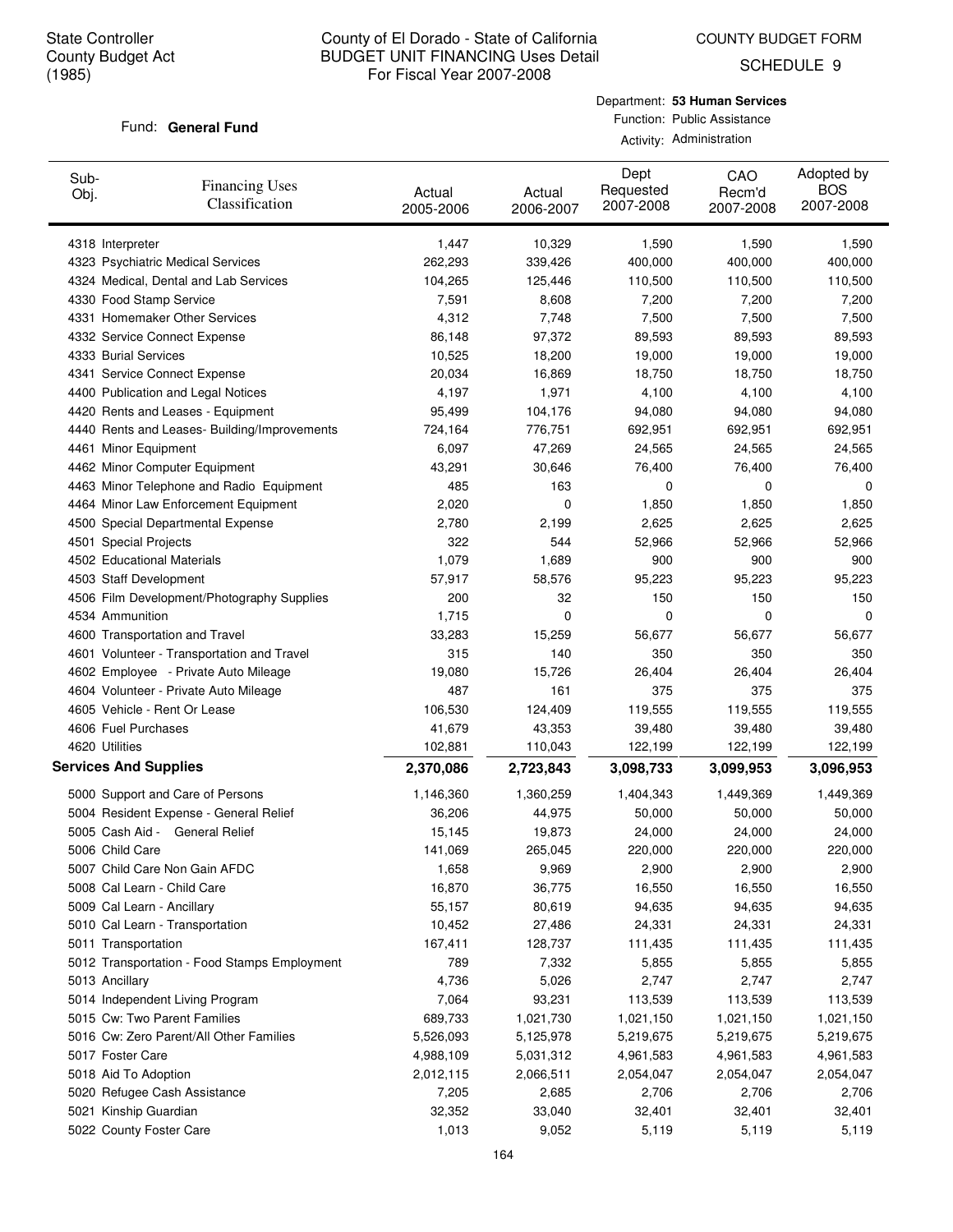COUNTY BUDGET FORM

SCHEDULE 9

### Fund: General Fund

Department: **53 Human Services** Function: Public Assistance Activity: Administration

| Sub-<br><b>Financing Uses</b><br>Obj.<br>Classification                         | Actual<br>2005-2006 | Actual<br>2006-2007 | Dept<br>Requested<br>2007-2008 | CAO<br>Recm'd<br>2007-2008 | Adopted by<br><b>BOS</b><br>2007-2008 |
|---------------------------------------------------------------------------------|---------------------|---------------------|--------------------------------|----------------------------|---------------------------------------|
| 5023 Adoption Expenses - Training                                               | 21                  | 0                   | 0                              | 0                          | 0                                     |
| 5300 Interfund Expenditures                                                     | 509,334             | 314,168             | 490,167                        | 490,167                    | 490,167                               |
| 5301 Intrfnd Exp: Telephone Equip & Support                                     | 821                 | 670                 | 800                            | 800                        | 800                                   |
| 5306 Intrfnd Exp: Central Duplicating                                           | 3,371               | 679                 | 0                              | 0                          | 0                                     |
| 5314 Intrfnd Exp: PC Support                                                    | 1,665               | 4,410               | 3,700                          | 3,700                      | 3,700                                 |
| 5316 Intrfnd Exp: IS Software Training                                          | 0                   | 90                  | 250                            | 250                        | 250                                   |
| 5318 Intrfnd Exp: Maint Buildg & Imprvmnts                                      | 0                   | 130                 | 0                              | 0                          | 0                                     |
| 5319 Intrfnd Exp: Mental Health Services                                        | 49,862              | 37,433              | 61,029                         | 61,029                     | 61,029                                |
| 5321 Intrfnd Exp: Collections                                                   | 3,797               | 0                   | 0                              | 0                          | 0                                     |
| 5322 Intrfnd Exp: Privacy/Compliance Program                                    | 0                   | 0                   | 16,704                         | 16,704                     | 16,704                                |
| 5330 Intrfnd Exp: Allocated Salaries & Benefits                                 | 129,497             | 139,494             | 147,844                        | 149,092                    | 149,092                               |
| 5331 Intrfnd Exp: Allocated Services & Supplies                                 | 27,029              | 43,099              | 6,070                          | 6,070                      | 6,070                                 |
| <b>Other Charges</b>                                                            | 15,584,934          | 15,909,810          | 16,093,580                     | 16,139,854                 | 16,139,854                            |
| 6040 Fixed Assets - Equipment                                                   | 7,180               | 10,879              | 8,000                          | 8,000                      | 8,000                                 |
| 6042 Fixed Assets - Computer Sys Equipment                                      | 23,860              | 2,044               | 0                              | 0                          | 0                                     |
| <b>Fixed Assets</b>                                                             | 31,040              | 12,923              | 8,000                          | 8,000                      | 8,000                                 |
| 7000 Operating Transfers Out                                                    | 25,000              | 22,689              | 25,000                         | 25,000                     | 25,000                                |
| <b>Other Financing Uses</b>                                                     | 25,000              | 22,689              | 25,000                         | 25,000                     | 25,000                                |
| 7200 Intrafund Transfers                                                        | 37,228              | 45,021              | 45,551                         | 45,551                     | 83,321                                |
| 7201 Intrafund Transfers: Social Services                                       | 2,766               | 2,398               | 0                              | 0                          | 3,000                                 |
| 7210 Intrafnd Transfers: Collections                                            | 0                   | 2,083               | 0                              | 0                          | 0                                     |
| 7220 Intrafnd: Telephone Equipment and Support                                  | 114,861             | 117,592             | 118,250                        | 118,250                    | 156,020                               |
| 7221 Intrafnd: Radio Equipment and Support                                      | 603                 | 593                 | 0                              | $\mathbf 0$                | 0                                     |
| 7223 Intrafnd: Mail Service                                                     | 7,624               | 8,731               | 8,598                          | 8,598                      | 8,598                                 |
| 7224 Intrafnd: Stores Support                                                   | 8,830               | 9,615               | 18,378                         | 18,378                     | 18,378                                |
| 7225 Intrafnd: Central Duplicating                                              | 35,149              | 37,821              | 338                            | 338                        | 338                                   |
| 7226 Intrafnd: Lease Administration Fee                                         | 16,506              | 18,532              | 14,411                         | 14,411                     | 14,411                                |
| 7227 Intrafnd: Internal Data Processing                                         | 119,352             | 124,003             | 130,489                        | 130,489                    | 130,489                               |
| 7228 Intrafnd: Internet Connect Charges                                         | 3,525               | 3,180               | 0                              | 0                          | 3,930                                 |
| 7229 Intrafnd: PC Support                                                       | 24,283              | 20,532              | 500                            | 500                        | 500                                   |
| 7231 Intrafnd: IS Programming Support                                           | 2,070               | 1,170               | 0                              | 0                          | 0                                     |
| 7232 Intrafnd: Maint Bldg & Improvmnts                                          | 4,192               | 2,581               | 0                              |                            |                                       |
| 7234 Intrafnd: Network Support                                                  | 188,974             | 203,520             | 239,394                        | 239,394                    | 239,394                               |
| 7250 Intrafnd: Non General Fund Types                                           | 0                   | 0                   | 37,770                         | 37,770                     | 0                                     |
| <b>Intrafund Transfers</b>                                                      | 565,963             | 597,371             | 613,679                        | 613,679                    | 658,379                               |
| 7350 Intrfnd Abatemnt: Only General Fund                                        | 0                   | 0                   | 0                              | 0                          | $-37,770$                             |
| 7380 Intrfnd Abatemnt: Not General Fund                                         | 0                   | 0                   | $-37,770$                      | $-37,770$                  | $-37,770$                             |
| <b>Intrafund Abatement</b>                                                      | 0                   | 0                   | $-37,770$                      | $-37,770$                  | $-75,540$                             |
| <b>Total Financing Uses</b>                                                     | 32,403,741          | 33,286,402          | 36,468,876                     | 36,740,990                 | 36,744,920                            |
| Less Department Estimated Revenues                                              | 31,958,948          | 32,799,694          | 35,282,235                     | 35,925,720                 | 35,925,720                            |
| <b>Department Use of Other General</b><br><b>Fund Sources (Net County Cost)</b> | 444,793             | 486,707             | 1,186,641                      | 815,270                    | 819,200                               |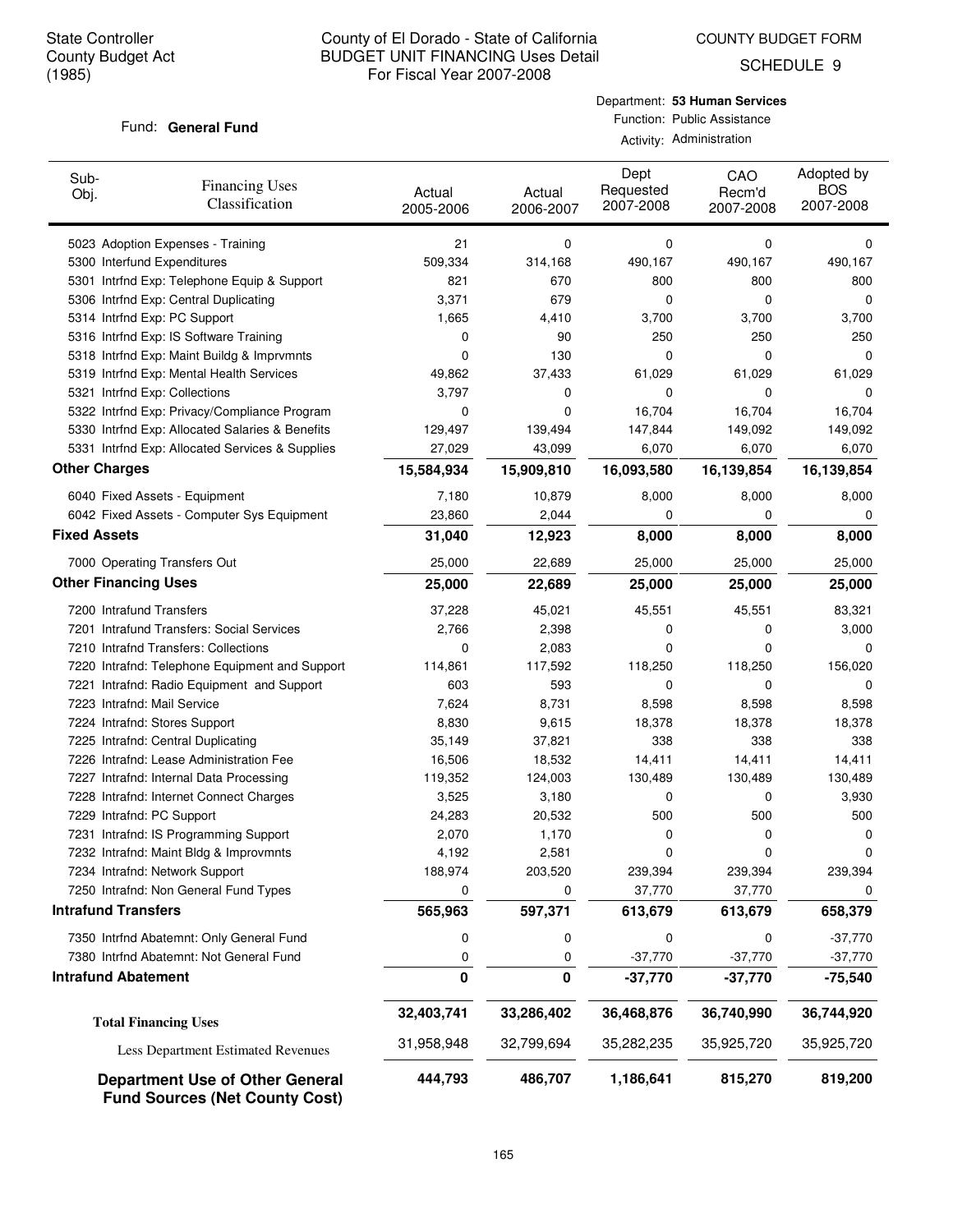COUNTY BUDGET FORM

SCHEDULE 9

#### Fund: **Community Services**

## Department: **53 Human Services** Function: Public Assistance Activity: Other Assistance

| Sub-<br>Obj. | <b>Financing Uses</b><br>Classification         | Actual<br>2005-2006 | Actual<br>2006-2007 | Dept<br>Requested<br>2007-2008 | CAO<br>Recm'd<br>2007-2008 | Adopted by<br><b>BOS</b><br>2007-2008 |
|--------------|-------------------------------------------------|---------------------|---------------------|--------------------------------|----------------------------|---------------------------------------|
|              | 3000 Permanent Employees / Elected Officials    | 2,431,383           | 3,014,920           | 3,904,368                      | 3,904,368                  | 3,904,368                             |
|              | 3001 Temporary Employees                        | 307,181             | 339,047             | 150,782                        | 131,405                    | 177,666                               |
|              | 3002 Overtime                                   | 18,485              | 17,843              | 0                              | 0                          | 0                                     |
|              | 3004 Other Compensation                         | 24,793              | 19,114              | 32,480                         | 32,480                     | 32,480                                |
|              | 3005 Tahoe Differential                         | 14,643              | 19,268              | 21,600                         | 21,600                     | 21,600                                |
|              | 3006 Bilingual Pay                              | 5,383               | 6,460               | 6,760                          | 6,760                      | 6,760                                 |
|              | 3020 Employer Share - Employee Retirement       | 479,131             | 565,350             | 705,887                        | 705,887                    | 705,887                               |
|              | 3022 Employer Share - Medi Care                 | 34,773              | 44,480              | 53,929                         | 53,929                     | 53,929                                |
|              | 3040 Employer Share - Health Insurance          | 600,830             | 649,012             | 946,216                        | 946,216                    | 946,216                               |
|              | 3041 Employer Share - Unemployment Insurance    | 19,600              | 19,830              | 29,280                         | 29,280                     | 29,280                                |
|              | 3042 Employer Share - Long Term Disab Insurance | 15,189              | 12,008              | 14,057                         | 14,057                     | 14,057                                |
|              | 3043 Employer Share - Deferred Compensation     | 5,329               | 8,513               | 10,903                         | 10,903                     | 10,903                                |
|              | 3046 Retiree Health: Defined Contributions      | 112,059             | 122,696             | 137,901                        | 193,003                    | 193,003                               |
|              | 3060 Employer Share - Workers' Compensation     | 105,866             | 70,155              | 93,661                         | 93,661                     | 93,661                                |
|              | 3080 Flexible Benefits                          | 10,903              | 9,380               | 28,200                         | 28,200                     | 28,200                                |
|              | <b>Salaries And Employee Benefits</b>           | 4,185,547           | 4,918,076           | 6,136,024                      | 6,171,749                  | 6,218,010                             |
|              | 4040 Telephone Company Vendor Payments          | 913                 | 1,757               | 900                            | 900                        | 900                                   |
|              | 4041 Cnty Pass thru Telephone Chrges to Depts   | 2,599               | 4,019               | 4,725                          | 4,725                      | 4,725                                 |
|              | 4060 Food and Food Products                     | 332,067             | 392,327             | 449,547                        | 449,547                    | 449,547                               |
|              | 4080 Household Expense                          | 85                  | 45                  | 0                              | 0                          | 0                                     |
|              | 4081 Household Expense - Paper Goods            | 46,593              | 58,910              | 63,400                         | 63,400                     | 63,400                                |
|              | 4082 Household Expense - Other                  | 19,193              | 18,530              | 27,600                         | 27,600                     | 27,600                                |
|              | 4083 Household Expense - Laundry                | 6,744               | 6,581               | 6,732                          | 6,732                      | 6,732                                 |
|              | 4084 Household Expense - Expendable Equipment   | 3,863               | 5,011               | 2,000                          | 2,000                      | 2,000                                 |
|              | 4085 Household Expense - Refuse Disposal        | 5,475               | 5,280               | 6,359                          | 6,359                      | 6,359                                 |
|              | 4086 Household Expense - Janitorial/Custodial   | 4,337               | 14,773              | 18,660                         | 18,660                     | 18,660                                |
|              | 4087 Household Expense - Exterm/Fumigation Serv | 12                  | 0                   | 0                              | 0                          | 0                                     |
|              | 4100 Insurance - Premium                        | 6,413               | 6,944               | 49,581                         | 49,581                     | 49,581                                |
|              | 4101 Insurance - Additional Liability           | 6,750               | 5,991               | 6,600                          | 6,600                      | 6,600                                 |
|              | 4140 Maintenance - Equipment                    | 5,690               | 1,989               | 2,400                          | 2,400                      | 2,400                                 |
|              | 4141 Maintenance - Office Equipment             | 313                 | 0                   | 800                            | 800                        | 800                                   |
|              | 4143 Maintenance - Service Contracts            | 0                   | 720                 | 0                              | 0                          | 0                                     |
|              | 4160 Maintenance Vehicles - Service Contract    | $-106$              | 522                 | 700                            | 700                        | 700                                   |
|              | 4162 Maintenance Vehicles - Supplies            | 0                   | 32                  | 0                              | 0                          | 0                                     |
|              | 4163 Maintenance Vehicles - Inventory           | 450                 | 324                 | 0                              | 0                          | 0                                     |
|              | 4164 Maintenance Vehicles - Tires and Tubes     | 0                   | 39                  | 0                              | 0                          | 0                                     |
|              | 4165 Maintenance Vehicles - Oil and Grease      | 7                   | 27                  | 0                              | 0                          | 0                                     |
|              | 4180 Maintenance - Building and Improvements    | 1,200               | 3,935               | 792                            | 792                        | 792                                   |
|              | 4183 Maintenance - Grounds                      | 2,178               | 0                   | 0                              | 0                          | 0                                     |
|              | 4200 Medical, Dental and Laboratory Supplies    | 43                  | 0                   | 250                            | 250                        | 250                                   |
|              | 4220 Memberships                                | 14,929              | 17,415              | 22,550                         | 22,550                     | 22,550                                |
|              | 4221 Memberships - Legislative Advocacy         | 250                 | 0                   | 250                            | 250                        | 250                                   |
|              | 4260 Office Expense                             | 22,214              | 32,021              | 32,656                         | 32,656                     | 32,656                                |
|              | 4261 Postage                                    | 12,231              | 15,407              | 16,334                         | 16,334                     | 16,334                                |
|              | 4262 Software                                   | 15,253              | 8,377               | 9,517                          | 9,517                      | 9,517                                 |
|              | 4263 Subscription / Newspaper / Journals        | 810                 | 4,168               | 2,898                          | 2,898                      | 2,898                                 |
|              | 4264 Books / Manuals                            | 508                 | 302                 | 3,160                          | 3,160                      | 3,160                                 |
|              | 4265 Law Books                                  | 3,688               | 2,309               | 2,400                          | 2,400                      | 2,400                                 |
|              |                                                 |                     |                     |                                |                            |                                       |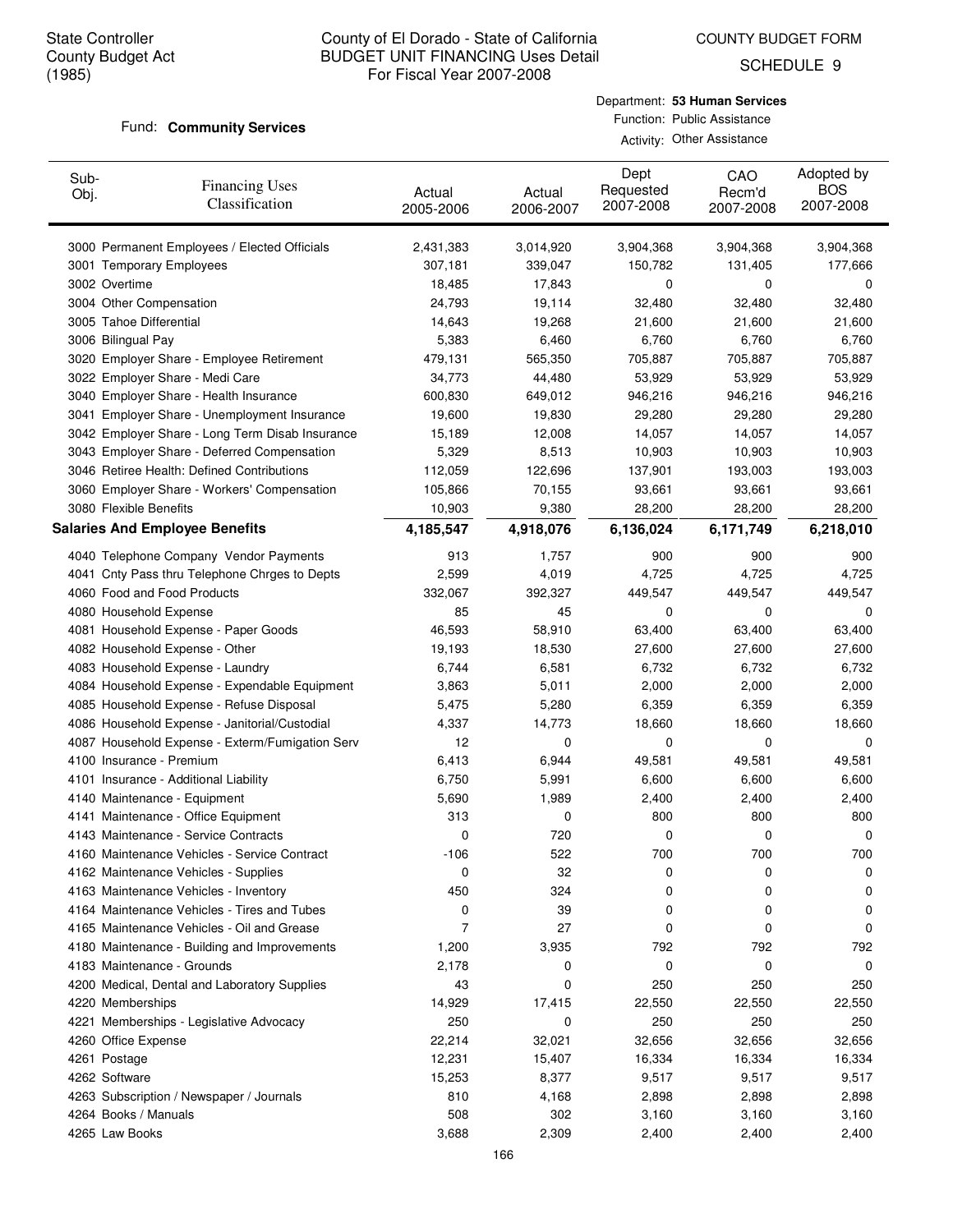SCHEDULE 9

#### Fund: **Community Services**

| Department: 53 Human Services |
|-------------------------------|
| Function: Public Assistance   |
| Activity: Other Assistance    |

| Sub-<br>Obj.        | <b>Financing Uses</b><br>Classification                                              | Actual<br>2005-2006 | Actual<br>2006-2007 | Dept<br>Requested<br>2007-2008 | CAO<br>Recm'd<br>2007-2008 | Adopted by<br><b>BOS</b><br>2007-2008 |
|---------------------|--------------------------------------------------------------------------------------|---------------------|---------------------|--------------------------------|----------------------------|---------------------------------------|
|                     | 4266 Printing / Duplicating                                                          | 10,753              | 12,739              | 15,900                         | 15,900                     | 15,900                                |
|                     | 4300 Professional and Specialized Services                                           | 79,442              | 237,230             | 241,116                        | 241,116                    | 241,116                               |
|                     | 4313 Legal Services                                                                  | 10                  | 37                  | 200                            | 200                        | 200                                   |
|                     | 4324 Medical, Dental and Lab Services                                                | 3,059               | 2,647               | 1,164                          | 1,164                      | 1,164                                 |
|                     | 4400 Publication and Legal Notices                                                   | 1,023               | 614                 | 975                            | 975                        | 975                                   |
|                     | 4420 Rents and Leases - Equipment                                                    | 16,434              | 19,231              | 20,243                         | 20,243                     | 20,243                                |
|                     | 4440 Rents and Leases- Building/Improvements                                         | 48,353              | 108,878             | 123,142                        | 123,142                    | 123,142                               |
|                     | 4460 Small Tools and Instruments                                                     | 329                 | 1,944               | 1,000                          | 1,000                      | 1,000                                 |
|                     | 4461 Minor Equipment                                                                 | 47,285              | 95,664              | 58,026                         | 58,026                     | 58,026                                |
|                     | 4462 Minor Computer Equipment                                                        | 28,767              | 15,203              | 16,100                         | 16,100                     | 16,100                                |
|                     | 4463 Minor Telephone and Radio Equipment                                             | 0                   | 3,278               | 0                              | 0                          | 0                                     |
|                     | 4500 Special Departmental Expense                                                    | 0                   | 106                 | 0                              | 0                          | 0                                     |
|                     | 4501 Special Projects                                                                | 740,451             | 1,160,391           | 2,641,335                      | 2,633,747                  | 2,690,071                             |
|                     | 4503 Staff Development                                                               | 5,689               | 10,862              | 20,020                         | 18,785                     | 18,785                                |
|                     | 4506 Film Development/Photography Supplies                                           | 218                 | 0                   | 125                            | 125                        | 125                                   |
|                     | 4532 Client Program Services                                                         | 497,805             | 535,890             | 526,905                        | 526,905                    | 526,905                               |
|                     | 4539 Contracted Care Management Service                                              | 9,914               | 2,925               | 0                              | 0                          | 0                                     |
|                     | 4600 Transportation and Travel                                                       | 8,560               | 11,476              | 27,053                         | 24,788                     | 24,788                                |
|                     | 4601 Volunteer - Transportation and Travel                                           | 0                   | 0                   | 50                             | 50                         | 50                                    |
|                     | 4602 Employee - Private Auto Mileage                                                 | 18,613              | 21,013              | 24,023                         | 24,023                     | 24,023                                |
|                     | 4604 Volunteer - Private Auto Mileage                                                | 29,491              | 34,541              | 34,647                         | 34,647                     | 34,647                                |
|                     | 4605 Vehicle - Rent Or Lease                                                         | 29,444              | 33,148              | 40,510                         | 40,510                     | 40,510                                |
|                     | 4606 Fuel Purchases                                                                  | 14,706              | 15,791              | 17,725                         | 17,725                     | 17,725                                |
|                     | 4620 Utilities<br><b>Services And Supplies</b>                                       | 69,223<br>2,174,274 | 94,164              | 101,690<br>4,642,760           | 101,690<br>4,631,672       | 101,690                               |
|                     |                                                                                      |                     | 3,025,528           |                                |                            | 4,687,996                             |
|                     | 5011 Transportation                                                                  | 0                   | 2,751               | 0                              | 0                          | 0                                     |
|                     | 5012 Transportation - Food Stamps Employment                                         | 0                   | 2,695               | 0                              | 0                          | 0                                     |
|                     | 5300 Interfund Expenditures                                                          | 28,878              | 9,782               | 0                              | 0                          | 0                                     |
|                     | 5301 Intrfnd Exp: Telephone Equip & Support                                          | 20,468              | 46,787              | 33,308                         | 33,308                     | 33,308                                |
|                     | 5304 Intrfnd Exp: Mail Service                                                       | 2,584               | 3,303               | 2,783                          | 2,783                      | 2,783                                 |
|                     | 5305 Intrfnd Exp: Stores Support                                                     | 8,007               | 10,250              | 5,948                          | 5,948                      | 5,948                                 |
|                     | 5306 Intrfnd Exp: Central Duplicating                                                | 9,182               | 12,763              | 8,037                          | 8,037                      | 8,037                                 |
|                     | 5307 Intrfnd Exp: Lease Administration Fee                                           | 750                 | 3,384               | 4,455                          | 4,455                      | 4,455                                 |
|                     | 5308 Intrfnd Exp: Internal Data Processing                                           | 45,497              | 69,942              | 42,236                         | 42,236                     | 42,236                                |
|                     | 5314 Intrfnd Exp: PC Support                                                         | 10,500              | 19,875              | 10,077                         | 10,077                     | 10,077                                |
|                     | 5316 Intrfnd Exp: IS Software Training<br>5318 Intrfnd Exp: Maint Buildg & Imprvmnts | 180                 | 975<br>20,069       | 0                              | 0                          | 0                                     |
|                     | 5320 Intrfnd Exp: Network Support                                                    | 6,289<br>40,322     | 56,598              | 10,364<br>77,487               | 10,364<br>77,487           | 10,364<br>77,487                      |
|                     | 5330 Intrfnd Exp: Allocated Salaries & Benefits                                      | 30,239              | 0                   | 0                              | 0                          | 0                                     |
|                     | 5331 Intrfnd Exp: Allocated Services & Supplies                                      | 7,763               | 18,712              | 6,917                          | 6,917                      | 6,917                                 |
|                     | <b>Other Charges</b>                                                                 | 210,658             | 277,887             | 201,612                        | 201,612                    | 201,612                               |
|                     |                                                                                      |                     |                     |                                |                            |                                       |
|                     | 6025 Fixed Assets - Leasehold Improvements                                           | 199,979             | 0                   | 0                              | 0                          | 0                                     |
|                     | 6040 Fixed Assets - Equipment                                                        | 48,951              | 20,107              | 25,000                         | 25,000                     | 25,000                                |
|                     | 6042 Fixed Assets - Computer Sys Equipment                                           | 2,599               | 2,606               | 0                              | 0                          | 0                                     |
| <b>Fixed Assets</b> |                                                                                      | 251,530             | 22,713              | 25,000                         | 25,000                     | 25,000                                |
|                     | 7001 Operating Transfers Out: Fleet                                                  | 0                   | 0                   | 22,000                         | 22,000                     | 22,000                                |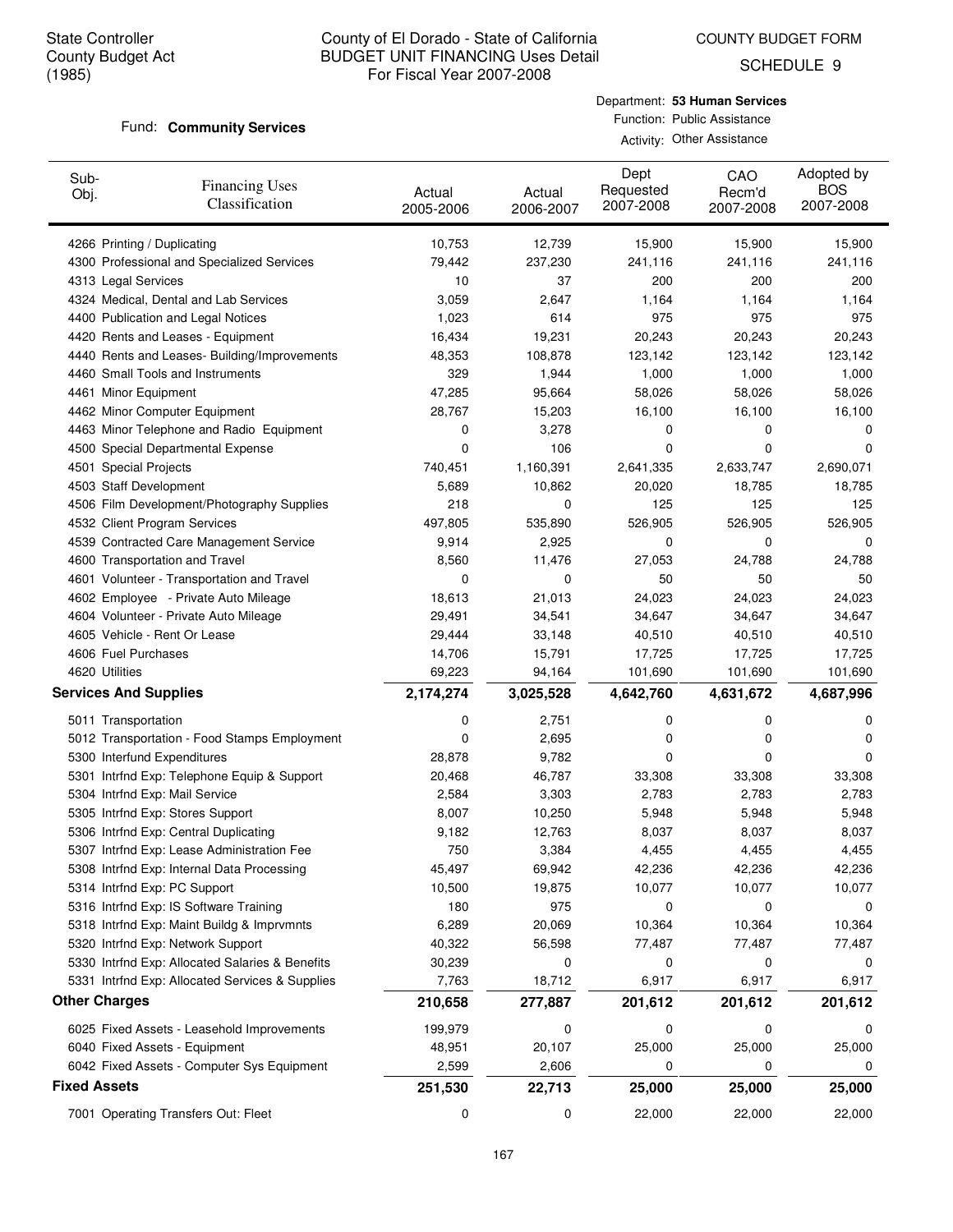SCHEDULE 9

#### Fund: **Community Services**

## Department: **53 Human Services** Function: Public Assistance

Activity: Other Assistance

| Sub-<br>Obj.                | <b>Financing Uses</b><br>Classification                            | Actual<br>2005-2006 | Actual<br>2006-2007 | Dept<br>Requested<br>2007-2008 | CAO<br>Recm'd<br>2007-2008 | Adopted by<br><b>BOS</b><br>2007-2008 |
|-----------------------------|--------------------------------------------------------------------|---------------------|---------------------|--------------------------------|----------------------------|---------------------------------------|
| <b>Other Financing Uses</b> |                                                                    | 0                   | 0                   | 22,000                         | 22,000                     | 22,000                                |
|                             | 7235 Intrafnd: Privacy/Compliance Program                          | 0                   | 0                   | 5.406                          | 5,406                      | 5,406                                 |
|                             | 7250 Intrafnd: Non General Fund Types                              | $-30,798$           | $-60,800$           | 11,193                         | 11,505                     | 412,140                               |
| <b>Intrafund Transfers</b>  |                                                                    | $-30,798$           | $-60,800$           | 16,599                         | 16,911                     | 417,546                               |
|                             | 7380 Intrind Abatemnt: Not General Fund                            | 0                   | 0                   | -50,685                        | $-50,997$                  | -451,632                              |
| <b>Intrafund Abatement</b>  |                                                                    | 0                   | 0                   | -50.685                        | -50,997                    | -451,632                              |
|                             | <b>Total Financing Uses</b>                                        | 6,791,210           | 8,183,404           | 10,993,310                     | 11,017,947                 | 11,120,532                            |
|                             | <b>Less Department Estimated Revenues</b>                          | 7,164,119           | 8,029,065           | 10,743,310                     | 10,767,947                 | 10,828,818                            |
|                             | <b>Department Use of Community</b><br><b>Services Fund Balance</b> | $-372,909$          | 154,339             | 250,000                        | 250,000                    | 291,714                               |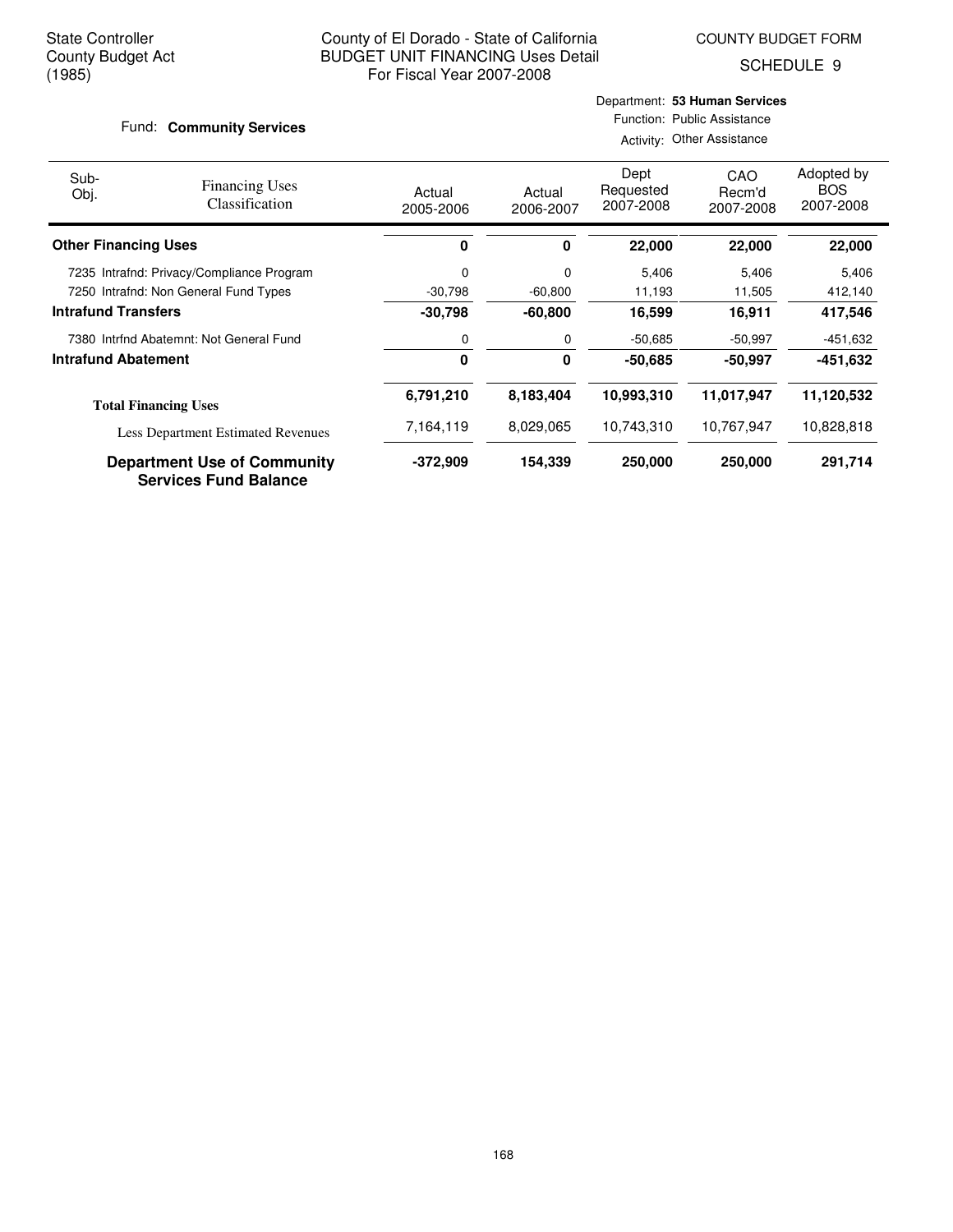SCHEDULE 9

#### Fund: Social Services SB163 Wraparound

#### Department: **53 Human Services** Function: Public Assistance

Activity: Administration

| Sub-<br>Obj. | <b>Financing Uses</b><br>Classification                                          | Actual<br>2005-2006 | Actual<br>2006-2007 | Dept<br>Requested<br>2007-2008 | CAO<br>Recm'd<br>2007-2008 | Adopted by<br><b>BOS</b><br>2007-2008 |
|--------------|----------------------------------------------------------------------------------|---------------------|---------------------|--------------------------------|----------------------------|---------------------------------------|
|              | 3000 Permanent Employees / Elected Officials                                     | 0                   | 0                   | 61,694                         | 61,694                     | 61,694                                |
|              | 3020 Employer Share - Employee Retirement                                        | 0                   | 0                   | 11,160                         | 11,160                     | 11,160                                |
|              | 3022 Employer Share - Medi Care                                                  | 0                   | 0                   | 894                            | 894                        | 894                                   |
|              | 3040 Employer Share - Health Insurance                                           | 0                   | 0                   | 8,608                          | 8,608                      | 8,608                                 |
|              | 3041 Employer Share - Unemployment Insurance                                     | 0                   | 0                   | 463                            | 463                        | 463                                   |
|              | 3042 Employer Share - Long Term Disab Insurance                                  | 0                   | 0                   | 222                            | 222                        | 222                                   |
|              | 3046 Retiree Health: Defined Contributions                                       | 0                   | 0                   | 1,873                          | 2,622                      | 2,622                                 |
|              | 3060 Employer Share - Workers' Compensation                                      | 0                   | 0                   | 1,273                          | 1,273                      | 1,273                                 |
|              | 3080 Flexible Benefits                                                           | 0                   | 0                   | 3,000                          | 3,000                      | 3,000                                 |
|              | <b>Salaries And Employee Benefits</b>                                            | 0                   | 0                   | 89,187                         | 89,936                     | 89,936                                |
|              | 4041 Cnty Pass thru Telephone Chrges to Depts                                    | 0                   | 0                   | 50                             | 50                         | 50                                    |
|              | 4100 Insurance - Premium                                                         | 0                   | 0                   | 760                            | 760                        | 760                                   |
|              | 4260 Office Expense                                                              | 0                   | 49                  | 400                            | 400                        | 400                                   |
|              | 4266 Printing / Duplicating                                                      | 0                   | 0                   | 250                            | 250                        | 250                                   |
|              | 4300 Professional and Specialized Services                                       | 0                   | 7,589               | 26,000                         | 26,000                     | 26,000                                |
|              | 4323 Psychiatric Medical Services                                                | 0                   | 4,375<br>334        | 0                              | 0                          | 0                                     |
|              | 4341 Service Connect Expense<br>4461 Minor Equipment                             | 0<br>0              | 184                 | 0<br>0                         | 0<br>0                     | 0<br>0                                |
|              | 4462 Minor Computer Equipment                                                    | 0                   | 0                   | 1,200                          | 1,200                      | 1,200                                 |
|              | 4501 Special Projects                                                            | 0                   | 0                   | 70,000                         | 70,000                     | 70,000                                |
|              | 4503 Staff Development                                                           | 0                   | 0                   | 1,000                          | 1,000                      | 1,000                                 |
|              | 4600 Transportation and Travel                                                   | 0                   | 0                   | 1,000                          | 1,000                      | 1,000                                 |
|              | 4602 Employee - Private Auto Mileage                                             | 0                   | 0                   | 1,500                          | 1,500                      | 1,500                                 |
|              | <b>Services And Supplies</b>                                                     | 0                   | 12,530              | 102,160                        | 102,160                    | 102,160                               |
|              | 5300 Interfund Expenditures                                                      | 80                  | 0                   | 0                              | 0                          | 0                                     |
|              | 5301 Intrfnd Exp: Telephone Equip & Support                                      | 0                   | 0                   | 288                            | 288                        | 288                                   |
|              | 5304 Intrfnd Exp: Mail Service                                                   | 0                   | 0                   | 44                             | 44                         | 44                                    |
|              | 5305 Intrfnd Exp: Stores Support                                                 | 0                   | 0                   | 92                             | 92                         | 92                                    |
|              | 5306 Intrfnd Exp: Central Duplicating                                            | 0                   | 112                 | 0                              | 0                          | 0                                     |
|              | 5308 Intrfnd Exp: Internal Data Processing                                       | 0                   | 0                   | 650                            | 650                        | 650                                   |
|              | 5320 Intrfnd Exp: Network Support                                                | 0                   | 0                   | 1,193                          | 1,193                      | 1,193                                 |
|              | 5330 Intrfnd Exp: Allocated Salaries & Benefits                                  | 58,337              | 28,443              | 0                              | 0                          | 0                                     |
|              | 5331 Intrfnd Exp: Allocated Services & Supplies                                  | 0                   | 14,398              | 4,788                          | 4,788                      | 4,788                                 |
|              | <b>Other Charges</b>                                                             | 58,417              | 42,953              | 7,055                          | 7,055                      | 7,055                                 |
|              | 7235 Intrafnd: Privacy/Compliance Program                                        | 0                   | 0                   | 84                             | 84                         | 84                                    |
|              | 7250 Intrafnd: Non General Fund Types                                            | 118,026             | 205,753             | 281,850                        | 281,850                    | 281,850                               |
|              | <b>Intrafund Transfers</b>                                                       | 118,026             | 205,753             | 281,934                        | 281,934                    | 281,934                               |
|              | <b>Total Financing Uses</b>                                                      | 176,443             | 261,236             | 480,336                        | 481,085                    | 481,085                               |
|              | Less Department Estimated Revenues                                               | 274,772             | 286,251             | 335,000                        | 335,000                    | 335,000                               |
|              | <b>Department Use of Social Services</b><br><b>SB163 Wraparound Fund Balance</b> | $-98,329$           | $-25,014$           | 145,336                        | 146,085                    | 146,085                               |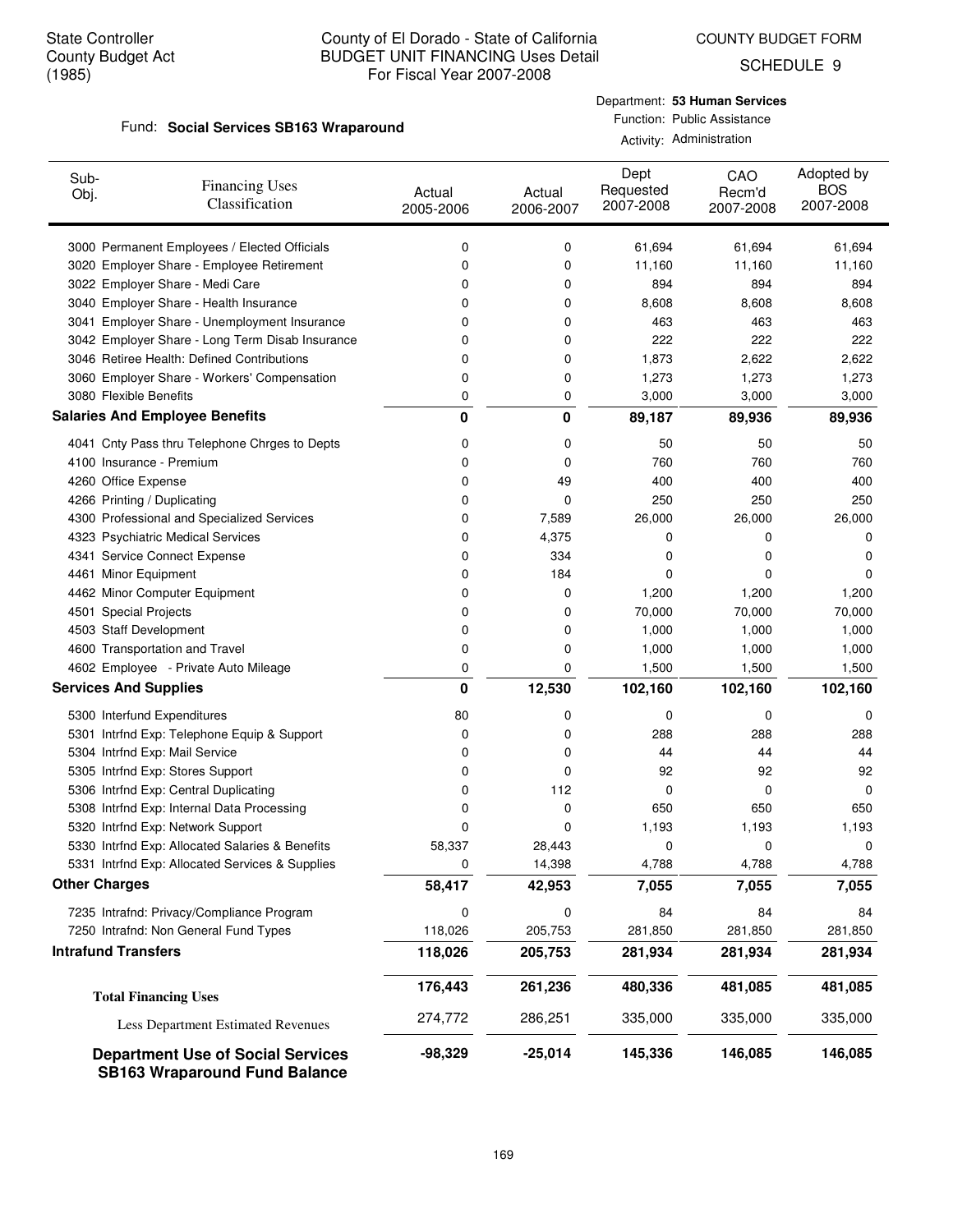COUNTY BUDGET FORM

Department: **60 Library** Function: Education Activity: Library Services

SCHEDULE 9

#### Fund: General Fund

| 3000 Permanent Employees / Elected Officials<br>1,501,664<br>1,462,750<br>1,462,750<br>1,089,043<br>1,329,226<br>101,777<br>137,770<br>155,400<br>158,760<br>158,760<br>3001 Temporary Employees<br>3002 Overtime<br>296<br>39<br>0<br>0<br>0<br>3004 Other Compensation<br>11,487<br>0<br>13,024<br>0<br>0<br>3005 Tahoe Differential<br>13,250<br>13,107<br>10,800<br>10,800<br>10,800<br>3006 Bilingual Pay<br>2,044<br>2,600<br>2,600<br>3,120<br>2,600<br>3020 Employer Share - Employee Retirement<br>211,228<br>240,664<br>266,885<br>265,298<br>265,298<br>3022 Employer Share - Medi Care<br>17,234<br>14,922<br>18,865<br>17,048<br>17,048<br>3040 Employer Share - Health Insurance<br>311,931<br>267,620<br>269,346<br>292,106<br>292,106<br>3041 Employer Share - Unemployment Insurance<br>8,789<br>11,177<br>10,642<br>11,081<br>11,081<br>3042 Employer Share - Long Term Disab Insurance<br>5,365<br>5,319<br>6,159<br>4,722<br>5,319<br>3043 Employer Share - Deferred Compensation<br>3,110<br>3,110<br>3,099<br>3,500<br>3,110<br>3046 Retiree Health: Defined Contributions<br>77,937<br>42,646<br>52,618<br>55,684<br>77,937<br>3060 Employer Share - Workers' Compensation<br>21,106<br>45,825<br>31,232<br>21,106<br>21,106<br>3080 Flexible Benefits<br>4,502<br>4,500<br>4,500<br>4,500<br>4,499<br><b>Salaries And Employee Benefits</b><br>2,332,415<br>1,822,687<br>2,132,373<br>2,367,456<br>2,332,415<br>4040 Telephone Company Vendor Payments<br>139<br>200<br>200<br>200<br>183<br>4041 Cnty Pass thru Telephone Chrges to Depts<br>3,183<br>5,591<br>5,250<br>5,250<br>5,250<br>3,705<br>3,705<br>4085 Household Expense - Refuse Disposal<br>2,655<br>3,327<br>3,705<br>4086 Household Expense - Janitorial/Custodial<br>16,472<br>22,560<br>22,560<br>21,562<br>23,360<br>4100 Insurance - Premium<br>5,667<br>5,410<br>6,375<br>6,375<br>6,375<br>4140 Maintenance - Equipment<br>855<br>15,733<br>23,250<br>23,250<br>23,250<br>1,245<br>815<br>4143 Maintenance - Service Contracts<br>0<br>0<br>0<br>700<br>4160 Maintenance Vehicles - Service Contract<br>0<br>0<br>700<br>700<br>4180 Maintenance - Building and Improvements<br>1,906<br>4,973<br>3,550<br>3,550<br>3,550<br>4220 Memberships<br>5,294<br>6,010<br>6,010<br>6,010<br>5,389<br>750<br>1,085<br>900<br>900<br>900<br>4221 Memberships - Legislative Advocacy<br>39,884<br>30,500<br>30,500<br>28,150<br>4260 Office Expense<br>32,635<br>4261 Postage<br>6,395<br>8,500<br>8,500<br>8,500<br>8,080<br>4262 Software<br>1,854<br>814<br>500<br>500<br>500<br>4267 On-Line Subscriptions<br>34,180<br>43,200<br>40,000<br>37,000<br>0<br>4300 Professional and Specialized Services<br>44,096<br>12,577<br>13,390<br>13,390<br>13,390<br>2,559<br>2,481<br>3,500<br>3,500<br>3,500<br>4324 Medical, Dental and Lab Services<br>787<br>400<br>400<br>400<br>4400 Publication and Legal Notices<br>1,086<br>4420 Rents and Leases - Equipment<br>8,715<br>14,893<br>15,600<br>15,600<br>15,600<br>185<br>4421 Security System<br>0<br>0<br>0<br>0<br>23,448<br>25,566<br>25,566<br>4440 Rents and Leases- Building/Improvements<br>26,901<br>25,566<br>66,093<br>21,750<br>4461 Minor Equipment<br>13,467<br>21,750<br>19,750<br>4462 Minor Computer Equipment<br>85,506<br>47,965<br>41,800<br>33,000<br>33,000<br>6,630<br>4500 Special Departmental Expense<br>0<br>0<br>0<br>0<br>4502 Educational Materials<br>1,000<br>0<br>0<br>1,000<br>1,000<br>4503 Staff Development<br>1,700<br>3,375<br>3,853<br>3,150<br>3,150<br>4506 Film Development/Photography Supplies<br>$-1,360$<br>0<br>0<br>0<br>0<br>4508 Snow Removal<br>300<br>180<br>300<br>300<br>300<br>134,053<br>185,472<br>154,000<br>132,000<br>116,800<br>4516 Library - Circulating Library Books<br>4517 Library - Adult / Audio Visual<br>43,887<br>51,807<br>53,000<br>41,000<br>38,200<br>4518 Library - Subscriptions<br>44,541<br>23,035<br>26,950<br>24,900<br>24,900<br>4519 Library - Microfilm Purchase<br>1,825<br>2,300<br>2,298<br>2,300<br>2,300 | Sub-<br>Obj. | <b>Financing Uses</b><br>Classification | Actual<br>2005-2006 | Actual<br>2006-2007 | Dept<br>Requested<br>2007-2008 | CAO<br>Recm'd<br>2007-2008 | Adopted by<br><b>BOS</b><br>2007-2008 |
|-------------------------------------------------------------------------------------------------------------------------------------------------------------------------------------------------------------------------------------------------------------------------------------------------------------------------------------------------------------------------------------------------------------------------------------------------------------------------------------------------------------------------------------------------------------------------------------------------------------------------------------------------------------------------------------------------------------------------------------------------------------------------------------------------------------------------------------------------------------------------------------------------------------------------------------------------------------------------------------------------------------------------------------------------------------------------------------------------------------------------------------------------------------------------------------------------------------------------------------------------------------------------------------------------------------------------------------------------------------------------------------------------------------------------------------------------------------------------------------------------------------------------------------------------------------------------------------------------------------------------------------------------------------------------------------------------------------------------------------------------------------------------------------------------------------------------------------------------------------------------------------------------------------------------------------------------------------------------------------------------------------------------------------------------------------------------------------------------------------------------------------------------------------------------------------------------------------------------------------------------------------------------------------------------------------------------------------------------------------------------------------------------------------------------------------------------------------------------------------------------------------------------------------------------------------------------------------------------------------------------------------------------------------------------------------------------------------------------------------------------------------------------------------------------------------------------------------------------------------------------------------------------------------------------------------------------------------------------------------------------------------------------------------------------------------------------------------------------------------------------------------------------------------------------------------------------------------------------------------------------------------------------------------------------------------------------------------------------------------------------------------------------------------------------------------------------------------------------------------------------------------------------------------------------------------------------------------------------------------------------------------------------------------------------------------------------------------------------------------------------------------------------------------------------------------------------------------------------------------------------------------------------------------------------------------------------------------------------------------------------------------------------------------------|--------------|-----------------------------------------|---------------------|---------------------|--------------------------------|----------------------------|---------------------------------------|
|                                                                                                                                                                                                                                                                                                                                                                                                                                                                                                                                                                                                                                                                                                                                                                                                                                                                                                                                                                                                                                                                                                                                                                                                                                                                                                                                                                                                                                                                                                                                                                                                                                                                                                                                                                                                                                                                                                                                                                                                                                                                                                                                                                                                                                                                                                                                                                                                                                                                                                                                                                                                                                                                                                                                                                                                                                                                                                                                                                                                                                                                                                                                                                                                                                                                                                                                                                                                                                                                                                                                                                                                                                                                                                                                                                                                                                                                                                                                                                                                                                           |              |                                         |                     |                     |                                |                            |                                       |
|                                                                                                                                                                                                                                                                                                                                                                                                                                                                                                                                                                                                                                                                                                                                                                                                                                                                                                                                                                                                                                                                                                                                                                                                                                                                                                                                                                                                                                                                                                                                                                                                                                                                                                                                                                                                                                                                                                                                                                                                                                                                                                                                                                                                                                                                                                                                                                                                                                                                                                                                                                                                                                                                                                                                                                                                                                                                                                                                                                                                                                                                                                                                                                                                                                                                                                                                                                                                                                                                                                                                                                                                                                                                                                                                                                                                                                                                                                                                                                                                                                           |              |                                         |                     |                     |                                |                            |                                       |
|                                                                                                                                                                                                                                                                                                                                                                                                                                                                                                                                                                                                                                                                                                                                                                                                                                                                                                                                                                                                                                                                                                                                                                                                                                                                                                                                                                                                                                                                                                                                                                                                                                                                                                                                                                                                                                                                                                                                                                                                                                                                                                                                                                                                                                                                                                                                                                                                                                                                                                                                                                                                                                                                                                                                                                                                                                                                                                                                                                                                                                                                                                                                                                                                                                                                                                                                                                                                                                                                                                                                                                                                                                                                                                                                                                                                                                                                                                                                                                                                                                           |              |                                         |                     |                     |                                |                            |                                       |
|                                                                                                                                                                                                                                                                                                                                                                                                                                                                                                                                                                                                                                                                                                                                                                                                                                                                                                                                                                                                                                                                                                                                                                                                                                                                                                                                                                                                                                                                                                                                                                                                                                                                                                                                                                                                                                                                                                                                                                                                                                                                                                                                                                                                                                                                                                                                                                                                                                                                                                                                                                                                                                                                                                                                                                                                                                                                                                                                                                                                                                                                                                                                                                                                                                                                                                                                                                                                                                                                                                                                                                                                                                                                                                                                                                                                                                                                                                                                                                                                                                           |              |                                         |                     |                     |                                |                            |                                       |
|                                                                                                                                                                                                                                                                                                                                                                                                                                                                                                                                                                                                                                                                                                                                                                                                                                                                                                                                                                                                                                                                                                                                                                                                                                                                                                                                                                                                                                                                                                                                                                                                                                                                                                                                                                                                                                                                                                                                                                                                                                                                                                                                                                                                                                                                                                                                                                                                                                                                                                                                                                                                                                                                                                                                                                                                                                                                                                                                                                                                                                                                                                                                                                                                                                                                                                                                                                                                                                                                                                                                                                                                                                                                                                                                                                                                                                                                                                                                                                                                                                           |              |                                         |                     |                     |                                |                            |                                       |
|                                                                                                                                                                                                                                                                                                                                                                                                                                                                                                                                                                                                                                                                                                                                                                                                                                                                                                                                                                                                                                                                                                                                                                                                                                                                                                                                                                                                                                                                                                                                                                                                                                                                                                                                                                                                                                                                                                                                                                                                                                                                                                                                                                                                                                                                                                                                                                                                                                                                                                                                                                                                                                                                                                                                                                                                                                                                                                                                                                                                                                                                                                                                                                                                                                                                                                                                                                                                                                                                                                                                                                                                                                                                                                                                                                                                                                                                                                                                                                                                                                           |              |                                         |                     |                     |                                |                            |                                       |
|                                                                                                                                                                                                                                                                                                                                                                                                                                                                                                                                                                                                                                                                                                                                                                                                                                                                                                                                                                                                                                                                                                                                                                                                                                                                                                                                                                                                                                                                                                                                                                                                                                                                                                                                                                                                                                                                                                                                                                                                                                                                                                                                                                                                                                                                                                                                                                                                                                                                                                                                                                                                                                                                                                                                                                                                                                                                                                                                                                                                                                                                                                                                                                                                                                                                                                                                                                                                                                                                                                                                                                                                                                                                                                                                                                                                                                                                                                                                                                                                                                           |              |                                         |                     |                     |                                |                            |                                       |
|                                                                                                                                                                                                                                                                                                                                                                                                                                                                                                                                                                                                                                                                                                                                                                                                                                                                                                                                                                                                                                                                                                                                                                                                                                                                                                                                                                                                                                                                                                                                                                                                                                                                                                                                                                                                                                                                                                                                                                                                                                                                                                                                                                                                                                                                                                                                                                                                                                                                                                                                                                                                                                                                                                                                                                                                                                                                                                                                                                                                                                                                                                                                                                                                                                                                                                                                                                                                                                                                                                                                                                                                                                                                                                                                                                                                                                                                                                                                                                                                                                           |              |                                         |                     |                     |                                |                            |                                       |
|                                                                                                                                                                                                                                                                                                                                                                                                                                                                                                                                                                                                                                                                                                                                                                                                                                                                                                                                                                                                                                                                                                                                                                                                                                                                                                                                                                                                                                                                                                                                                                                                                                                                                                                                                                                                                                                                                                                                                                                                                                                                                                                                                                                                                                                                                                                                                                                                                                                                                                                                                                                                                                                                                                                                                                                                                                                                                                                                                                                                                                                                                                                                                                                                                                                                                                                                                                                                                                                                                                                                                                                                                                                                                                                                                                                                                                                                                                                                                                                                                                           |              |                                         |                     |                     |                                |                            |                                       |
|                                                                                                                                                                                                                                                                                                                                                                                                                                                                                                                                                                                                                                                                                                                                                                                                                                                                                                                                                                                                                                                                                                                                                                                                                                                                                                                                                                                                                                                                                                                                                                                                                                                                                                                                                                                                                                                                                                                                                                                                                                                                                                                                                                                                                                                                                                                                                                                                                                                                                                                                                                                                                                                                                                                                                                                                                                                                                                                                                                                                                                                                                                                                                                                                                                                                                                                                                                                                                                                                                                                                                                                                                                                                                                                                                                                                                                                                                                                                                                                                                                           |              |                                         |                     |                     |                                |                            |                                       |
|                                                                                                                                                                                                                                                                                                                                                                                                                                                                                                                                                                                                                                                                                                                                                                                                                                                                                                                                                                                                                                                                                                                                                                                                                                                                                                                                                                                                                                                                                                                                                                                                                                                                                                                                                                                                                                                                                                                                                                                                                                                                                                                                                                                                                                                                                                                                                                                                                                                                                                                                                                                                                                                                                                                                                                                                                                                                                                                                                                                                                                                                                                                                                                                                                                                                                                                                                                                                                                                                                                                                                                                                                                                                                                                                                                                                                                                                                                                                                                                                                                           |              |                                         |                     |                     |                                |                            |                                       |
|                                                                                                                                                                                                                                                                                                                                                                                                                                                                                                                                                                                                                                                                                                                                                                                                                                                                                                                                                                                                                                                                                                                                                                                                                                                                                                                                                                                                                                                                                                                                                                                                                                                                                                                                                                                                                                                                                                                                                                                                                                                                                                                                                                                                                                                                                                                                                                                                                                                                                                                                                                                                                                                                                                                                                                                                                                                                                                                                                                                                                                                                                                                                                                                                                                                                                                                                                                                                                                                                                                                                                                                                                                                                                                                                                                                                                                                                                                                                                                                                                                           |              |                                         |                     |                     |                                |                            |                                       |
|                                                                                                                                                                                                                                                                                                                                                                                                                                                                                                                                                                                                                                                                                                                                                                                                                                                                                                                                                                                                                                                                                                                                                                                                                                                                                                                                                                                                                                                                                                                                                                                                                                                                                                                                                                                                                                                                                                                                                                                                                                                                                                                                                                                                                                                                                                                                                                                                                                                                                                                                                                                                                                                                                                                                                                                                                                                                                                                                                                                                                                                                                                                                                                                                                                                                                                                                                                                                                                                                                                                                                                                                                                                                                                                                                                                                                                                                                                                                                                                                                                           |              |                                         |                     |                     |                                |                            |                                       |
|                                                                                                                                                                                                                                                                                                                                                                                                                                                                                                                                                                                                                                                                                                                                                                                                                                                                                                                                                                                                                                                                                                                                                                                                                                                                                                                                                                                                                                                                                                                                                                                                                                                                                                                                                                                                                                                                                                                                                                                                                                                                                                                                                                                                                                                                                                                                                                                                                                                                                                                                                                                                                                                                                                                                                                                                                                                                                                                                                                                                                                                                                                                                                                                                                                                                                                                                                                                                                                                                                                                                                                                                                                                                                                                                                                                                                                                                                                                                                                                                                                           |              |                                         |                     |                     |                                |                            |                                       |
|                                                                                                                                                                                                                                                                                                                                                                                                                                                                                                                                                                                                                                                                                                                                                                                                                                                                                                                                                                                                                                                                                                                                                                                                                                                                                                                                                                                                                                                                                                                                                                                                                                                                                                                                                                                                                                                                                                                                                                                                                                                                                                                                                                                                                                                                                                                                                                                                                                                                                                                                                                                                                                                                                                                                                                                                                                                                                                                                                                                                                                                                                                                                                                                                                                                                                                                                                                                                                                                                                                                                                                                                                                                                                                                                                                                                                                                                                                                                                                                                                                           |              |                                         |                     |                     |                                |                            |                                       |
|                                                                                                                                                                                                                                                                                                                                                                                                                                                                                                                                                                                                                                                                                                                                                                                                                                                                                                                                                                                                                                                                                                                                                                                                                                                                                                                                                                                                                                                                                                                                                                                                                                                                                                                                                                                                                                                                                                                                                                                                                                                                                                                                                                                                                                                                                                                                                                                                                                                                                                                                                                                                                                                                                                                                                                                                                                                                                                                                                                                                                                                                                                                                                                                                                                                                                                                                                                                                                                                                                                                                                                                                                                                                                                                                                                                                                                                                                                                                                                                                                                           |              |                                         |                     |                     |                                |                            |                                       |
|                                                                                                                                                                                                                                                                                                                                                                                                                                                                                                                                                                                                                                                                                                                                                                                                                                                                                                                                                                                                                                                                                                                                                                                                                                                                                                                                                                                                                                                                                                                                                                                                                                                                                                                                                                                                                                                                                                                                                                                                                                                                                                                                                                                                                                                                                                                                                                                                                                                                                                                                                                                                                                                                                                                                                                                                                                                                                                                                                                                                                                                                                                                                                                                                                                                                                                                                                                                                                                                                                                                                                                                                                                                                                                                                                                                                                                                                                                                                                                                                                                           |              |                                         |                     |                     |                                |                            |                                       |
|                                                                                                                                                                                                                                                                                                                                                                                                                                                                                                                                                                                                                                                                                                                                                                                                                                                                                                                                                                                                                                                                                                                                                                                                                                                                                                                                                                                                                                                                                                                                                                                                                                                                                                                                                                                                                                                                                                                                                                                                                                                                                                                                                                                                                                                                                                                                                                                                                                                                                                                                                                                                                                                                                                                                                                                                                                                                                                                                                                                                                                                                                                                                                                                                                                                                                                                                                                                                                                                                                                                                                                                                                                                                                                                                                                                                                                                                                                                                                                                                                                           |              |                                         |                     |                     |                                |                            |                                       |
|                                                                                                                                                                                                                                                                                                                                                                                                                                                                                                                                                                                                                                                                                                                                                                                                                                                                                                                                                                                                                                                                                                                                                                                                                                                                                                                                                                                                                                                                                                                                                                                                                                                                                                                                                                                                                                                                                                                                                                                                                                                                                                                                                                                                                                                                                                                                                                                                                                                                                                                                                                                                                                                                                                                                                                                                                                                                                                                                                                                                                                                                                                                                                                                                                                                                                                                                                                                                                                                                                                                                                                                                                                                                                                                                                                                                                                                                                                                                                                                                                                           |              |                                         |                     |                     |                                |                            |                                       |
|                                                                                                                                                                                                                                                                                                                                                                                                                                                                                                                                                                                                                                                                                                                                                                                                                                                                                                                                                                                                                                                                                                                                                                                                                                                                                                                                                                                                                                                                                                                                                                                                                                                                                                                                                                                                                                                                                                                                                                                                                                                                                                                                                                                                                                                                                                                                                                                                                                                                                                                                                                                                                                                                                                                                                                                                                                                                                                                                                                                                                                                                                                                                                                                                                                                                                                                                                                                                                                                                                                                                                                                                                                                                                                                                                                                                                                                                                                                                                                                                                                           |              |                                         |                     |                     |                                |                            |                                       |
|                                                                                                                                                                                                                                                                                                                                                                                                                                                                                                                                                                                                                                                                                                                                                                                                                                                                                                                                                                                                                                                                                                                                                                                                                                                                                                                                                                                                                                                                                                                                                                                                                                                                                                                                                                                                                                                                                                                                                                                                                                                                                                                                                                                                                                                                                                                                                                                                                                                                                                                                                                                                                                                                                                                                                                                                                                                                                                                                                                                                                                                                                                                                                                                                                                                                                                                                                                                                                                                                                                                                                                                                                                                                                                                                                                                                                                                                                                                                                                                                                                           |              |                                         |                     |                     |                                |                            |                                       |
|                                                                                                                                                                                                                                                                                                                                                                                                                                                                                                                                                                                                                                                                                                                                                                                                                                                                                                                                                                                                                                                                                                                                                                                                                                                                                                                                                                                                                                                                                                                                                                                                                                                                                                                                                                                                                                                                                                                                                                                                                                                                                                                                                                                                                                                                                                                                                                                                                                                                                                                                                                                                                                                                                                                                                                                                                                                                                                                                                                                                                                                                                                                                                                                                                                                                                                                                                                                                                                                                                                                                                                                                                                                                                                                                                                                                                                                                                                                                                                                                                                           |              |                                         |                     |                     |                                |                            |                                       |
|                                                                                                                                                                                                                                                                                                                                                                                                                                                                                                                                                                                                                                                                                                                                                                                                                                                                                                                                                                                                                                                                                                                                                                                                                                                                                                                                                                                                                                                                                                                                                                                                                                                                                                                                                                                                                                                                                                                                                                                                                                                                                                                                                                                                                                                                                                                                                                                                                                                                                                                                                                                                                                                                                                                                                                                                                                                                                                                                                                                                                                                                                                                                                                                                                                                                                                                                                                                                                                                                                                                                                                                                                                                                                                                                                                                                                                                                                                                                                                                                                                           |              |                                         |                     |                     |                                |                            |                                       |
|                                                                                                                                                                                                                                                                                                                                                                                                                                                                                                                                                                                                                                                                                                                                                                                                                                                                                                                                                                                                                                                                                                                                                                                                                                                                                                                                                                                                                                                                                                                                                                                                                                                                                                                                                                                                                                                                                                                                                                                                                                                                                                                                                                                                                                                                                                                                                                                                                                                                                                                                                                                                                                                                                                                                                                                                                                                                                                                                                                                                                                                                                                                                                                                                                                                                                                                                                                                                                                                                                                                                                                                                                                                                                                                                                                                                                                                                                                                                                                                                                                           |              |                                         |                     |                     |                                |                            |                                       |
|                                                                                                                                                                                                                                                                                                                                                                                                                                                                                                                                                                                                                                                                                                                                                                                                                                                                                                                                                                                                                                                                                                                                                                                                                                                                                                                                                                                                                                                                                                                                                                                                                                                                                                                                                                                                                                                                                                                                                                                                                                                                                                                                                                                                                                                                                                                                                                                                                                                                                                                                                                                                                                                                                                                                                                                                                                                                                                                                                                                                                                                                                                                                                                                                                                                                                                                                                                                                                                                                                                                                                                                                                                                                                                                                                                                                                                                                                                                                                                                                                                           |              |                                         |                     |                     |                                |                            |                                       |
|                                                                                                                                                                                                                                                                                                                                                                                                                                                                                                                                                                                                                                                                                                                                                                                                                                                                                                                                                                                                                                                                                                                                                                                                                                                                                                                                                                                                                                                                                                                                                                                                                                                                                                                                                                                                                                                                                                                                                                                                                                                                                                                                                                                                                                                                                                                                                                                                                                                                                                                                                                                                                                                                                                                                                                                                                                                                                                                                                                                                                                                                                                                                                                                                                                                                                                                                                                                                                                                                                                                                                                                                                                                                                                                                                                                                                                                                                                                                                                                                                                           |              |                                         |                     |                     |                                |                            |                                       |
|                                                                                                                                                                                                                                                                                                                                                                                                                                                                                                                                                                                                                                                                                                                                                                                                                                                                                                                                                                                                                                                                                                                                                                                                                                                                                                                                                                                                                                                                                                                                                                                                                                                                                                                                                                                                                                                                                                                                                                                                                                                                                                                                                                                                                                                                                                                                                                                                                                                                                                                                                                                                                                                                                                                                                                                                                                                                                                                                                                                                                                                                                                                                                                                                                                                                                                                                                                                                                                                                                                                                                                                                                                                                                                                                                                                                                                                                                                                                                                                                                                           |              |                                         |                     |                     |                                |                            |                                       |
|                                                                                                                                                                                                                                                                                                                                                                                                                                                                                                                                                                                                                                                                                                                                                                                                                                                                                                                                                                                                                                                                                                                                                                                                                                                                                                                                                                                                                                                                                                                                                                                                                                                                                                                                                                                                                                                                                                                                                                                                                                                                                                                                                                                                                                                                                                                                                                                                                                                                                                                                                                                                                                                                                                                                                                                                                                                                                                                                                                                                                                                                                                                                                                                                                                                                                                                                                                                                                                                                                                                                                                                                                                                                                                                                                                                                                                                                                                                                                                                                                                           |              |                                         |                     |                     |                                |                            |                                       |
|                                                                                                                                                                                                                                                                                                                                                                                                                                                                                                                                                                                                                                                                                                                                                                                                                                                                                                                                                                                                                                                                                                                                                                                                                                                                                                                                                                                                                                                                                                                                                                                                                                                                                                                                                                                                                                                                                                                                                                                                                                                                                                                                                                                                                                                                                                                                                                                                                                                                                                                                                                                                                                                                                                                                                                                                                                                                                                                                                                                                                                                                                                                                                                                                                                                                                                                                                                                                                                                                                                                                                                                                                                                                                                                                                                                                                                                                                                                                                                                                                                           |              |                                         |                     |                     |                                |                            |                                       |
|                                                                                                                                                                                                                                                                                                                                                                                                                                                                                                                                                                                                                                                                                                                                                                                                                                                                                                                                                                                                                                                                                                                                                                                                                                                                                                                                                                                                                                                                                                                                                                                                                                                                                                                                                                                                                                                                                                                                                                                                                                                                                                                                                                                                                                                                                                                                                                                                                                                                                                                                                                                                                                                                                                                                                                                                                                                                                                                                                                                                                                                                                                                                                                                                                                                                                                                                                                                                                                                                                                                                                                                                                                                                                                                                                                                                                                                                                                                                                                                                                                           |              |                                         |                     |                     |                                |                            |                                       |
|                                                                                                                                                                                                                                                                                                                                                                                                                                                                                                                                                                                                                                                                                                                                                                                                                                                                                                                                                                                                                                                                                                                                                                                                                                                                                                                                                                                                                                                                                                                                                                                                                                                                                                                                                                                                                                                                                                                                                                                                                                                                                                                                                                                                                                                                                                                                                                                                                                                                                                                                                                                                                                                                                                                                                                                                                                                                                                                                                                                                                                                                                                                                                                                                                                                                                                                                                                                                                                                                                                                                                                                                                                                                                                                                                                                                                                                                                                                                                                                                                                           |              |                                         |                     |                     |                                |                            |                                       |
|                                                                                                                                                                                                                                                                                                                                                                                                                                                                                                                                                                                                                                                                                                                                                                                                                                                                                                                                                                                                                                                                                                                                                                                                                                                                                                                                                                                                                                                                                                                                                                                                                                                                                                                                                                                                                                                                                                                                                                                                                                                                                                                                                                                                                                                                                                                                                                                                                                                                                                                                                                                                                                                                                                                                                                                                                                                                                                                                                                                                                                                                                                                                                                                                                                                                                                                                                                                                                                                                                                                                                                                                                                                                                                                                                                                                                                                                                                                                                                                                                                           |              |                                         |                     |                     |                                |                            |                                       |
|                                                                                                                                                                                                                                                                                                                                                                                                                                                                                                                                                                                                                                                                                                                                                                                                                                                                                                                                                                                                                                                                                                                                                                                                                                                                                                                                                                                                                                                                                                                                                                                                                                                                                                                                                                                                                                                                                                                                                                                                                                                                                                                                                                                                                                                                                                                                                                                                                                                                                                                                                                                                                                                                                                                                                                                                                                                                                                                                                                                                                                                                                                                                                                                                                                                                                                                                                                                                                                                                                                                                                                                                                                                                                                                                                                                                                                                                                                                                                                                                                                           |              |                                         |                     |                     |                                |                            |                                       |
|                                                                                                                                                                                                                                                                                                                                                                                                                                                                                                                                                                                                                                                                                                                                                                                                                                                                                                                                                                                                                                                                                                                                                                                                                                                                                                                                                                                                                                                                                                                                                                                                                                                                                                                                                                                                                                                                                                                                                                                                                                                                                                                                                                                                                                                                                                                                                                                                                                                                                                                                                                                                                                                                                                                                                                                                                                                                                                                                                                                                                                                                                                                                                                                                                                                                                                                                                                                                                                                                                                                                                                                                                                                                                                                                                                                                                                                                                                                                                                                                                                           |              |                                         |                     |                     |                                |                            |                                       |
|                                                                                                                                                                                                                                                                                                                                                                                                                                                                                                                                                                                                                                                                                                                                                                                                                                                                                                                                                                                                                                                                                                                                                                                                                                                                                                                                                                                                                                                                                                                                                                                                                                                                                                                                                                                                                                                                                                                                                                                                                                                                                                                                                                                                                                                                                                                                                                                                                                                                                                                                                                                                                                                                                                                                                                                                                                                                                                                                                                                                                                                                                                                                                                                                                                                                                                                                                                                                                                                                                                                                                                                                                                                                                                                                                                                                                                                                                                                                                                                                                                           |              |                                         |                     |                     |                                |                            |                                       |
|                                                                                                                                                                                                                                                                                                                                                                                                                                                                                                                                                                                                                                                                                                                                                                                                                                                                                                                                                                                                                                                                                                                                                                                                                                                                                                                                                                                                                                                                                                                                                                                                                                                                                                                                                                                                                                                                                                                                                                                                                                                                                                                                                                                                                                                                                                                                                                                                                                                                                                                                                                                                                                                                                                                                                                                                                                                                                                                                                                                                                                                                                                                                                                                                                                                                                                                                                                                                                                                                                                                                                                                                                                                                                                                                                                                                                                                                                                                                                                                                                                           |              |                                         |                     |                     |                                |                            |                                       |
|                                                                                                                                                                                                                                                                                                                                                                                                                                                                                                                                                                                                                                                                                                                                                                                                                                                                                                                                                                                                                                                                                                                                                                                                                                                                                                                                                                                                                                                                                                                                                                                                                                                                                                                                                                                                                                                                                                                                                                                                                                                                                                                                                                                                                                                                                                                                                                                                                                                                                                                                                                                                                                                                                                                                                                                                                                                                                                                                                                                                                                                                                                                                                                                                                                                                                                                                                                                                                                                                                                                                                                                                                                                                                                                                                                                                                                                                                                                                                                                                                                           |              |                                         |                     |                     |                                |                            |                                       |
|                                                                                                                                                                                                                                                                                                                                                                                                                                                                                                                                                                                                                                                                                                                                                                                                                                                                                                                                                                                                                                                                                                                                                                                                                                                                                                                                                                                                                                                                                                                                                                                                                                                                                                                                                                                                                                                                                                                                                                                                                                                                                                                                                                                                                                                                                                                                                                                                                                                                                                                                                                                                                                                                                                                                                                                                                                                                                                                                                                                                                                                                                                                                                                                                                                                                                                                                                                                                                                                                                                                                                                                                                                                                                                                                                                                                                                                                                                                                                                                                                                           |              |                                         |                     |                     |                                |                            |                                       |
|                                                                                                                                                                                                                                                                                                                                                                                                                                                                                                                                                                                                                                                                                                                                                                                                                                                                                                                                                                                                                                                                                                                                                                                                                                                                                                                                                                                                                                                                                                                                                                                                                                                                                                                                                                                                                                                                                                                                                                                                                                                                                                                                                                                                                                                                                                                                                                                                                                                                                                                                                                                                                                                                                                                                                                                                                                                                                                                                                                                                                                                                                                                                                                                                                                                                                                                                                                                                                                                                                                                                                                                                                                                                                                                                                                                                                                                                                                                                                                                                                                           |              |                                         |                     |                     |                                |                            |                                       |
|                                                                                                                                                                                                                                                                                                                                                                                                                                                                                                                                                                                                                                                                                                                                                                                                                                                                                                                                                                                                                                                                                                                                                                                                                                                                                                                                                                                                                                                                                                                                                                                                                                                                                                                                                                                                                                                                                                                                                                                                                                                                                                                                                                                                                                                                                                                                                                                                                                                                                                                                                                                                                                                                                                                                                                                                                                                                                                                                                                                                                                                                                                                                                                                                                                                                                                                                                                                                                                                                                                                                                                                                                                                                                                                                                                                                                                                                                                                                                                                                                                           |              |                                         |                     |                     |                                |                            |                                       |
|                                                                                                                                                                                                                                                                                                                                                                                                                                                                                                                                                                                                                                                                                                                                                                                                                                                                                                                                                                                                                                                                                                                                                                                                                                                                                                                                                                                                                                                                                                                                                                                                                                                                                                                                                                                                                                                                                                                                                                                                                                                                                                                                                                                                                                                                                                                                                                                                                                                                                                                                                                                                                                                                                                                                                                                                                                                                                                                                                                                                                                                                                                                                                                                                                                                                                                                                                                                                                                                                                                                                                                                                                                                                                                                                                                                                                                                                                                                                                                                                                                           |              |                                         |                     |                     |                                |                            |                                       |
|                                                                                                                                                                                                                                                                                                                                                                                                                                                                                                                                                                                                                                                                                                                                                                                                                                                                                                                                                                                                                                                                                                                                                                                                                                                                                                                                                                                                                                                                                                                                                                                                                                                                                                                                                                                                                                                                                                                                                                                                                                                                                                                                                                                                                                                                                                                                                                                                                                                                                                                                                                                                                                                                                                                                                                                                                                                                                                                                                                                                                                                                                                                                                                                                                                                                                                                                                                                                                                                                                                                                                                                                                                                                                                                                                                                                                                                                                                                                                                                                                                           |              |                                         |                     |                     |                                |                            |                                       |
|                                                                                                                                                                                                                                                                                                                                                                                                                                                                                                                                                                                                                                                                                                                                                                                                                                                                                                                                                                                                                                                                                                                                                                                                                                                                                                                                                                                                                                                                                                                                                                                                                                                                                                                                                                                                                                                                                                                                                                                                                                                                                                                                                                                                                                                                                                                                                                                                                                                                                                                                                                                                                                                                                                                                                                                                                                                                                                                                                                                                                                                                                                                                                                                                                                                                                                                                                                                                                                                                                                                                                                                                                                                                                                                                                                                                                                                                                                                                                                                                                                           |              |                                         |                     |                     |                                |                            |                                       |
|                                                                                                                                                                                                                                                                                                                                                                                                                                                                                                                                                                                                                                                                                                                                                                                                                                                                                                                                                                                                                                                                                                                                                                                                                                                                                                                                                                                                                                                                                                                                                                                                                                                                                                                                                                                                                                                                                                                                                                                                                                                                                                                                                                                                                                                                                                                                                                                                                                                                                                                                                                                                                                                                                                                                                                                                                                                                                                                                                                                                                                                                                                                                                                                                                                                                                                                                                                                                                                                                                                                                                                                                                                                                                                                                                                                                                                                                                                                                                                                                                                           |              |                                         |                     |                     |                                |                            |                                       |
|                                                                                                                                                                                                                                                                                                                                                                                                                                                                                                                                                                                                                                                                                                                                                                                                                                                                                                                                                                                                                                                                                                                                                                                                                                                                                                                                                                                                                                                                                                                                                                                                                                                                                                                                                                                                                                                                                                                                                                                                                                                                                                                                                                                                                                                                                                                                                                                                                                                                                                                                                                                                                                                                                                                                                                                                                                                                                                                                                                                                                                                                                                                                                                                                                                                                                                                                                                                                                                                                                                                                                                                                                                                                                                                                                                                                                                                                                                                                                                                                                                           |              |                                         |                     |                     |                                |                            |                                       |
|                                                                                                                                                                                                                                                                                                                                                                                                                                                                                                                                                                                                                                                                                                                                                                                                                                                                                                                                                                                                                                                                                                                                                                                                                                                                                                                                                                                                                                                                                                                                                                                                                                                                                                                                                                                                                                                                                                                                                                                                                                                                                                                                                                                                                                                                                                                                                                                                                                                                                                                                                                                                                                                                                                                                                                                                                                                                                                                                                                                                                                                                                                                                                                                                                                                                                                                                                                                                                                                                                                                                                                                                                                                                                                                                                                                                                                                                                                                                                                                                                                           |              |                                         |                     |                     |                                |                            |                                       |
|                                                                                                                                                                                                                                                                                                                                                                                                                                                                                                                                                                                                                                                                                                                                                                                                                                                                                                                                                                                                                                                                                                                                                                                                                                                                                                                                                                                                                                                                                                                                                                                                                                                                                                                                                                                                                                                                                                                                                                                                                                                                                                                                                                                                                                                                                                                                                                                                                                                                                                                                                                                                                                                                                                                                                                                                                                                                                                                                                                                                                                                                                                                                                                                                                                                                                                                                                                                                                                                                                                                                                                                                                                                                                                                                                                                                                                                                                                                                                                                                                                           |              |                                         |                     |                     |                                |                            |                                       |
|                                                                                                                                                                                                                                                                                                                                                                                                                                                                                                                                                                                                                                                                                                                                                                                                                                                                                                                                                                                                                                                                                                                                                                                                                                                                                                                                                                                                                                                                                                                                                                                                                                                                                                                                                                                                                                                                                                                                                                                                                                                                                                                                                                                                                                                                                                                                                                                                                                                                                                                                                                                                                                                                                                                                                                                                                                                                                                                                                                                                                                                                                                                                                                                                                                                                                                                                                                                                                                                                                                                                                                                                                                                                                                                                                                                                                                                                                                                                                                                                                                           |              |                                         |                     |                     |                                |                            |                                       |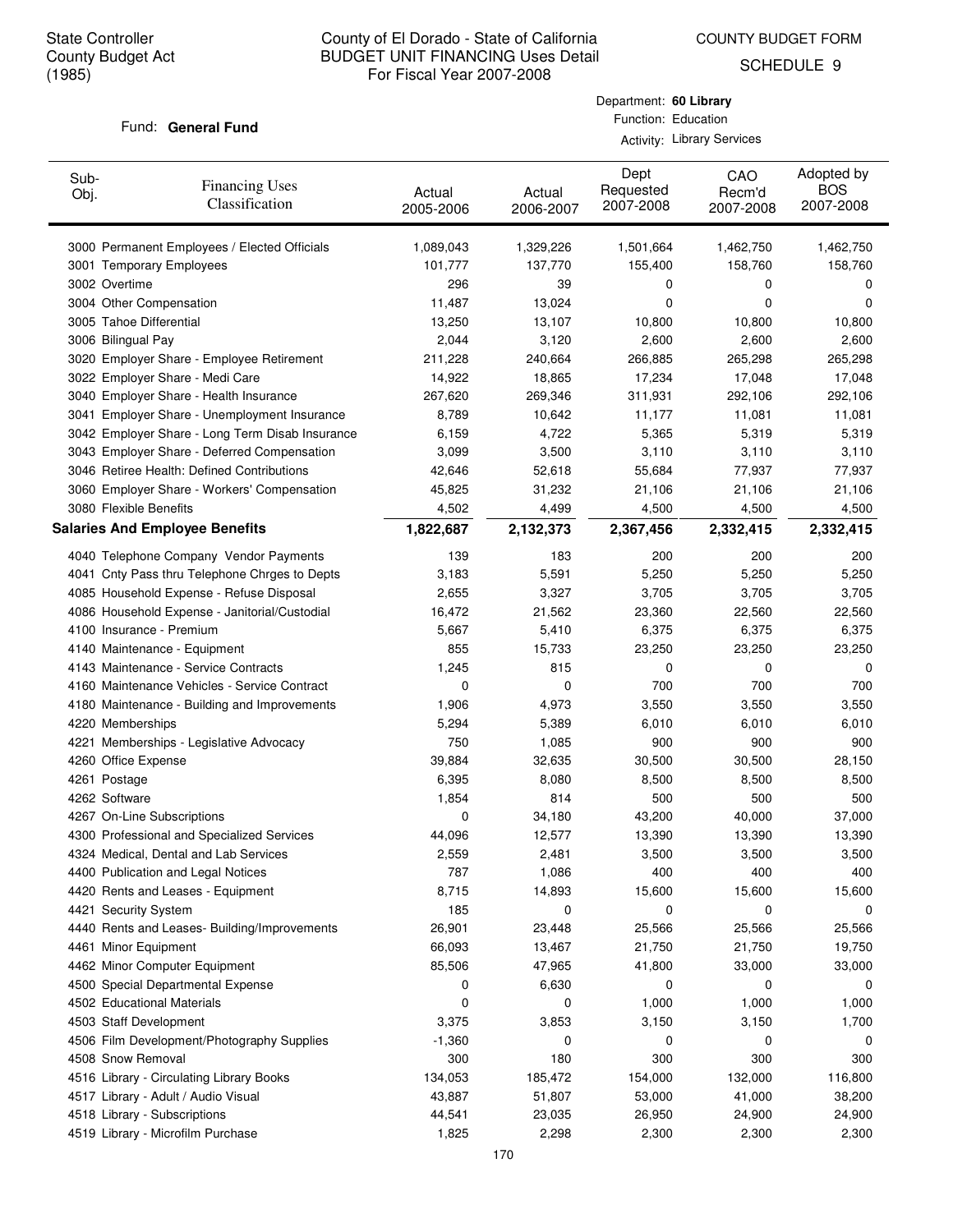COUNTY BUDGET FORM

SCHEDULE 9

## Fund: General Fund

| Department: 60 Library |                     |
|------------------------|---------------------|
|                        | Function: Education |

Activity: Library Services

| Sub-<br>Obj.                 | <b>Financing Uses</b><br>Classification                                         | Actual<br>2005-2006 | Actual<br>2006-2007 | Dept<br>Requested<br>2007-2008 | CAO<br>Recm'd<br>2007-2008 | Adopted by<br><b>BOS</b><br>2007-2008 |
|------------------------------|---------------------------------------------------------------------------------|---------------------|---------------------|--------------------------------|----------------------------|---------------------------------------|
| 4529 Software License        |                                                                                 | 44,783              | 33,950              | 35,500                         | 35,500                     | 35,500                                |
| 4540 Staff Development       |                                                                                 | 0                   | 1,800               | 0                              | 0                          | $\mathbf 0$                           |
| 4542 Library: Video          |                                                                                 | 0                   | 0                   | 22,300                         | 16,200                     | 12,900                                |
|                              | 4600 Transportation and Travel                                                  | 1,975               | 2,305               | 3,400                          | 3,400                      | 1,850                                 |
|                              | 4602 Employee - Private Auto Mileage                                            | 2,834               | 4,192               | 4,750                          | 4,750                      | 4,300                                 |
|                              | 4605 Vehicle - Rent Or Lease                                                    | 57                  | 0                   | 0                              | 0                          | $\Omega$                              |
| 4606 Fuel Purchases          |                                                                                 | 1,093               | 3,084               | 3,200                          | 3,200                      | 3,200                                 |
| 4620 Utilities               |                                                                                 | 79,689              | 110,532             | 115,418                        | 114,418                    | 114,418                               |
| <b>Services And Supplies</b> |                                                                                 | 678,192             | 684,833             | 703,274                        | 647,324                    | 615,224                               |
|                              | 5300 Interfund Expenditures                                                     | 4,925               | 3,648               | 7,200                          | 4,200                      | 4,200                                 |
|                              | 5306 Intrfnd Exp: Central Duplicating                                           | 0                   | 242                 | 0                              | 0                          | 0                                     |
|                              | 5322 Intrfnd Exp: Privacy/Compliance Program                                    | 0                   | 0                   | 2,470                          | 2,470                      | 2,470                                 |
| <b>Other Charges</b>         |                                                                                 | 4,925               | 3,890               | 9,670                          | 6,670                      | 6,670                                 |
|                              | 6040 Fixed Assets - Equipment                                                   | 0                   | 2,657               | 0                              | 0                          | 0                                     |
|                              | 6042 Fixed Assets - Computer Sys Equipment                                      | 14,933              | 5,489               | 25,100                         | 14,300                     | 14,300                                |
| <b>Fixed Assets</b>          |                                                                                 | 14,933              | 8,146               | 25,100                         | 14,300                     | 14,300                                |
| 7200 Intrafund Transfers     |                                                                                 | 669                 | 7,001               | 668                            | 668                        | 668                                   |
|                              | 7210 Intrafnd Transfers: Collections                                            | 2,087               | 1,068               | 1,500                          | 1,500                      | 1,500                                 |
|                              | 7220 Intrafnd: Telephone Equipment and Support                                  | 23,201              | 45,072              | 34,300                         | 34,300                     | 34,300                                |
| 7223 Intrafnd: Mail Service  |                                                                                 | 3,346               | 4,652               | 4,896                          | 4,896                      | 4,896                                 |
|                              | 7224 Intrafnd: Stores Support                                                   | 1,299               | 1,279               | 2,272                          | 2,272                      | 2,272                                 |
|                              | 7225 Intrafnd: Central Duplicating                                              | 631                 | 832                 | 1,000                          | 1,000                      | 1,000                                 |
|                              | 7226 Intrafnd: Lease Administration Fee                                         | 3,195               | 1,241               | 1,126                          | 1,126                      | 1,126                                 |
|                              | 7227 Intrafnd: Internal Data Processing                                         | 14,592              | 17,899              | 14,313                         | 14,313                     | 14,313                                |
| 7229 Intrafnd: PC Support    |                                                                                 | 764                 | 0                   | 1,000                          | 1,000                      | 1,000                                 |
| 7230 Intrafnd: IS Software   |                                                                                 | 0                   | 147                 | 0                              | 0                          | $\mathbf 0$                           |
|                              | 7232 Intrafnd: Maint Bldg & Improvmnts                                          | 1,306               | 3,345               | 3,700                          | 3,700                      | 3,700                                 |
|                              | 7234 Intrafnd: Network Support                                                  | 12,020              | 21,282              | 20,302                         | 20,302                     | 20,302                                |
| <b>Intrafund Transfers</b>   |                                                                                 | 63,109              | 103,818             | 85,077                         | 85,077                     | 85,077                                |
|                              | <b>Total Financing Uses</b>                                                     | 2,583,847           | 2,933,059           | 3,190,577                      | 3,085,786                  | 3,053,686                             |
|                              | Less Department Estimated Revenues                                              | 1,358,685           | 1,376,259           | 1,251,700                      | 1,422,450                  | 1,390,350                             |
|                              | <b>Department Use of Other General</b><br><b>Fund Sources (Net County Cost)</b> | 1,225,162           | 1,556,800           | 1,938,877                      | 1,663,336                  | 1,663,336                             |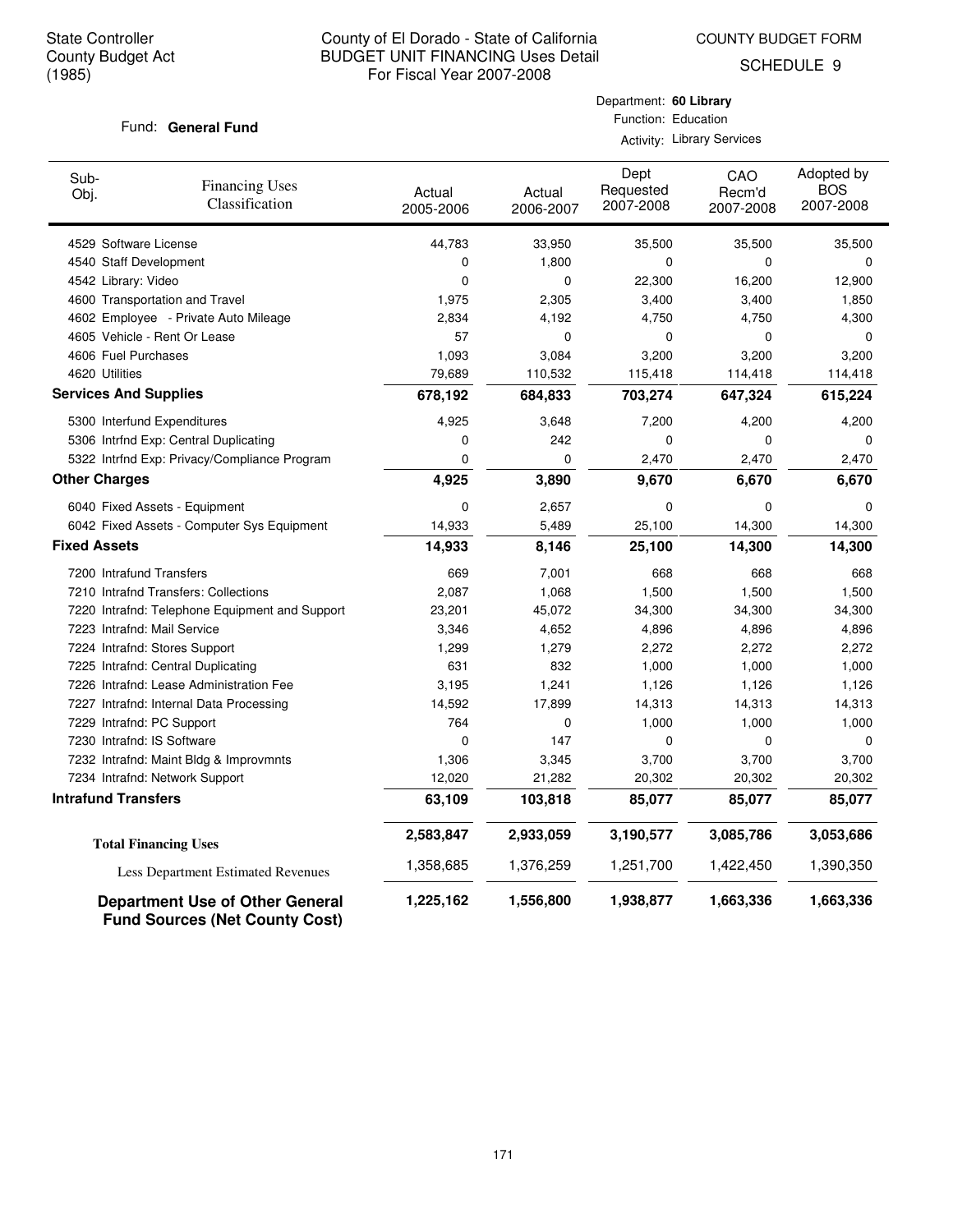SCHEDULE 9

#### Fund: General Fund

Department: **61 Univ of CA Cooperative Ext** Function: Education

Activity: Agricultural Education

| Sub-<br>Obj.         | <b>Financing Uses</b><br>Classification         | Actual<br>2005-2006 | Actual<br>2006-2007 | Dept<br>Requested<br>2007-2008 | CAO<br>Recm'd<br>2007-2008 | Adopted by<br><b>BOS</b><br>2007-2008 |
|----------------------|-------------------------------------------------|---------------------|---------------------|--------------------------------|----------------------------|---------------------------------------|
|                      | 3000 Permanent Employees / Elected Officials    | 124,664             | 143,112             | 153,054                        | 153,054                    | 153,054                               |
|                      | 3001 Temporary Employees                        | 9,085               | 32                  | 0                              | 0                          | 0                                     |
|                      | 3020 Employer Share - Employee Retirement       | 23,753              | 27,314              | 29,646                         | 29,646                     | 29,646                                |
|                      | 3022 Employer Share - Medi Care                 | 1,838               | 2,042               | 2,219                          | 2,219                      | 2,219                                 |
|                      | 3040 Employer Share - Health Insurance          | 40,013              | 25,481              | 20,240                         | 19,722                     | 19,722                                |
|                      | 3041 Employer Share - Unemployment Insurance    | 940                 | 706                 | 1,148                          | 1,148                      | 1,148                                 |
|                      | 3042 Employer Share - Long Term Disab Insurance | 707                 | 518                 | 551                            | 551                        | 551                                   |
|                      | 3046 Retiree Health: Defined Contributions      | 6,049               | 6,437               | 6,373                          | 8,918                      | 8,918                                 |
|                      | 3060 Employer Share - Workers' Compensation     | 6,466               | 4,926               | 1,405                          | 1,405                      | 1,405                                 |
|                      | 3080 Flexible Benefits                          | 0                   | 1,395               | 6,000                          | 6,000                      | 6,000                                 |
|                      | <b>Salaries And Employee Benefits</b>           | 213,514             | 211,963             | 220,636                        | 222,663                    | 222,663                               |
|                      | 4040 Telephone Company Vendor Payments          | 0                   | 260                 | 1,700                          | 1,700                      | 1,700                                 |
|                      | 4041 Cnty Pass thru Telephone Chrges to Depts   | 328                 | 332                 | 1,200                          | 1,200                      | 1,200                                 |
|                      | 4100 Insurance - Premium                        | 1,076               | 1,069               | 730                            | 730                        | 730                                   |
|                      | 4220 Memberships                                | 128                 | 144                 | 150                            | 150                        | 150                                   |
|                      | 4260 Office Expense                             | 3,625               | 4,490               | 4,550                          | 4,550                      | 4,550                                 |
| 4261 Postage         |                                                 | 0                   | 1,019               | 0                              | 0                          | 0                                     |
| 4262 Software        |                                                 | 0                   | 120                 | 0                              | 0                          | 0                                     |
|                      | 4263 Subscription / Newspaper / Journals        | 76                  | 315                 | 255                            | 255                        | 255                                   |
|                      | 4264 Books / Manuals                            | 219                 | 0                   | 0                              | 0                          | 0                                     |
|                      | 4266 Printing / Duplicating                     | 129                 | 0                   | 0                              | 0                          | 0                                     |
|                      | 4420 Rents and Leases - Equipment               | 1,500               | 753                 | 3,675                          | 3,675                      | 3,675                                 |
|                      | 4440 Rents and Leases- Building/Improvements    | 588                 | 0                   | 0                              | 0                          | 0                                     |
|                      | 4461 Minor Equipment                            | 0                   | 258                 | 5,150                          | 5,150                      | 5,150                                 |
|                      | 4462 Minor Computer Equipment                   | 1,633               | 990                 | 2,200                          | 0                          | 0                                     |
|                      | 4463 Minor Telephone and Radio Equipment        | 0                   | 66                  | 0                              | 0                          | 0                                     |
|                      | 4500 Special Departmental Expense               | $-1,772$            | $-2,474$            | 900                            | 900                        | 900                                   |
|                      | 4503 Staff Development                          | 1,347               | 1,780               | 1,200                          | 1,200                      | 1,200                                 |
|                      | 4507 Fire and Safety Supplies                   | 0                   | 422                 | 0                              | 0                          | 0                                     |
|                      | 4600 Transportation and Travel                  | 0                   | 32                  | 0                              | 0                          | 0                                     |
|                      | 4602 Employee - Private Auto Mileage            | 3,527               | 5,758               | 10,125                         | 10,125                     | 10,125                                |
|                      | <b>Services And Supplies</b>                    | 12,405              | 15,336              | 31,835                         | 29,635                     | 29,635                                |
|                      | 5240 Contribution To Non-county Governmental    | 27,835              | 64,450              | 102,462                        | 102,462                    | 102,462                               |
|                      | 5300 Interfund Expenditures                     | 160                 | 0                   | 100                            | 100                        | 100                                   |
|                      | 5322 Intrfnd Exp: Privacy/Compliance Program    | 0                   | 0                   | 283                            | 283                        | 283                                   |
| <b>Other Charges</b> |                                                 | 27,995              | 64,450              | 102,845                        | 102,845                    | 102,845                               |
|                      | 6040 Fixed Assets - Equipment                   | 0                   | 6,553               | 0                              | 0                          | 0                                     |
| <b>Fixed Assets</b>  |                                                 | 0                   | 6,553               | 0                              | 0                          | 0                                     |
|                      | 7200 Intrafund Transfers                        | $-1,000$            | 712                 | 0                              | 0                          | 0                                     |
|                      | 7220 Intrafnd: Telephone Equipment and Support  | 4,919               | 4,284               | 5,130                          | 5,130                      | 5,130                                 |
|                      | 7223 Intrafnd: Mail Service                     | 1,304               | 1,530               | 1,374                          | 1,374                      | 1,374                                 |
|                      | 7224 Intrafnd: Stores Support                   | 600                 | 568                 | 478                            | 478                        | 478                                   |
|                      | 7225 Intrafnd: Central Duplicating              | 4,931               | 8,248               | 3,880                          | 3,880                      | 3,880                                 |
|                      | 7227 Intrafnd: Internal Data Processing         | 2,806               | 3,647               | 2,861                          | 2,861                      | 2,861                                 |
|                      | 7229 Intrafnd: PC Support                       | 240                 | 644                 | 600                            | 600                        | 600                                   |
|                      | 7231 Intrafnd: IS Programming Support           | 0                   | 120                 | 0                              | 0                          | 0                                     |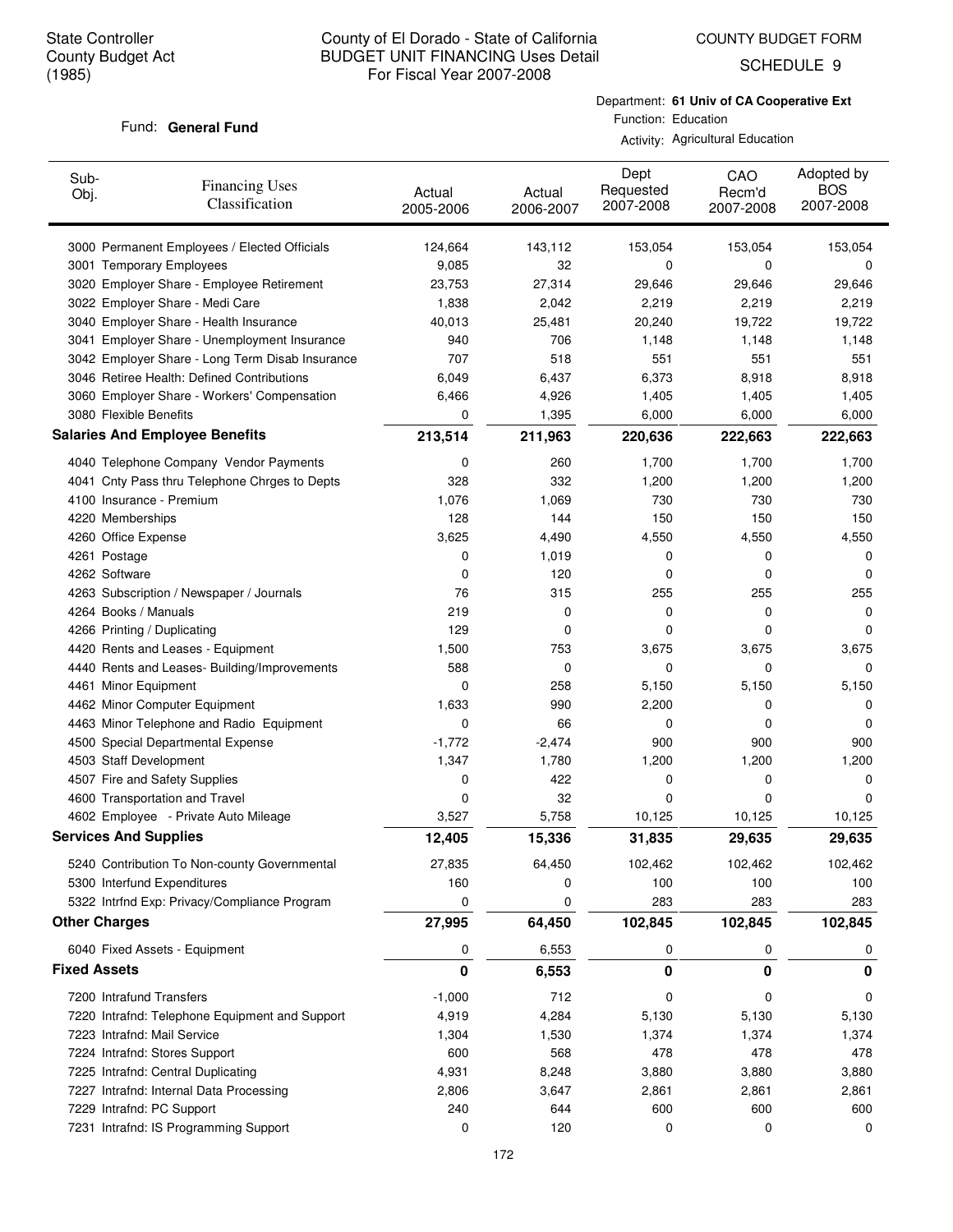SCHEDULE 9

#### Fund: General Fund

Department: **61 Univ of CA Cooperative Ext** Function: Education

Activity: Agricultural Education

| Sub-<br>Obj.               | <b>Financing Uses</b><br><b>Classification</b>                                  | Actual<br>2005-2006 | Actual<br>2006-2007 | Dept<br>Requested<br>2007-2008 | CAO<br>Recm'd<br>2007-2008 | Adopted by<br><b>BOS</b><br>2007-2008 |
|----------------------------|---------------------------------------------------------------------------------|---------------------|---------------------|--------------------------------|----------------------------|---------------------------------------|
|                            | 7232 Intrafnd: Maint Bldg & Improvmnts                                          | 261                 | 126                 | 360                            | 360                        | 360                                   |
|                            | 7234 Intrafnd: Network Support                                                  | 3,034               | 1,722               | 1,996                          | 1,996                      | 1,996                                 |
| <b>Intrafund Transfers</b> |                                                                                 | 17,096              | 21.601              | 16,679                         | 16.679                     | 16,679                                |
|                            | <b>Total Financing Uses</b>                                                     | 271.009             | 319,903             | 371.995                        | 371.822                    | 371,822                               |
|                            | <b>Less Department Estimated Revenues</b>                                       | 37.294              | 48.978              | 100                            | 100                        | 100                                   |
|                            | <b>Department Use of Other General</b><br><b>Fund Sources (Net County Cost)</b> | 233,716             | 270.924             | 371,895                        | 371,722                    | 371,722                               |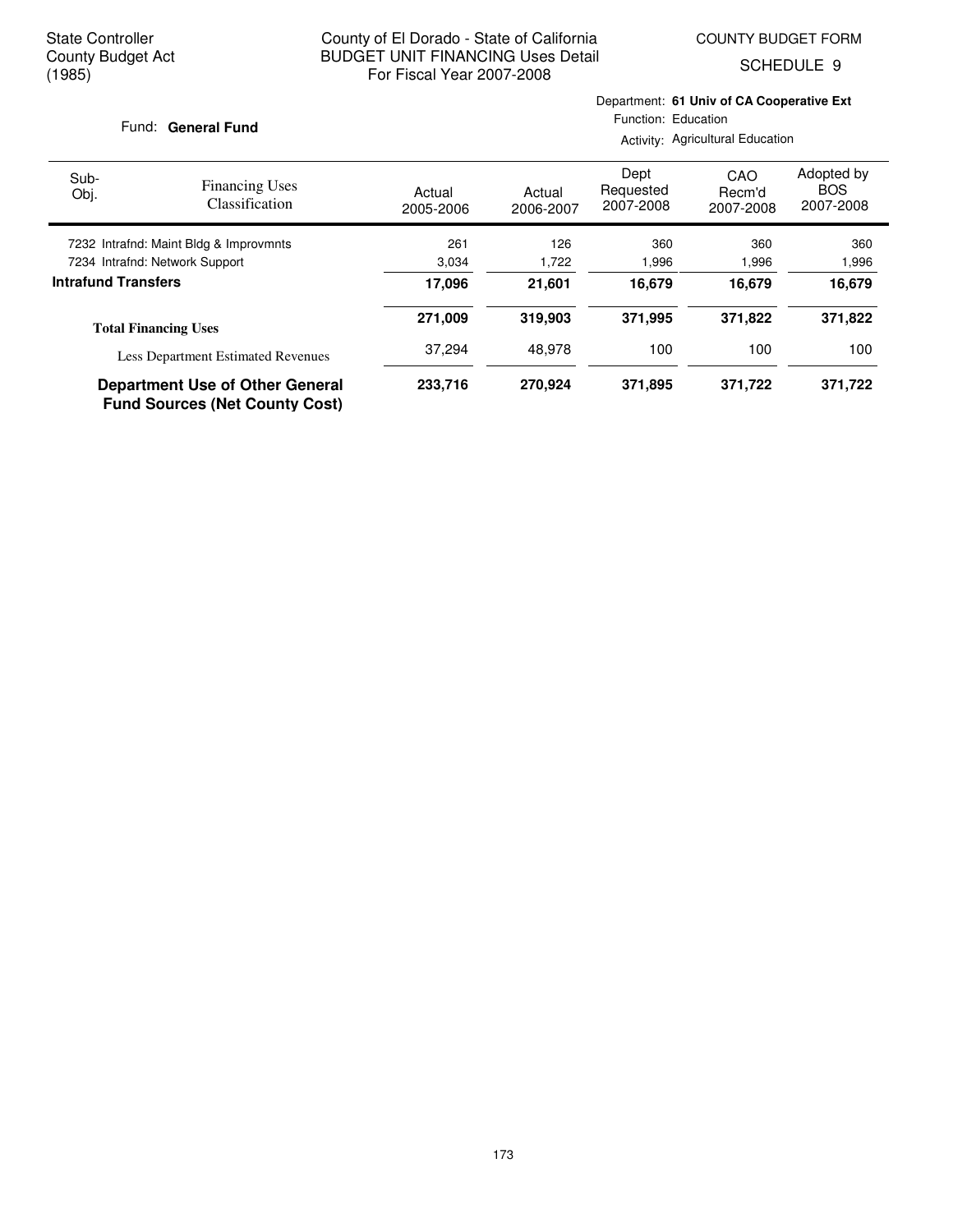COUNTY BUDGET FORM

SCHEDULE 9

### **Fish and Game** Fund:

## Department: **70 Fish and Game Preservation**

Function: Public Protection Activity: Other Protection

| Sub-<br>Obj.                 | <b>Financing Uses</b><br><b>Classification</b>                             | Actual<br>2005-2006 | Actual<br>2006-2007 | Dept<br>Requested<br>2007-2008 | CAO<br>Recm'd<br>2007-2008 | Adopted by<br><b>BOS</b><br>2007-2008 |
|------------------------------|----------------------------------------------------------------------------|---------------------|---------------------|--------------------------------|----------------------------|---------------------------------------|
|                              | 4500 Special Departmental Expense                                          | 1,964               | 700                 | 0                              | $\Omega$                   | $\Omega$                              |
| 4501 Special Projects        |                                                                            | 463                 | 5,366               | 17,250                         | 17,250                     | 17,250                                |
|                              | 4605 Vehicle - Rent Or Lease                                               | 0                   | 45                  | 0                              |                            | $\Omega$                              |
| 4606 Fuel Purchases          |                                                                            | 0                   | 25                  | 0                              | $\Omega$                   | 0                                     |
| <b>Services And Supplies</b> |                                                                            | 2,427               | 6,135               | 17,250                         | 17,250                     | 17,250                                |
|                              | 5300 Interfund Expenditures                                                | 0                   | 39                  | 0                              | 0                          | 0                                     |
| <b>Other Charges</b>         |                                                                            | $\bf{0}$            | 39                  | 0                              | $\bf{0}$                   | 0                                     |
|                              | <b>Total Financing Uses</b>                                                | 2,427               | 6,174               | 17,250                         | 17,250                     | 17,250                                |
|                              | <b>Less Department Estimated Revenues</b>                                  | 14,385              | 4,182               | 11,250                         | 11,250                     | 11,250                                |
|                              | <b>Department Use of Fish and Game</b><br><b>Fund Balance and Reserves</b> | -11,958             | 1,992               | 6,000                          | 6,000                      | 6,000                                 |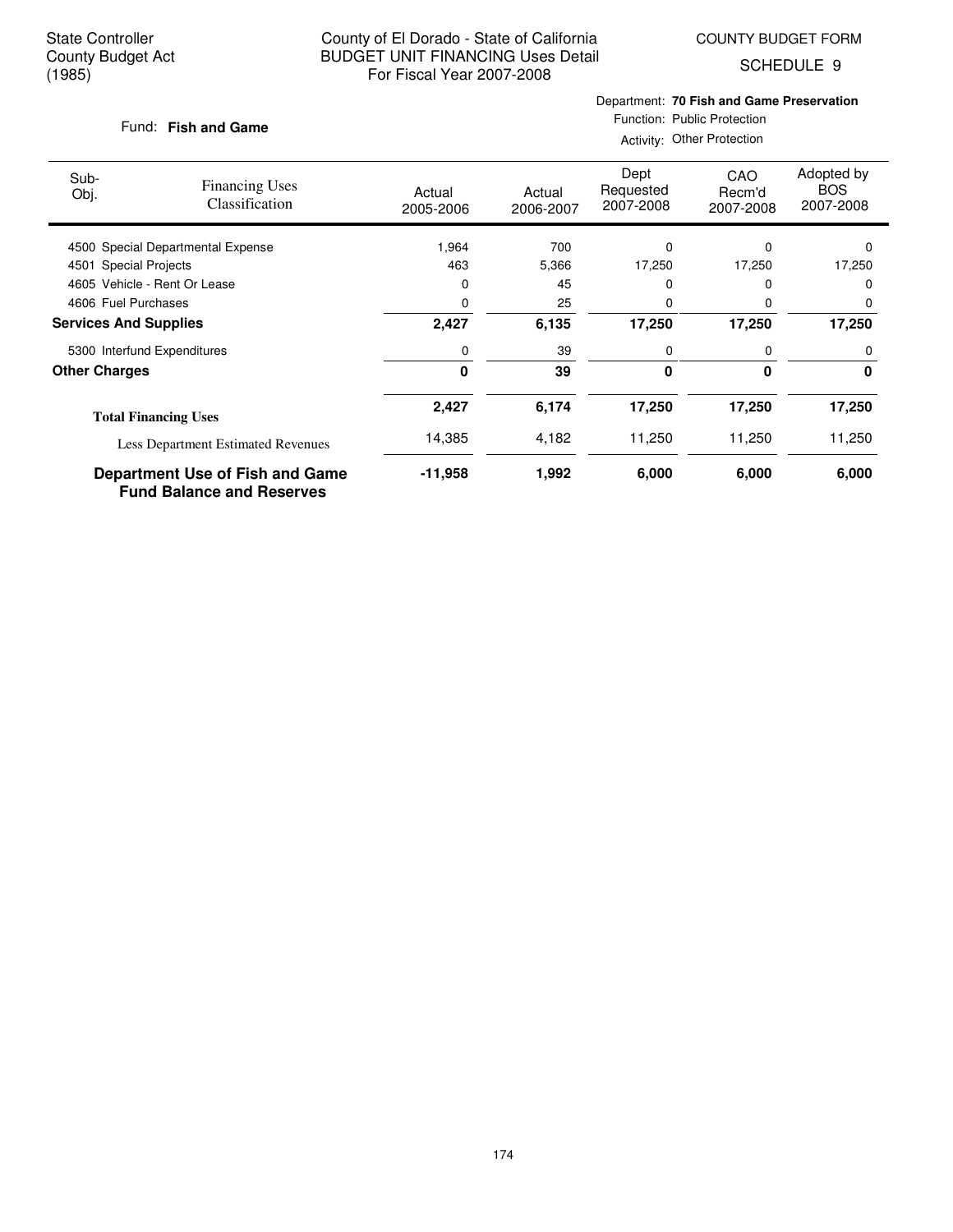COUNTY BUDGET FORM

SCHEDULE 9

#### Department: **79 Child Support Services**

#### Fund: General Fund

Function: Public Protection Activity: Judicial

| Sub-<br>Obj. | <b>Financing Uses</b><br>Classification         | Actual<br>2005-2006 | Actual<br>2006-2007 | Dept<br>Requested<br>2007-2008 | CAO<br>Recm'd<br>2007-2008 | Adopted by<br><b>BOS</b><br>2007-2008 |
|--------------|-------------------------------------------------|---------------------|---------------------|--------------------------------|----------------------------|---------------------------------------|
|              | 3000 Permanent Employees / Elected Officials    | 2,269,597           | 2,382,617           | 2,697,143                      | 2,697,142                  | 2,697,142                             |
|              | 3001 Temporary Employees                        | 3,635               | 13,562              | 0                              | 0                          | 0                                     |
|              | 3002 Overtime                                   | 23,338              | 48,467              | 0                              | 0                          | 0                                     |
|              | 3004 Other Compensation                         | 34,762              | 21,524              | 0                              | 0                          | 0                                     |
|              | 3005 Tahoe Differential                         | 16,309              | 15,553              | 16,800                         | 16,800                     | 16,800                                |
|              | 3006 Bilingual Pay                              | 10,229              | 7,339               | 4,160                          | 4,160                      | 4,160                                 |
|              | 3020 Employer Share - Employee Retirement       | 426,252             | 427,907             | 493,947                        | 493,947                    | 493,947                               |
|              | 3022 Employer Share - Medi Care                 | 32,600              | 34,153              | 38,525                         | 38,525                     | 38,525                                |
|              | 3040 Employer Share - Health Insurance          | 468,088             | 481,358             | 555,638                        | 541,826                    | 541,826                               |
|              | 3041 Employer Share - Unemployment Insurance    | 11,205              | 10,808              | 20,206                         | 20,206                     | 20,206                                |
|              | 3042 Employer Share - Long Term Disab Insurance | 13,046              | 9,826               | 9,699                          | 9,699                      | 9,699                                 |
|              | 3043 Employer Share - Deferred Compensation     | 9,483               | 11,166              | 20,159                         | 20,159                     | 20,159                                |
|              | 3046 Retiree Health: Defined Contributions      | 94,517              | 95,743              | 89,221                         | 124,873                    | 124,873                               |
|              | 3060 Employer Share - Workers' Compensation     | 144,039             | 99,910              | 86,441                         | 86,441                     | 86,441                                |
|              | 3080 Flexible Benefits                          | 21,922              | 14,386              | 36,000                         | 36,000                     | 36,000                                |
|              | <b>Salaries And Employee Benefits</b>           | 3,579,023           | 3,674,318           | 4,067,939                      | 4,089,779                  | 4,089,779                             |
|              | 4040 Telephone Company Vendor Payments          | 2,894               | 3,283               | 3,172                          | 3,172                      | 3,172                                 |
|              | 4041 Cnty Pass thru Telephone Chrges to Depts   | 4,515               | 4,297               | 7,329                          | 7,329                      | 7,329                                 |
|              | 4080 Household Expense                          | 26                  | 0                   | 0                              | 0                          | 0                                     |
|              | 4086 Household Expense - Janitorial/Custodial   | 5,933               | 5,933               | 5,377                          | 5,377                      | 5,377                                 |
|              | 4087 Household Expense - Exterm/Fumigation Serv | 94                  | 0                   | 58                             | 58                         | 58                                    |
|              | 4100 Insurance - Premium                        | 18,101              | 16,784              | 21,962                         | 21,962                     | 21,962                                |
|              | 4140 Maintenance - Equipment                    | 60                  | 0                   | 0                              | 0                          | 0                                     |
|              | 4141 Maintenance - Office Equipment             | 0                   | 995                 | 0                              | 0                          | 0                                     |
|              | 4160 Maintenance Vehicles - Service Contract    | 0                   | 76                  | 0                              | 0                          | 0                                     |
|              | 4180 Maintenance - Building and Improvements    | 5,103               | 1,588               | 1,000                          | 1,000                      | 1,000                                 |
|              | 4220 Memberships                                | 9,482               | 10,982              | 11,250                         | 11,250                     | 11,250                                |
|              | 4240 Miscellaneous Expense                      | 0                   | 16                  | 0                              | 0                          | 0                                     |
|              | 4260 Office Expense                             | 23,505              | 40,950              | 22,731                         | 22,998                     | 22,998                                |
|              | 4261 Postage                                    | 70,716              | 67,669              | 35,891                         | 35,891                     | 35,891                                |
|              | 4262 Software                                   | 16,004              | 5,635               | 7,110                          | 7,110                      | 7,110                                 |
|              | 4263 Subscription / Newspaper / Journals        | 4,322               | 1,853               | 1,705                          | 1,705                      | 1,705                                 |
|              | 4264 Books / Manuals                            | 636                 | 171                 | 238                            | 238                        | 238                                   |
|              | 4265 Law Books                                  | 4,795               | 5,420               | 4,759                          | 4,759                      | 4,759                                 |
|              | 4266 Printing / Duplicating                     | 1,635               | 1,635               | 2,918                          | 2,918                      | 2,918                                 |
|              | 4300 Professional and Specialized Services      | 85,180              | 69,115              | 61,767                         | 27,539                     | 27,048                                |
|              | 4308 External Data Processing Services          | 2,224               | 1,880               | 1,000                          | 1,000                      | 1,000                                 |
|              | 4320 Verbatim Report - Transcription            | 43                  | 70                  | 44                             | 44                         | 44                                    |
|              | 4324 Medical, Dental and Lab Services           | 8,785               | 8,372               | 9,986                          | 9,986                      | 9,986                                 |
|              | 4400 Publication and Legal Notices              | 1,977               | 18,198              | 2,766                          | 2,766                      | 2,766                                 |
|              | 4420 Rents and Leases - Equipment               | 30,232              | 29,248              | 29,394                         | 29,394                     | 29,394                                |
|              | 4421 Security System                            | 0                   | 0                   | 38                             | 38                         | 38                                    |
|              | 4440 Rents and Leases- Building/Improvements    | 119,317             | 130,518             | 158,556                        | 158,556                    | 158,556                               |
|              | 4460 Small Tools and Instruments                | 0                   | 0                   | 313                            | 313                        | 313                                   |
|              | 4461 Minor Equipment                            | 5,511               | 17,364              | 1,947                          | 1,947                      | 1,947                                 |
|              | 4462 Minor Computer Equipment                   | 5,004               | 533                 | 1,500                          | 3,578                      | 3,578                                 |
|              | 4463 Minor Telephone and Radio Equipment        | 317                 | 0                   | 0                              | 0                          | 0                                     |
|              | 4500 Special Departmental Expense               | 18,071              | 12,008              | 9,323                          | 21,444                     | 21,444                                |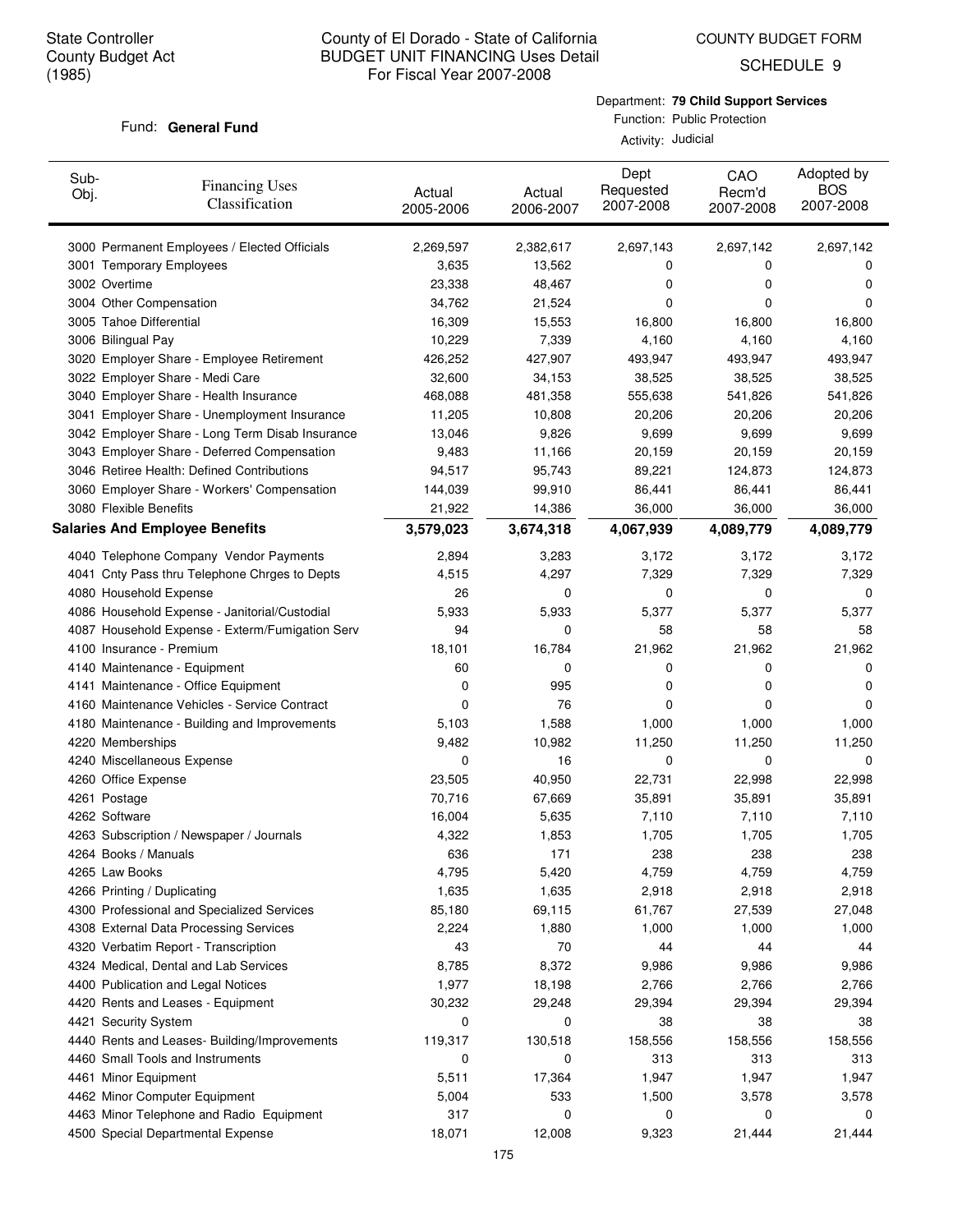COUNTY BUDGET FORM

SCHEDULE 9

## Fund: General Fund

Department: **79 Child Support Services**

Function: Public Protection Activity: Judicial

| Sub-<br>Obj.         | <b>Financing Uses</b><br>Classification                                  | Actual<br>2005-2006 | Actual<br>2006-2007 | Dept<br>Requested<br>2007-2008 | CAO<br>Recm'd<br>2007-2008 | Adopted by<br><b>BOS</b><br>2007-2008 |
|----------------------|--------------------------------------------------------------------------|---------------------|---------------------|--------------------------------|----------------------------|---------------------------------------|
|                      | 4501 Special Projects                                                    | 0                   | 0                   | 125                            | 125                        | 125                                   |
|                      | 4502 Educational Materials                                               | 297                 | $\mathbf 0$         | 0                              | $\mathbf 0$                | $\mathbf 0$                           |
|                      | 4503 Staff Development                                                   | 5,706               | 6,628               | 9,590                          | 9,590                      | 9,590                                 |
|                      | 4529 Software License                                                    | 557                 | 0                   | 0                              | 0                          | 0                                     |
|                      | 4600 Transportation and Travel                                           | 15,193              | 31,794              | 19,233                         | 19,233                     | 19,233                                |
|                      | 4602 Employee - Private Auto Mileage                                     | 8,762               | 9,858               | 8,518                          | 8,518                      | 8,518                                 |
|                      | 4605 Vehicle - Rent Or Lease                                             | 16,553              | 27,533              | 23,067                         | 23,067                     | 23,067                                |
|                      | 4606 Fuel Purchases                                                      | 3,737               | 9,731               | 3,000                          | 3,000                      | 3,000                                 |
|                      | 4620 Utilities                                                           | 24,715              | 24,475              | 19,046                         | 19,046                     | 19,046                                |
|                      | <b>Services And Supplies</b>                                             | 519,999             | 564,612             | 484,713                        | 464,951                    | 464,460                               |
|                      | 5300 Interfund Expenditures                                              | 1,780               | 1,166               | 0                              | $\mathbf 0$                | 0                                     |
|                      | 5322 Intrfnd Exp: Privacy/Compliance Program                             | 0                   | 0                   | 3,958                          | 3,958                      | 3,958                                 |
| <b>Other Charges</b> |                                                                          | 1,780               | 1,166               | 3,958                          | 3,958                      | 3,958                                 |
|                      | 6040 Fixed Assets - Equipment                                            | 0                   | 106,616             | $\mathbf 0$                    | $\mathbf 0$                | 0                                     |
|                      | 6042 Fixed Assets - Computer Sys Equipment                               | 10,074              | 12,443              | 6,644                          | 4,566                      | 4,566                                 |
| <b>Fixed Assets</b>  |                                                                          | 10,074              | 119,059             | 6,644                          | 4,566                      | 4,566                                 |
|                      | 7200 Intrafund Transfers                                                 | 353,443             | 282,770             | 336,113                        | 336,113                    | 5,000                                 |
|                      | 7220 Intrafnd: Telephone Equipment and Support                           | 46,261              | 32,708              | 21,917                         | 21,917                     | 21,917                                |
|                      | 7223 Intrafnd: Mail Service                                              | 8,326               | 9,737               | 9,536                          | 9,536                      | 9,536                                 |
|                      | 7224 Intrafnd: Stores Support                                            | 2,266               | 3,410               | 2,870                          | 2,870                      | 2,870                                 |
|                      | 7225 Intrafnd: Central Duplicating                                       | 12,529              | 10,438              | 10,300                         | 10,300                     | 10,300                                |
|                      | 7226 Intrafnd: Lease Administration Fee                                  | 2,983               | 3,408               | 3,093                          | 3,093                      | 3,093                                 |
|                      | 7227 Intrafnd: Internal Data Processing                                  | 95,014              | 16,671              | 52,063                         | 52,063                     | 52,063                                |
|                      | 7228 Intrafnd: Internet Connect Charges                                  | 2,660               | 3,240               | 2,219                          | 2,219                      | 3,330                                 |
|                      | 7229 Intrafnd: PC Support                                                | 862                 | 336                 | 1,507                          | 1,507                      | 1,507                                 |
|                      | 7230 Intrafnd: IS Software                                               | 0                   | $\mathbf 0$         | 500                            | 500                        | 0                                     |
|                      | 7231 Intrafnd: IS Programming Support                                    | 30                  | 15                  | $\mathbf 0$                    | $\Omega$                   | $\Omega$                              |
|                      | 7232 Intrafnd: Maint Bldg & Improvmnts                                   | 4,598               | 1,336               | 3,530                          | 3,530                      | 3,530                                 |
|                      | 7233 Intrafnd: Child Support Services                                    | 32                  | 672                 | 120                            | 120                        | 331,113                               |
|                      | 7234 Intrafnd: Network Support                                           | 53,097              | 54,250              | 70,094                         | 70,094                     | 70,094                                |
|                      | <b>Intrafund Transfers</b>                                               | 582,101             | 418,991             | 513,862                        | 513,862                    | 514,353                               |
|                      | <b>Total Financing Uses</b>                                              | 4,692,977           | 4,778,147           | 5,077,116                      | 5,077,116                  | 5,077,116                             |
|                      | Less Department Estimated Revenues                                       | 4,753,017           | 4,720,906           | 5,077,116                      | 5,077,116                  | 5,077,116                             |
|                      | Department Use of Other General<br><b>Fund Sources (Net County Cost)</b> | $-60,041$           | 57,240              | 0                              | 0                          | 0                                     |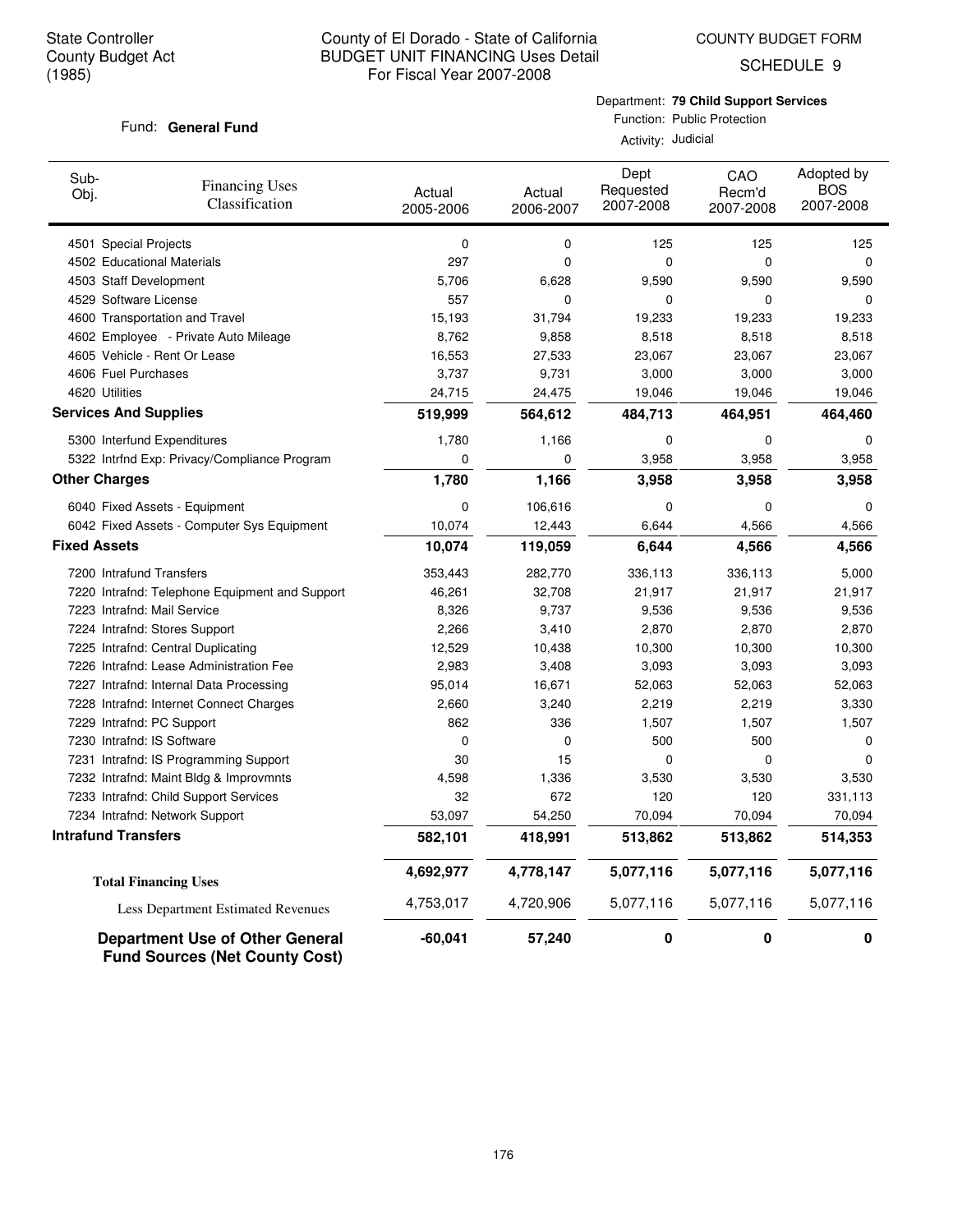**Total Financing Uses**

## County of El Dorado - State of California BUDGET UNIT FINANCING Uses Detail For Fiscal Year 2007-2008

Department: **77 Countywide Special Revenue**

SCHEDULE 9

#### Actual 2005-2006 Actual 2006-2007 Dept Requested 2007-2008 Adopted by **BOS**  2007-2008 **CAO - Countywide Special Revenue** Fund: Sub-Obj. Function: General Government Activity: Legislative and Administrative CAO Recm'd 2007-2008 Financing Uses Classification 7000 Operating Transfers Out 190,518 446,011 7,088,266 7,088,266 4,664,156 **Other Financing Uses 190,518 446,011 7,088,266 7,088,266 4,664,156 190,518 446,011 7,088,266 4,664,156 7,088,266**

| <b>Less Department Estimated Revenues</b>                                  | 712.335    | 2.245.651  | 4.251.429 | 4.251.429 | 860.000. ا |
|----------------------------------------------------------------------------|------------|------------|-----------|-----------|------------|
| <b>Department Use of Countywide</b><br><b>Special Revenue Fund Balance</b> | $-521.817$ | -1.799.641 | 2.836.837 | 2.836.837 | 2.804.156  |

177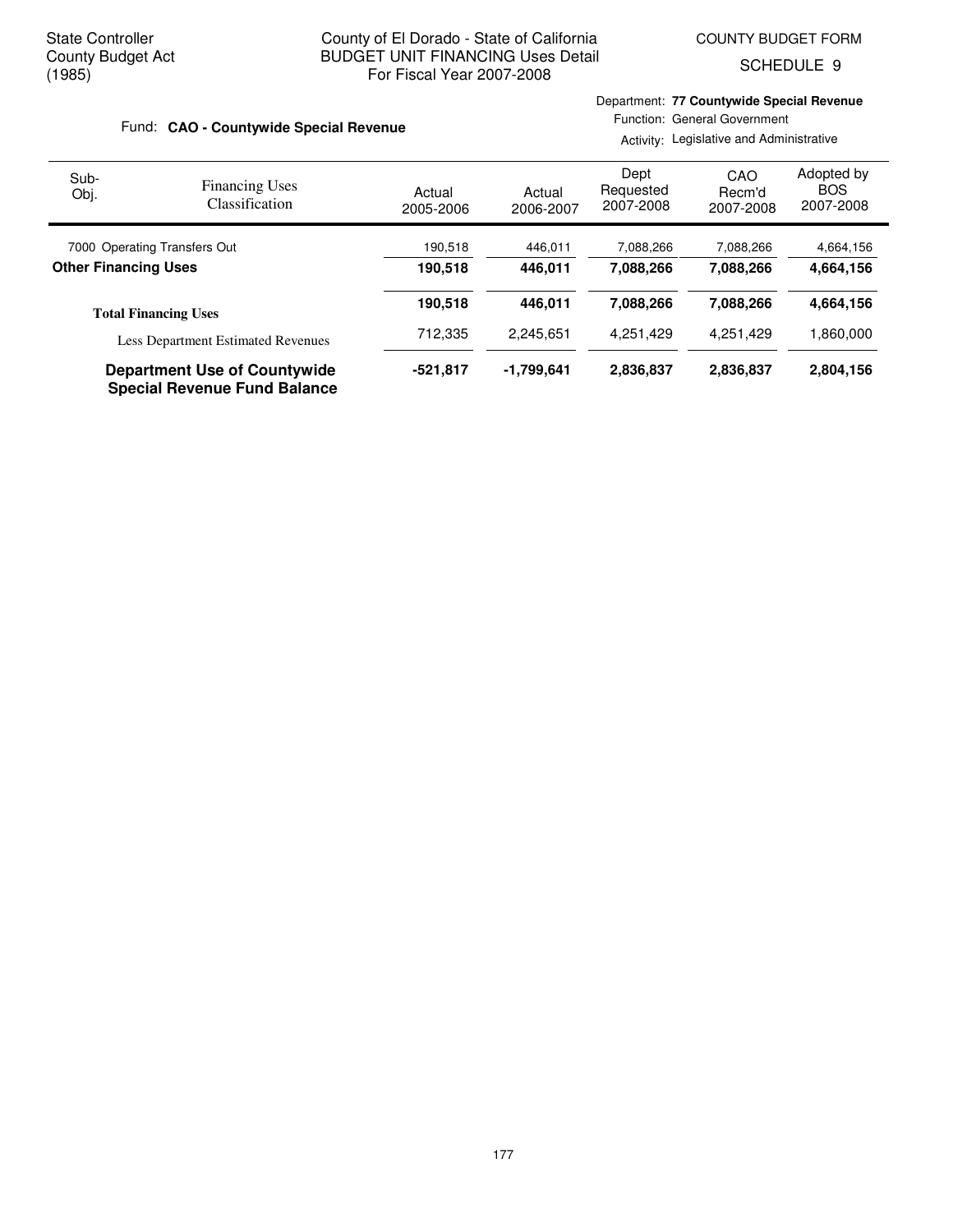SCHEDULE 9

|                             | Fund: Auditor-Controller - Countywide Special Revenue                      |                     | Department: 77 Countywide Special Revenue<br>Activity: Finance | Function: General Government   |                            |                                       |
|-----------------------------|----------------------------------------------------------------------------|---------------------|----------------------------------------------------------------|--------------------------------|----------------------------|---------------------------------------|
| Sub-<br>Obj.                | <b>Financing Uses</b><br><b>Classification</b>                             | Actual<br>2005-2006 | Actual<br>2006-2007                                            | Dept<br>Requested<br>2007-2008 | CAO<br>Recm'd<br>2007-2008 | Adopted by<br><b>BOS</b><br>2007-2008 |
|                             | 7000 Operating Transfers Out                                               | 435,240             | 355,946                                                        | 448,133                        | 448,133                    | 490,222                               |
| <b>Other Financing Uses</b> |                                                                            | 435,240             | 355,946                                                        | 448,133                        | 448,133                    | 490,222                               |
|                             | <b>Total Financing Uses</b>                                                | 435,240             | 355,946                                                        | 448.133                        | 448.133                    | 490,222                               |
|                             | <b>Less Department Estimated Revenues</b>                                  | 455,969             | 480.614                                                        | 448.133                        | 448.133                    | 448,133                               |
|                             | <b>Department Use of Countywide</b><br><b>Special Revenue Fund Balance</b> | $-20,729$           | $-124,668$                                                     | 0                              | 0                          | 42,089                                |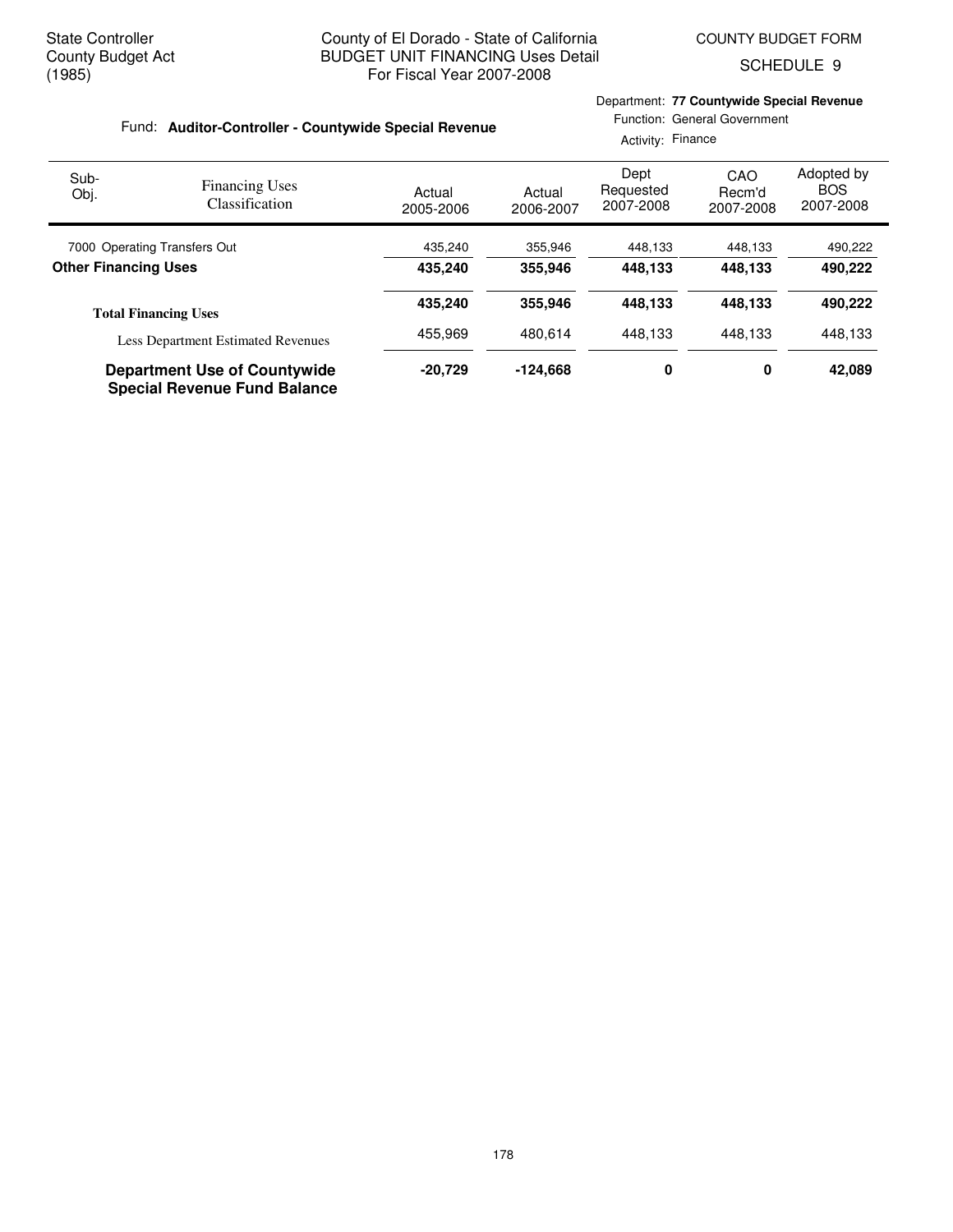Department: **77 Countywide Special Revenue**

Function: General Government

SCHEDULE 9

## Fund: Treas / Tax Collector - Countywide Special Revenue

|                              |                                                                            |                     |                     | Activity: Finance              |                            |                                       |
|------------------------------|----------------------------------------------------------------------------|---------------------|---------------------|--------------------------------|----------------------------|---------------------------------------|
| Sub-<br>Obj.                 | <b>Financing Uses</b><br><b>Classification</b>                             | Actual<br>2005-2006 | Actual<br>2006-2007 | Dept<br>Requested<br>2007-2008 | CAO<br>Recm'd<br>2007-2008 | Adopted by<br><b>BOS</b><br>2007-2008 |
| 4260 Office Expense          |                                                                            | 4,271               | 4,285               | 4,500                          | 4,500                      | 4,500                                 |
| <b>Services And Supplies</b> |                                                                            | 4,271               | 4,285               | 4,500                          | 4,500                      | 4,500                                 |
|                              | 7000 Operating Transfers Out                                               | 4,275               | 3,216               | 4,500                          | 431,500                    | 430,459                               |
| <b>Other Financing Uses</b>  |                                                                            | 4,275               | 3,216               | 4,500                          | 431,500                    | 430.459                               |
|                              | <b>Total Financing Uses</b>                                                | 8,547               | 7,501               | 9,000                          | 436,000                    | 434,959                               |
|                              | <b>Less Department Estimated Revenues</b>                                  | 22,796              | 28,592              | 4,500                          | 4,500                      | 9,000                                 |
|                              | <b>Department Use of Countywide</b><br><b>Special Revenue Fund Balance</b> | $-14,249$           | $-21,091$           | 4,500                          | 431,500                    | 425,959                               |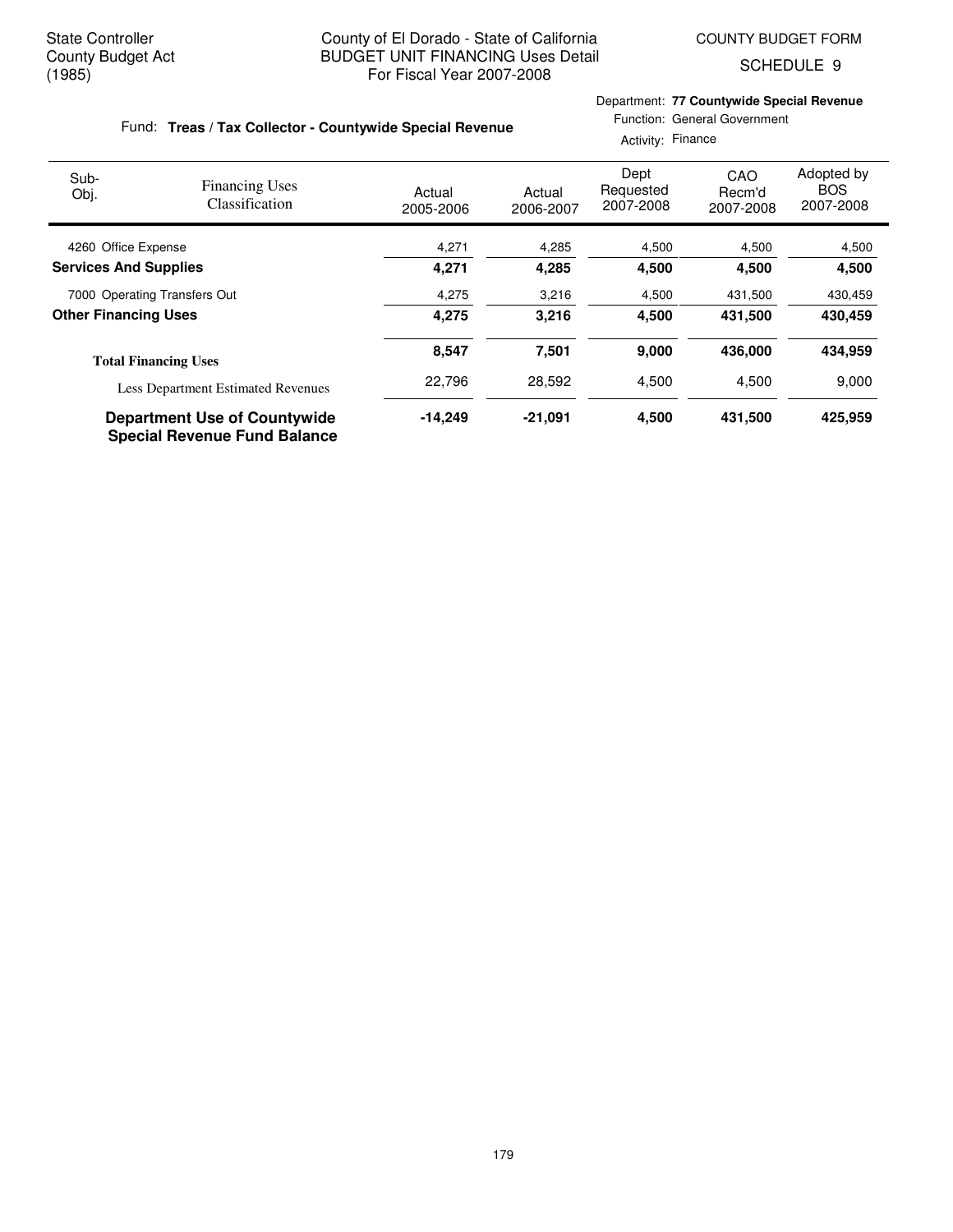SCHEDULE 9

| Fund: Assessor - Countywide Special Revenue |                                                                            |                     |                     | Department: 77 Countywide Special Revenue<br>Activity: Finance | Function: General Government |                                       |
|---------------------------------------------|----------------------------------------------------------------------------|---------------------|---------------------|----------------------------------------------------------------|------------------------------|---------------------------------------|
| Sub-<br>Obj.                                | <b>Financing Uses</b><br>Classification                                    | Actual<br>2005-2006 | Actual<br>2006-2007 | Dept<br>Requested<br>2007-2008                                 | CAO<br>Recm'd<br>2007-2008   | Adopted by<br><b>BOS</b><br>2007-2008 |
|                                             | 7000 Operating Transfers Out                                               | 311,887             | 14,657              | 1,800                                                          | 15,800                       | 15,800                                |
| <b>Other Financing Uses</b>                 |                                                                            | 311,887             | 14,657              | 1.800                                                          | 15,800                       | 15,800                                |
|                                             | <b>Total Financing Uses</b>                                                | 311,887             | 14,657              | 1,800                                                          | 15,800                       | 15,800                                |
|                                             | <b>Less Department Estimated Revenues</b>                                  | 333,311             | 24,036              | 5,000                                                          | 1,800                        | 1,800                                 |
|                                             | <b>Department Use of Countywide</b><br><b>Special Revenue Fund Balance</b> | $-21,424$           | $-9,379$            | $-3,200$                                                       | 14,000                       | 14,000                                |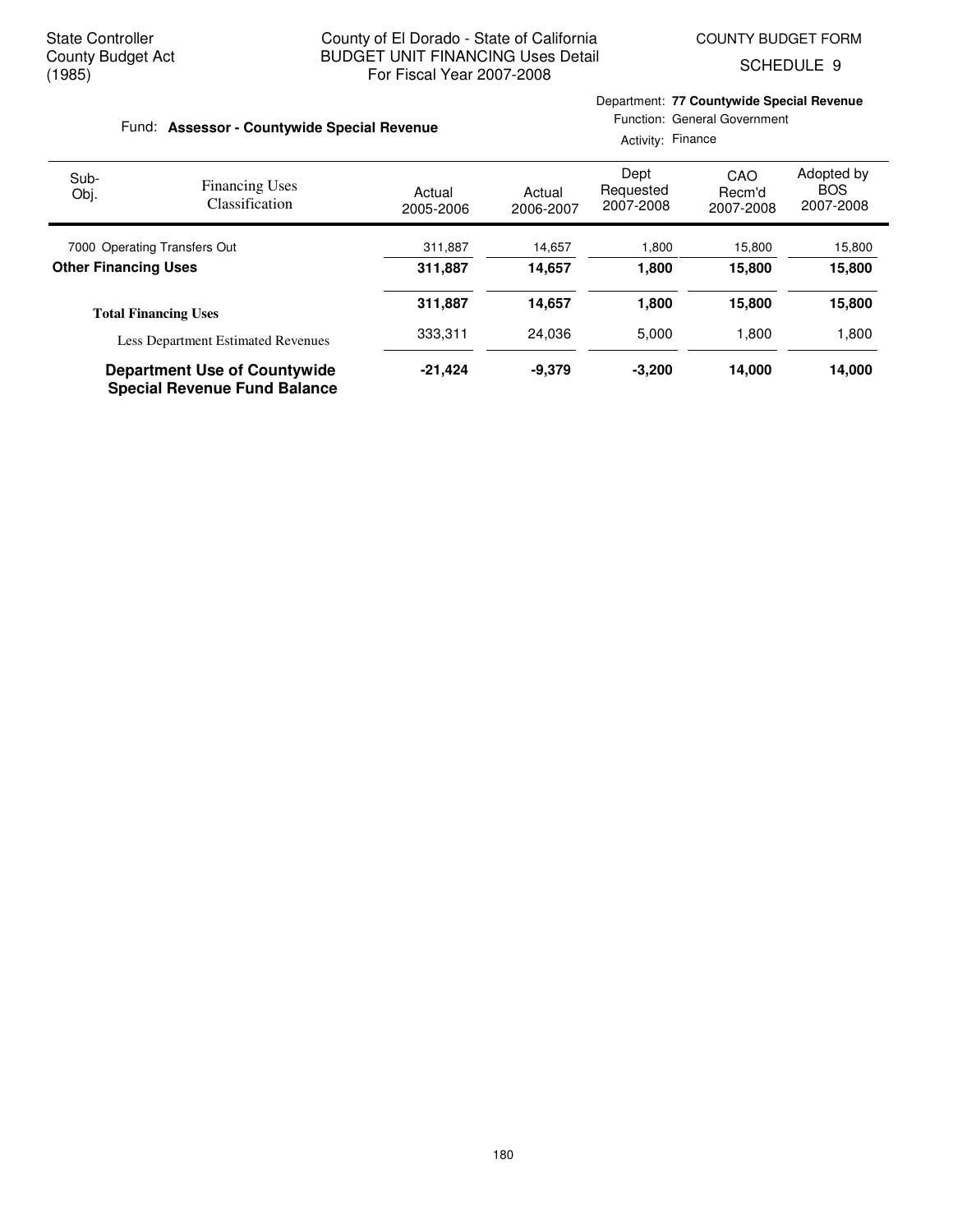## State Controller County of El Dorado - State of California<br>County Budget Act BUDGET UNIT FINANCING Uses Detail<br>SCHEDUEL 9 County Budget Act BUDGET UNIT FINANCING Uses Detail<br>(1985) For Fiscal Year 2007-2008 For Fiscal Year 2007-2008

## **FUND: General Services - Countywide Special Revenue** Function: Multiple

# Department: **77 Countywide Special Revenue** Activity: Multiple

| Sub-                         | <b>Financing Uses</b>                                                      | Actual             | Actual    | Department<br>Requested | CAO<br>Recm'd      | Adopted by<br><b>BOS</b> |
|------------------------------|----------------------------------------------------------------------------|--------------------|-----------|-------------------------|--------------------|--------------------------|
| Obj.                         | Classification                                                             | 2005-2006          | 2006-2007 | 2007-2008               | 2007-2008          | 2007-2008                |
| <b>Services And Supplies</b> | 4501 Special Projects                                                      | 349,269<br>349,269 | 0         | 676,996<br>676,996      | 676,996<br>676,996 | 676,996<br>676,996       |
|                              | 7000 Operating Transfer Out                                                | 208,293            | 236,685   | 318,805                 | 318,805            | 318,805                  |
| <b>Other Financing Uses</b>  |                                                                            | 208,293            | 236,685   | 318,805                 | 318,805            | 318,805                  |
|                              | <b>Total Financing Uses</b>                                                | 557,562            | 236,685   | 995,801                 | 995,801            | 995,801                  |
|                              | Less Department Estimated Revenues                                         | 1,175,668          | 318,639   |                         |                    |                          |
|                              | <b>Department Use of Countywide</b><br><b>Special Revenue Fund Balance</b> | $-618,106$         | $-81,954$ | 995,801                 | 995,801            | 995,801                  |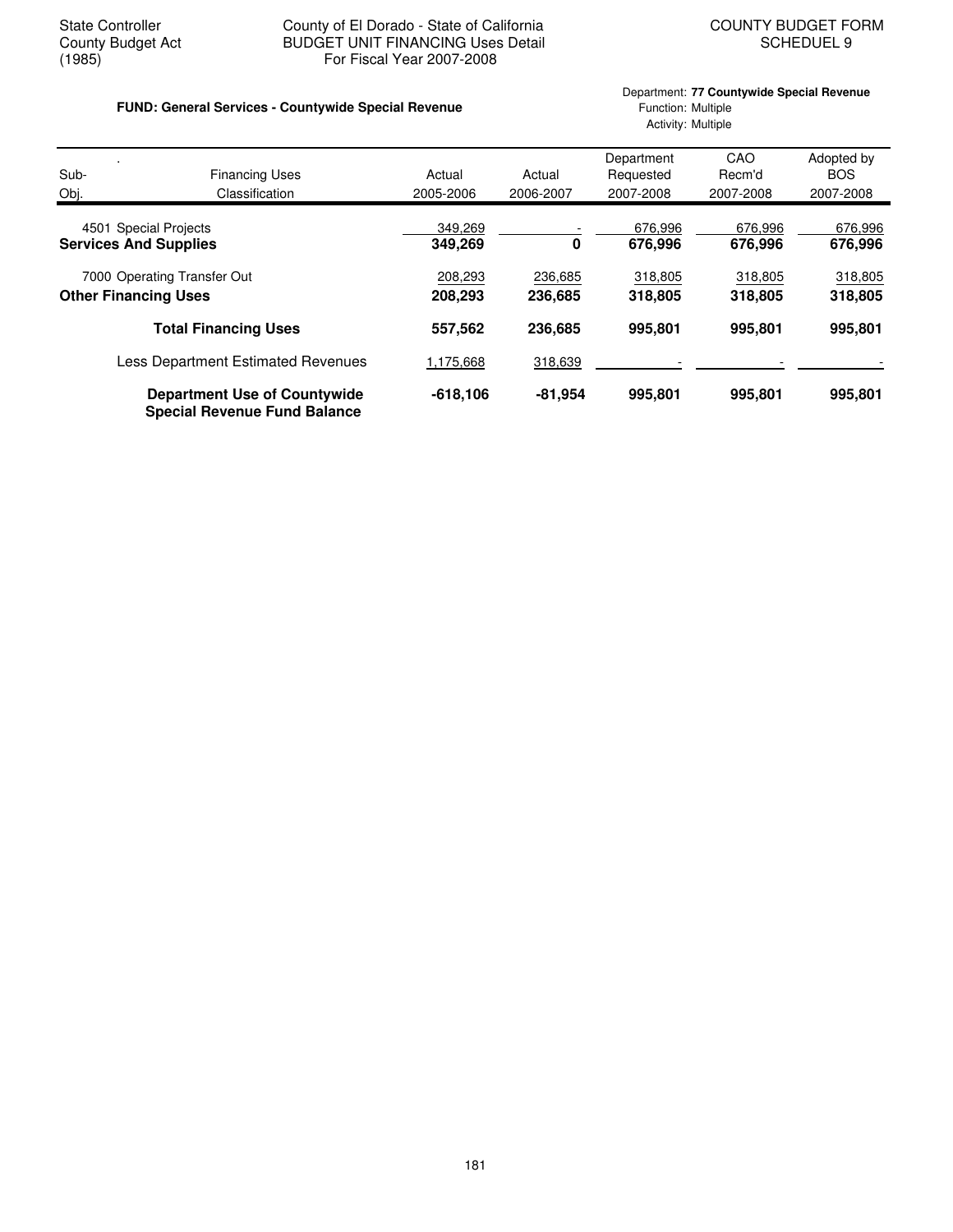SCHEDULE 9

| Fund: District Attorney - Countywide Special Revenue |                                                                            |                     | Department: 77 Countywide Special Revenue<br>Function: Public Protection<br>Activity: Judicial |                                |                            |                                       |  |
|------------------------------------------------------|----------------------------------------------------------------------------|---------------------|------------------------------------------------------------------------------------------------|--------------------------------|----------------------------|---------------------------------------|--|
| Sub-<br>Obj.                                         | <b>Financing Uses</b><br><b>Classification</b>                             | Actual<br>2005-2006 | Actual<br>2006-2007                                                                            | Dept<br>Requested<br>2007-2008 | CAO<br>Recm'd<br>2007-2008 | Adopted by<br><b>BOS</b><br>2007-2008 |  |
| 7000 Operating Transfers Out                         |                                                                            | 101,411             | 173,698                                                                                        | 509,370                        | 538,370                    | 538,370                               |  |
| <b>Other Financing Uses</b>                          |                                                                            | 101,411             | 173.698<br>509.370<br>538,370                                                                  |                                | 538,370                    |                                       |  |
|                                                      | <b>Total Financing Uses</b>                                                | 101,411             | 173,698                                                                                        | 509,370                        | 538,370                    | 538,370                               |  |
|                                                      | Less Department Estimated Revenues                                         | 180,187             | 759.905                                                                                        | 509.370                        | 538.370                    | 538,370                               |  |
|                                                      | <b>Department Use of Countywide</b><br><b>Special Revenue Fund Balance</b> | $-78,776$           | -586.207                                                                                       | 0                              | 0                          | 0                                     |  |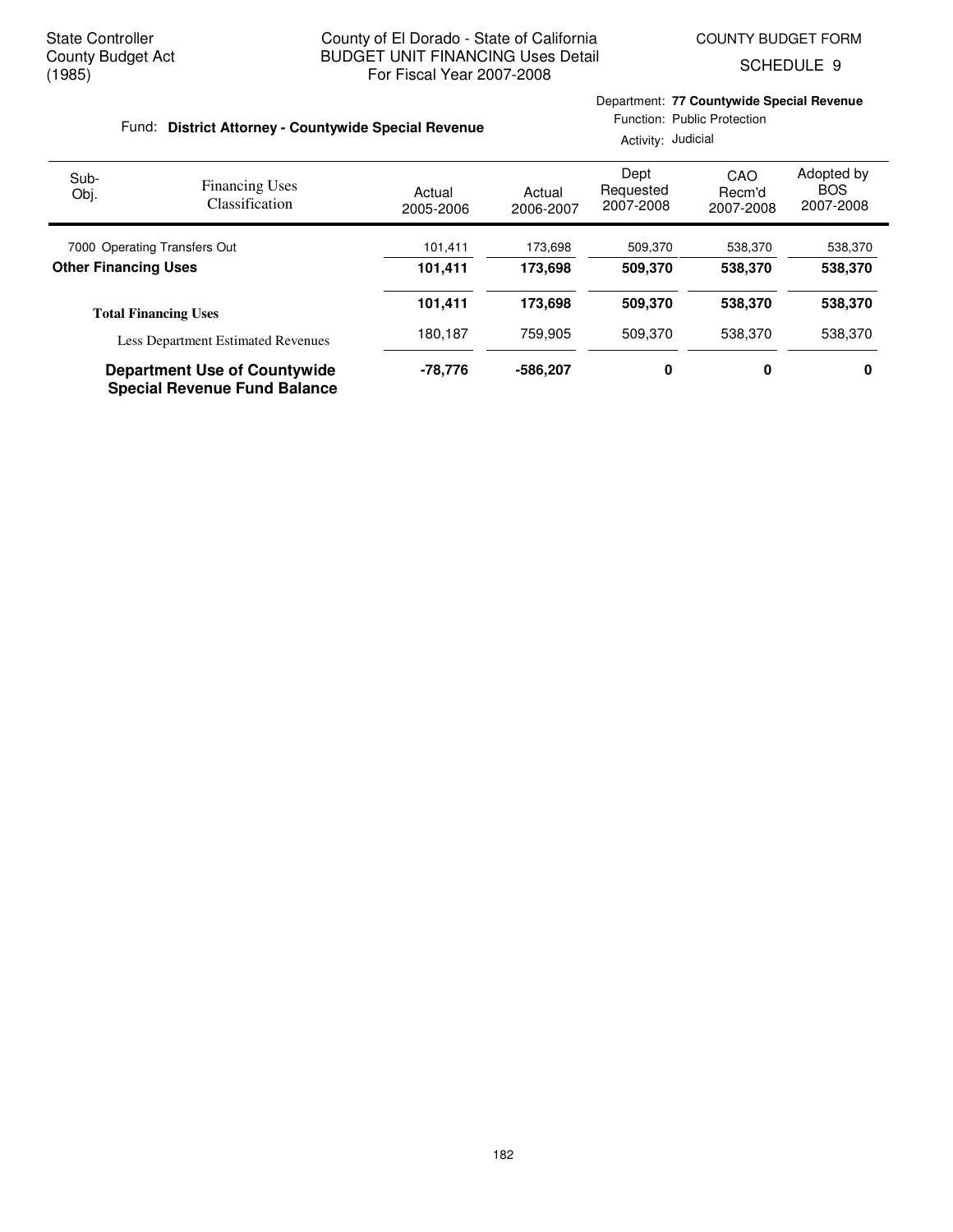SCHEDULE 9

#### Fund: Sheriff - Countywide Special Revenue

Department: **77 Countywide Special Revenue** Function: Public Protection

Activity: Police Protection/Detention

| Sub-<br>Obj.                 | <b>Financing Uses</b><br>Classification                                    | Actual<br>2005-2006 | Actual<br>2006-2007 | Dept<br>Requested<br>2007-2008 | CAO<br>Recm'd<br>2007-2008 | Adopted by<br><b>BOS</b><br>2007-2008 |
|------------------------------|----------------------------------------------------------------------------|---------------------|---------------------|--------------------------------|----------------------------|---------------------------------------|
|                              | 4500 Special Departmental Expense                                          | 27,011              | 0                   | 0                              | 0                          |                                       |
| <b>Services And Supplies</b> |                                                                            | 27,011              | 0                   | 0                              | 0                          | 0                                     |
|                              | 7000 Operating Transfers Out                                               | 588,711             | 239,034             | 556,053                        | 554,001                    | 600,464                               |
| <b>Other Financing Uses</b>  |                                                                            | 588,711             | 239,034             | 556,053                        | 554,001                    | 600,464                               |
|                              | <b>Total Financing Uses</b>                                                | 615,722             | 239,034             | 556,053                        | 554,001                    | 600,464                               |
|                              | <b>Less Department Estimated Revenues</b>                                  | 350,133             | 409,775             | 556,053                        | 522,001                    | 566,701                               |
|                              | <b>Department Use of Countywide</b><br><b>Special Revenue Fund Balance</b> | 265,590             | -170,742            | 0                              | 32,000                     | 33,763                                |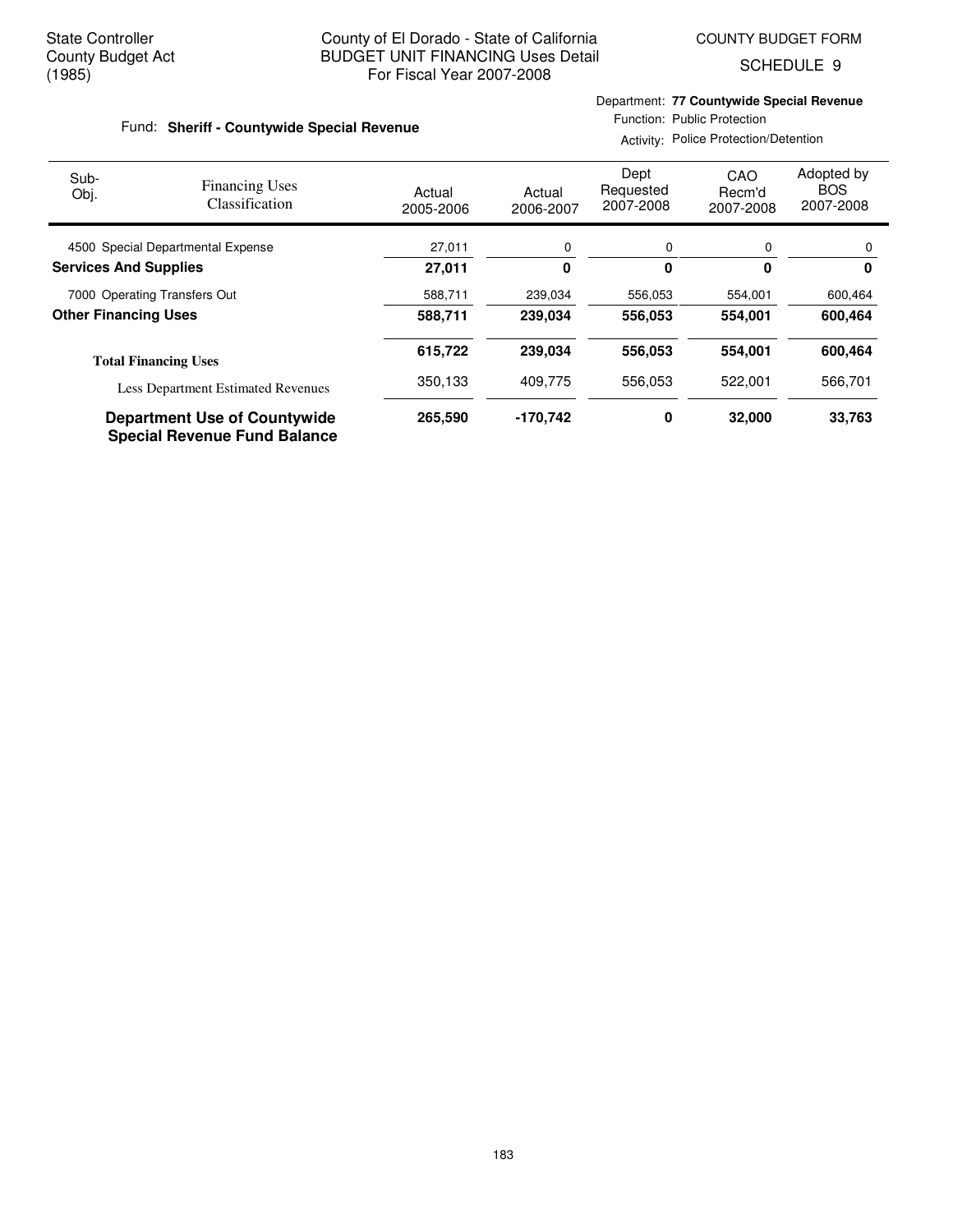Department: **77 Countywide Special Revenue**

SCHEDULE 9

| Fund: Probation - Countywide Special Revenue |                                           |                     | Function: Public Protection<br>Activity: Detention and Correction |                                |                            |                                       |
|----------------------------------------------|-------------------------------------------|---------------------|-------------------------------------------------------------------|--------------------------------|----------------------------|---------------------------------------|
| Sub-<br>Obj.                                 | <b>Financing Uses</b><br>Classification   | Actual<br>2005-2006 | Actual<br>2006-2007                                               | Dept<br>Requested<br>2007-2008 | CAO<br>Recm'd<br>2007-2008 | Adopted by<br><b>BOS</b><br>2007-2008 |
|                                              | 7000 Operating Transfers Out              | 572,557             | 340,149                                                           | 536,251                        | 536,251                    | 635,438                               |
| <b>Other Financing Uses</b>                  |                                           | 572.557             | 340.149                                                           | 536.251                        | 536.251                    | 635,438                               |
|                                              | <b>Total Financing Uses</b>               | 572.557             | 340.149                                                           | 536.251                        | 536.251                    | 635,438                               |
|                                              | <b>Less Department Estimated Revenues</b> | 599.032             | 382.515                                                           | 291.251                        | 291.251                    | 361,251                               |
|                                              | <b>Department Use of Countywide</b>       | $-26.475$           | $-42.366$                                                         | 245.000                        | 245,000                    | 274.187                               |

**Special Revenue Fund Balance**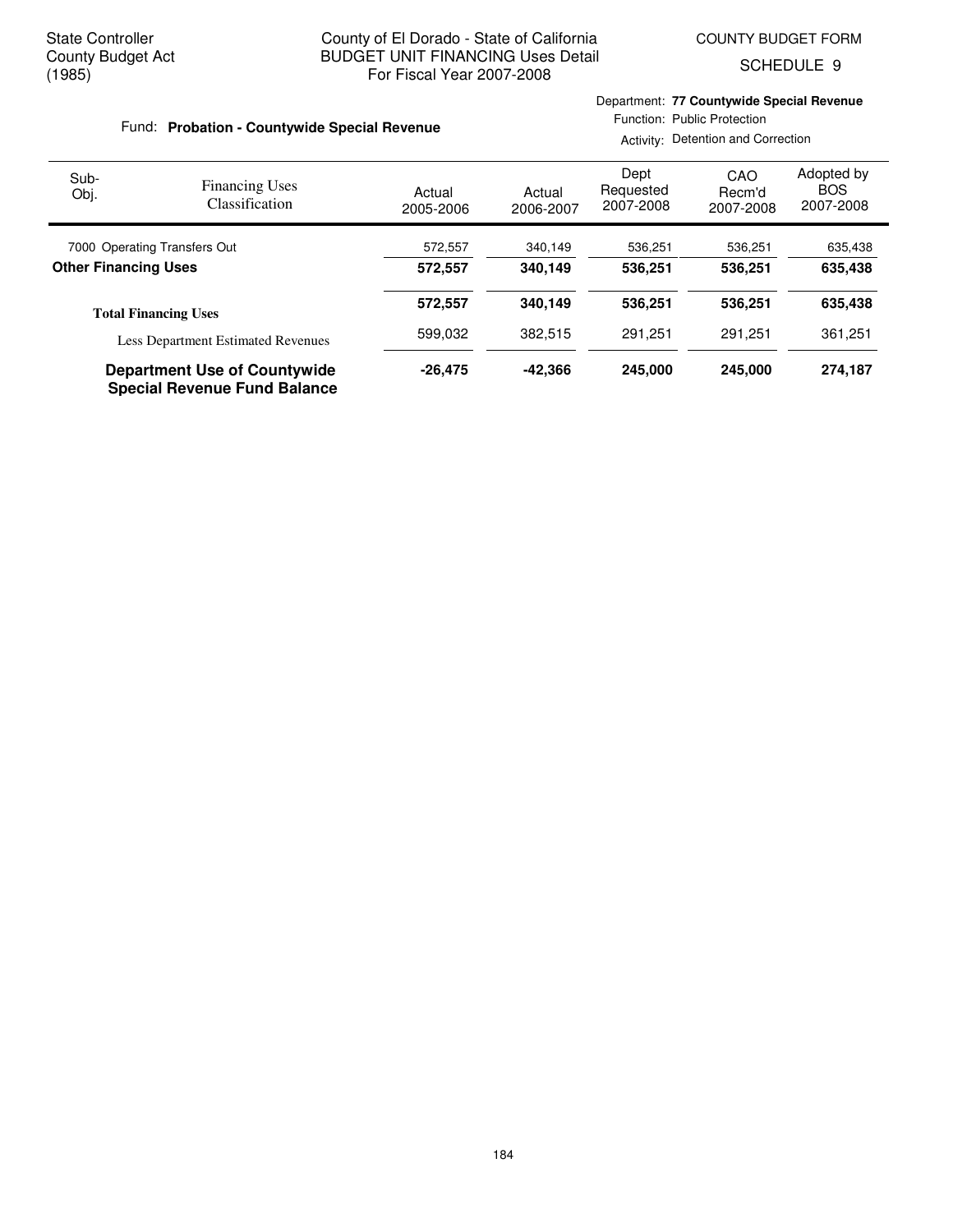Department: **77 Countywide Special Revenue**

SCHEDULE 9

#### Function: Public Protection Fund: Agriculture - Countywide Special Revenue Activity: Protection Inspection Dept Adopted by CAO Sub-Financing Uses Requested **BOS** Obj. Actual Actual Recm'd Classification 2007-2008 2007-2008 2007-2008 2005-2006 2006-2007 r

| 7000 Operating Transfers Out              | 0      | 0        | 10.000 | 28,000 | 28,000 |
|-------------------------------------------|--------|----------|--------|--------|--------|
| <b>Other Financing Uses</b>               | 0      | 0        | 10.000 | 28,000 | 28,000 |
| <b>Total Financing Uses</b>               | 0      | 0        | 10.000 | 28,000 | 28,000 |
| <b>Less Department Estimated Revenues</b> | 1.473  | 2.015    | 0      |        | 0      |
| <b>Department Use of Countywide</b>       | -1,473 | $-2.015$ | 10.000 | 28,000 | 28,000 |

**Special Revenue Fund Balance**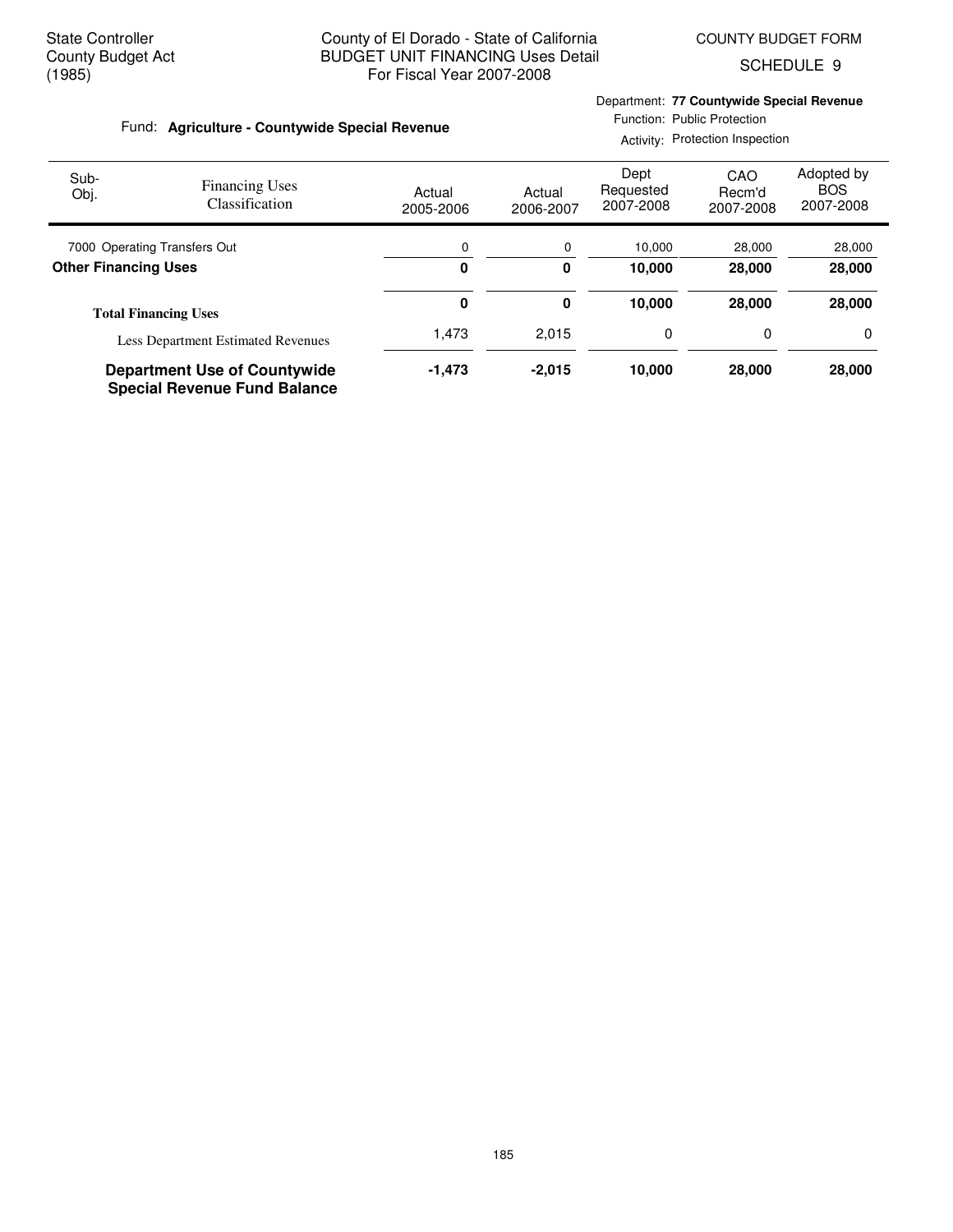SCHEDULE 9

#### Fund: Building - Countywide Special Revenue

Department: **77 Countywide Special Revenue** Function: Public Protection

Activity: Protection Inspection

| Sub-<br>Obj.                | <b>Financing Uses</b><br>Classification                                    | Actual<br>2005-2006 | Actual<br>2006-2007 | Dept<br>Requested<br>2007-2008 | CAO<br>Recm'd<br>2007-2008 | Adopted by<br><b>BOS</b><br>2007-2008 |
|-----------------------------|----------------------------------------------------------------------------|---------------------|---------------------|--------------------------------|----------------------------|---------------------------------------|
|                             | 5300 Interfund Expenditures                                                | 7,263               | 11,668              | 0                              | 0                          | 0                                     |
| <b>Other Charges</b>        |                                                                            | 7,263               | 11,668              | 0                              | 0                          | 0                                     |
|                             | 7000 Operating Transfers Out                                               | 147,244             | 279,293             | 250,000                        | 250,000                    | 544,000                               |
| <b>Other Financing Uses</b> |                                                                            | 147.244             | 279,293             | 250,000                        | 250,000                    | 544,000                               |
|                             | <b>Total Financing Uses</b>                                                | 154,508             | 290,961             | 250,000                        | 250,000                    | 544,000                               |
|                             | <b>Less Department Estimated Revenues</b>                                  | 7,286               | 415,496             | 250,000                        | 250,000                    | 544.000                               |
|                             | <b>Department Use of Countywide</b><br><b>Special Revenue Fund Balance</b> | 147,221             | $-124.535$          | 0                              | 0                          | 0                                     |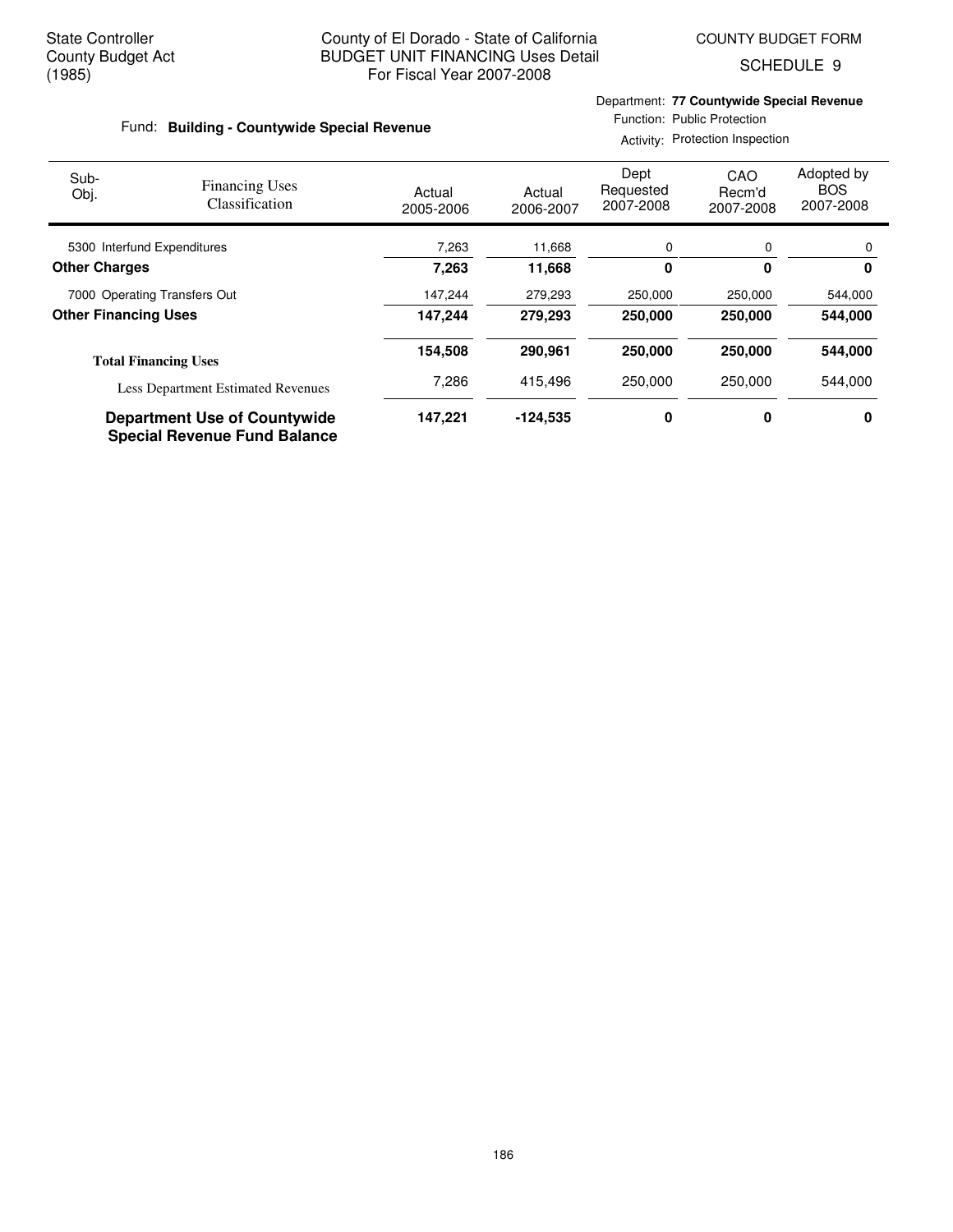Department: **77 Countywide Special Revenue**

SCHEDULE 9

| Fund: Recorder - Countywide Special Revenue |                                                                            |                     | Function: Public Protection<br>Activity: Other Protection |                                |                            |                                       |
|---------------------------------------------|----------------------------------------------------------------------------|---------------------|-----------------------------------------------------------|--------------------------------|----------------------------|---------------------------------------|
| Sub-<br>Obj.                                | <b>Financing Uses</b><br>Classification                                    | Actual<br>2005-2006 | Actual<br>2006-2007                                       | Dept<br>Requested<br>2007-2008 | CAO<br>Recm'd<br>2007-2008 | Adopted by<br><b>BOS</b><br>2007-2008 |
|                                             | 7000 Operating Transfers Out                                               | 952,260             | 438,260                                                   | 311,550                        | 411,550                    | 411,550                               |
| <b>Other Financing Uses</b>                 |                                                                            | 952.260             | 438.260                                                   | 311.550                        | 411.550                    | 411,550                               |
|                                             | <b>Total Financing Uses</b>                                                | 952,260             | 438.260                                                   | 311.550                        | 411,550                    | 411,550                               |
|                                             | <b>Less Department Estimated Revenues</b>                                  | 693,293             | 630.877                                                   | 311.550                        | 311.550                    | 311,550                               |
|                                             | <b>Department Use of Countywide</b><br><b>Special Revenue Fund Balance</b> | 258,967             | $-192.617$                                                | 0                              | 100,000                    | 100,000                               |

187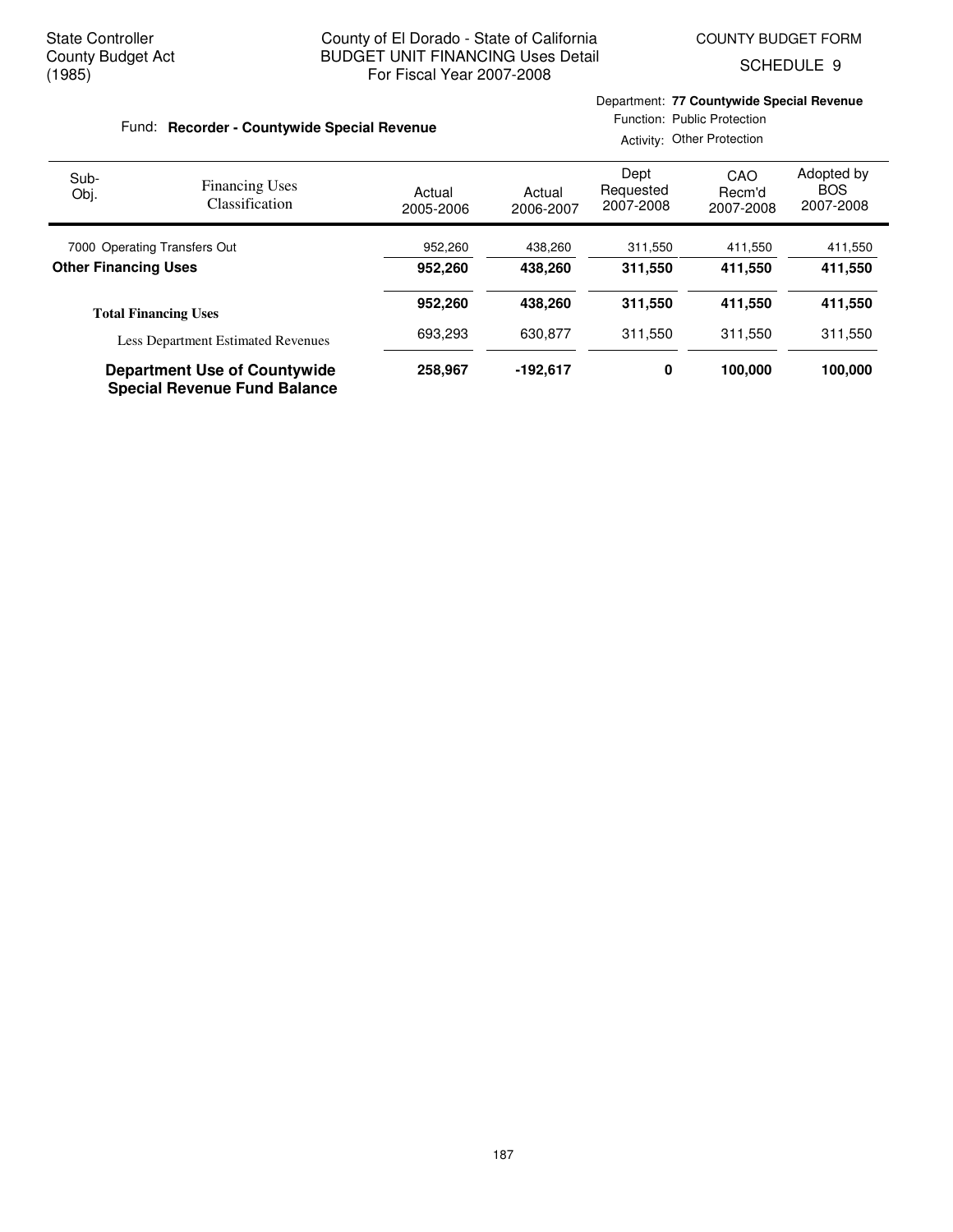SCHEDULE 9

#### Fund: Planning - Countywide Special Revenue

## Department: **77 Countywide Special Revenue** Function: Public Protection

Activity: Other Protection

| Sub-<br>Obj.                 | <b>Financing Uses</b><br>Classification                                    | Actual<br>2005-2006 | Actual<br>2006-2007 | Dept<br>Requested<br>2007-2008 | CAO<br>Recm'd<br>2007-2008 | Adopted by<br><b>BOS</b><br>2007-2008 |
|------------------------------|----------------------------------------------------------------------------|---------------------|---------------------|--------------------------------|----------------------------|---------------------------------------|
|                              | 4500 Special Departmental Expense                                          | 259,221             | 210,924             | 482,700                        | 482,700                    | 482,700                               |
| <b>Services And Supplies</b> |                                                                            | 259,221             | 210,924             | 482,700                        | 482.700                    | 482,700                               |
|                              | 7000 Operating Transfers Out                                               | 18,516              | 874,376             | 1,365,034                      | 1,365,034                  | 1,365,034                             |
| <b>Other Financing Uses</b>  |                                                                            | 18,516              | 874,376             | 1,365,034                      | 1,365,034                  | 1,365,034                             |
|                              | <b>Total Financing Uses</b>                                                | 277,737             | 1,085,301           | 1,847,734                      | 1,847,734                  | 1,847,734                             |
|                              | <b>Less Department Estimated Revenues</b>                                  | 845.058             | 1,258,476           | 1.847.734                      | 1.847.734                  | 1,847,734                             |
|                              | <b>Department Use of Countywide</b><br><b>Special Revenue Fund Balance</b> | -567.321            | $-173.175$          | 0                              | 0                          | 0                                     |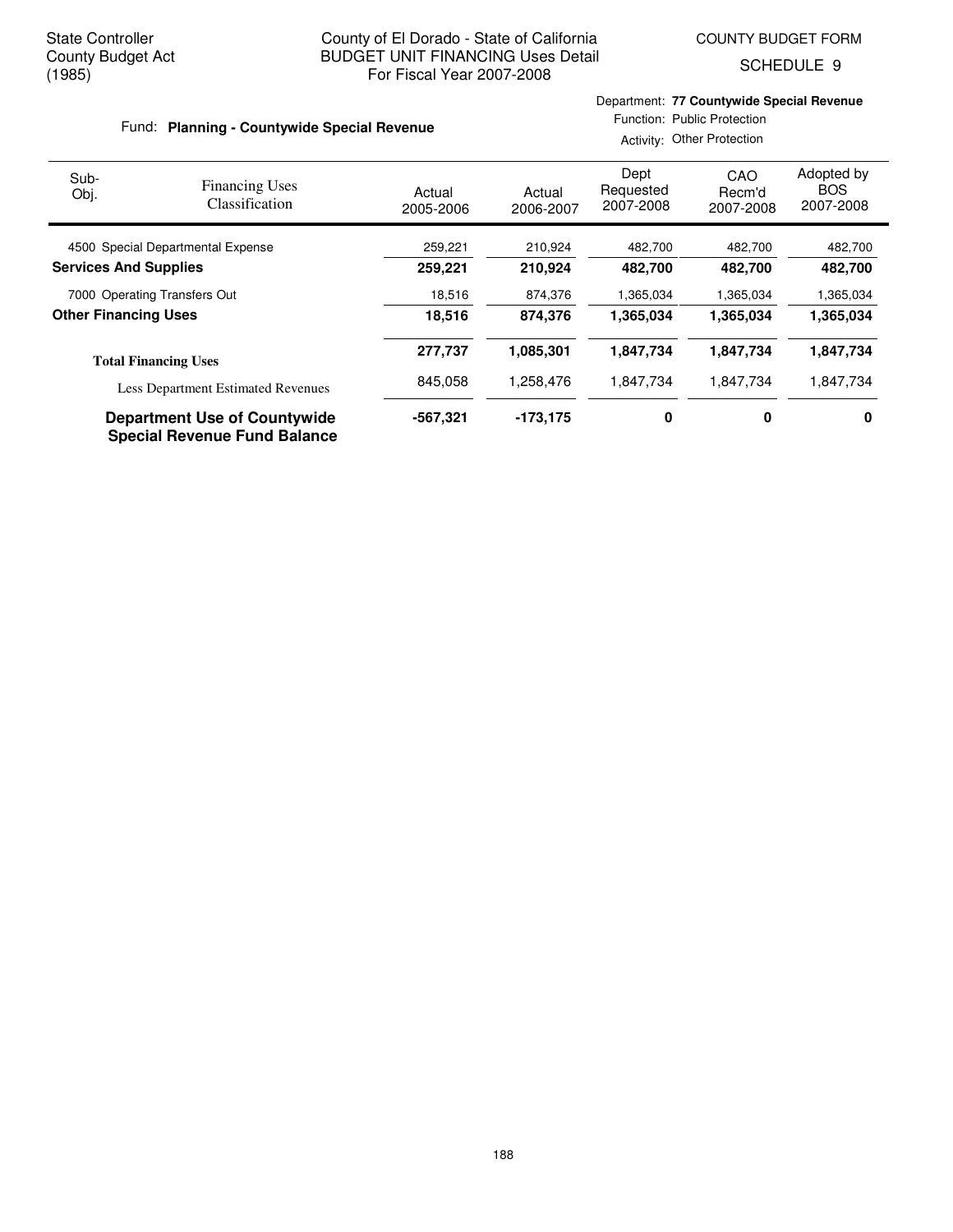SCHEDULE 9

## Fund: Dept of Transportation - Countywide Special Revenue

Department: **77 Countywide Special Revenue** Function: Public Ways and Facilities

Activity: Public Ways

| Sub-<br>Obj.                | <b>Financing Uses</b><br>Classification                                    | Actual<br>2005-2006 | Actual<br>2006-2007 | Dept<br>Requested<br>2007-2008 | CAO<br>Recm'd<br>2007-2008 | Adopted by<br><b>BOS</b><br>2007-2008 |
|-----------------------------|----------------------------------------------------------------------------|---------------------|---------------------|--------------------------------|----------------------------|---------------------------------------|
|                             | 7000 Operating Transfers Out                                               | 23,832,407          | 26,370,996          | 86,729,337                     | 86,729,337                 | 97,705,833                            |
| <b>Other Financing Uses</b> |                                                                            | 23,832,407          | 26,370,996          | 86,729,337                     | 86,729,337                 | 97,705,833                            |
|                             | 7250 Intrafnd: Non General Fund Types                                      | 0                   | 0                   | 218,709                        | 218,709                    | 1,819,644                             |
| <b>Intrafund Transfers</b>  |                                                                            | 0                   | 0                   | 218,709                        | 218,709                    | 1,819,644                             |
|                             | 7380 Intrfnd Abatemnt: Not General Fund                                    | 0                   | 0                   | $-218,709$                     | $-218,709$                 | $-1,819,645$                          |
| <b>Intrafund Abatement</b>  |                                                                            | $\mathbf{0}$        | 0                   | $-218,709$                     | $-218,709$                 | $-1,819.645$                          |
|                             | <b>Total Financing Uses</b>                                                | 23,832,407          | 26,370,996          | 86,729,337                     | 86,729,337                 | 97,705,832                            |
|                             | <b>Less Department Estimated Revenues</b>                                  | 26,383,580          | 46,149,844          | 33,835,628                     | 33,835,628                 | 27,618,486                            |
|                             | <b>Department Use of Countywide</b><br><b>Special Revenue Fund Balance</b> | $-2,551,173$        | -19,778,848         | 52,893,709                     | 52,893,709                 | 70.087,346                            |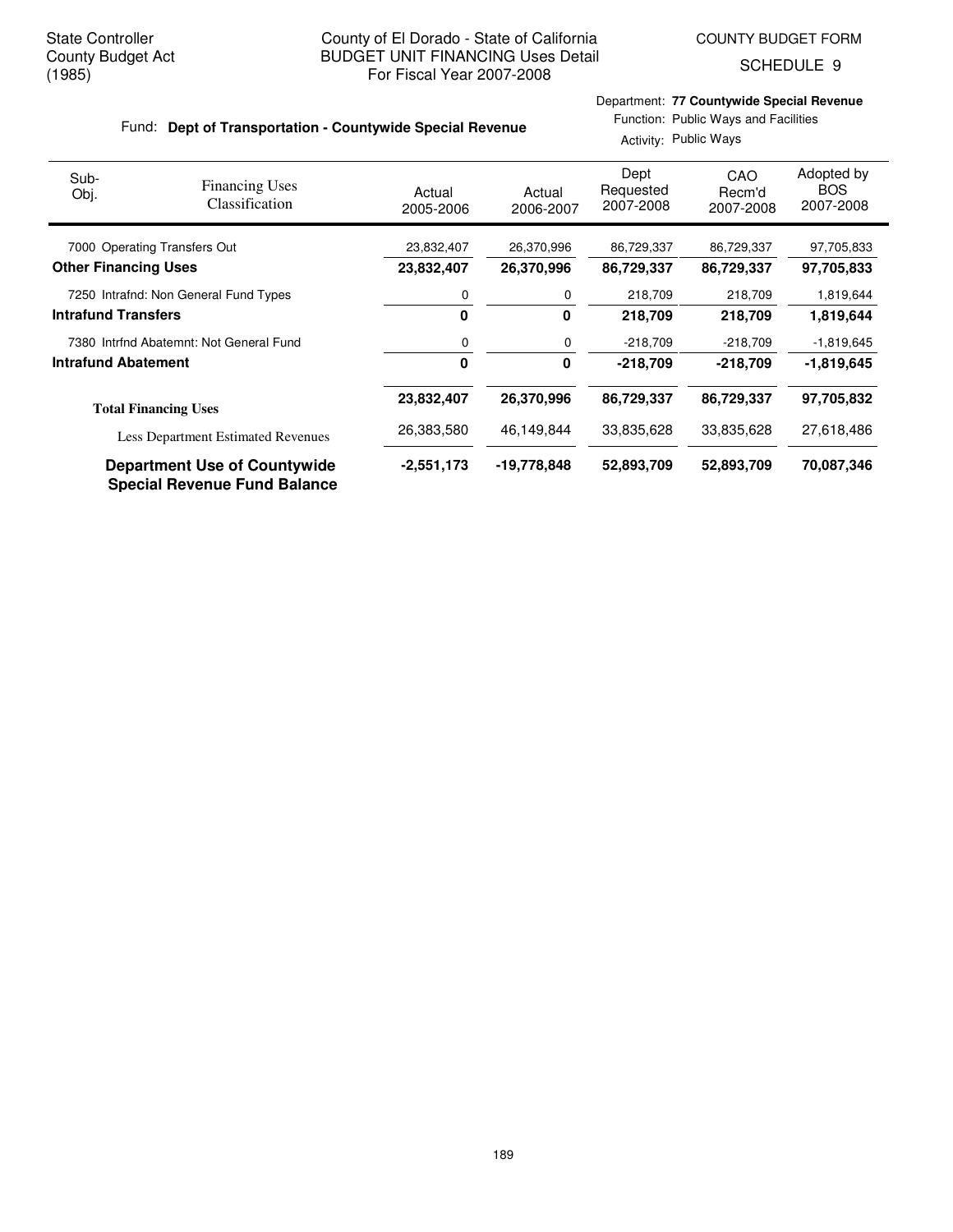SCHEDULE 9

# Department: **77 Countywide Special Revenue**

| Fund: Public Health - Countywide Special Revenue |
|--------------------------------------------------|

| partment: 77 Countywide Special Revenue |  |
|-----------------------------------------|--|
| Function: Health and Sanitation         |  |

| Activity: Health |  |
|------------------|--|
|                  |  |

| Sub-<br>Obj.                 | <b>Financing Uses</b><br>Classification                                    | Actual<br>2005-2006 | Actual<br>2006-2007 | Dept<br>Requested<br>2007-2008 | CAO<br>Recm'd<br>2007-2008 | Adopted by<br><b>BOS</b><br>2007-2008 |
|------------------------------|----------------------------------------------------------------------------|---------------------|---------------------|--------------------------------|----------------------------|---------------------------------------|
| 4201                         | Medical Supplies - Field                                                   | 90                  | $\Omega$            | 0                              | $\Omega$                   | 0                                     |
|                              | 4300 Professional and Specialized Services                                 | 132,751             | 123,421             | 69,698                         | 69,698                     | 75,709                                |
| 4327                         | Emergency Medical Serv (EMS) - Hospital                                    | 8,853               | 100,763             | 0                              | $\Omega$                   | 0                                     |
|                              | 4328 Emergency Medical Serv (EMS) - Physician                              | 79,519              | 198,419             | 0                              | 0                          | 0                                     |
|                              | 4500 Special Departmental Expense                                          | 172                 | $\Omega$            | 3,382                          | 3,382                      | 3,382                                 |
| <b>Services And Supplies</b> |                                                                            | 221,385             | 422,603             | 73,080                         | 73,080                     | 79,091                                |
|                              | 5300 Interfund Expenditures                                                | 26,752              | 59,717              | 0                              | 0                          | 0                                     |
| <b>Other Charges</b>         |                                                                            | 26,752              | 59,717              | 0                              | 0                          | $\mathbf{0}$                          |
|                              | 7000 Operating Transfers Out                                               | 1,280,505           | 1,699,683           | 840,530                        | 840,530                    | 334,666                               |
| <b>Other Financing Uses</b>  |                                                                            | 1,280,505           | 1,699,683           | 840,530                        | 840,530                    | 334,666                               |
|                              | <b>Total Financing Uses</b>                                                | 1,528,642           | 2,182,002           | 913,610                        | 913,610                    | 413,757                               |
|                              | <b>Less Department Estimated Revenues</b>                                  | 2,119,299           | 2,111,676           | 21,500                         | 21,500                     | 21,500                                |
|                              | <b>Department Use of Countywide</b><br><b>Special Revenue Fund Balance</b> | -590,657            | 70,327              | 892,110                        | 892,110                    | 392,257                               |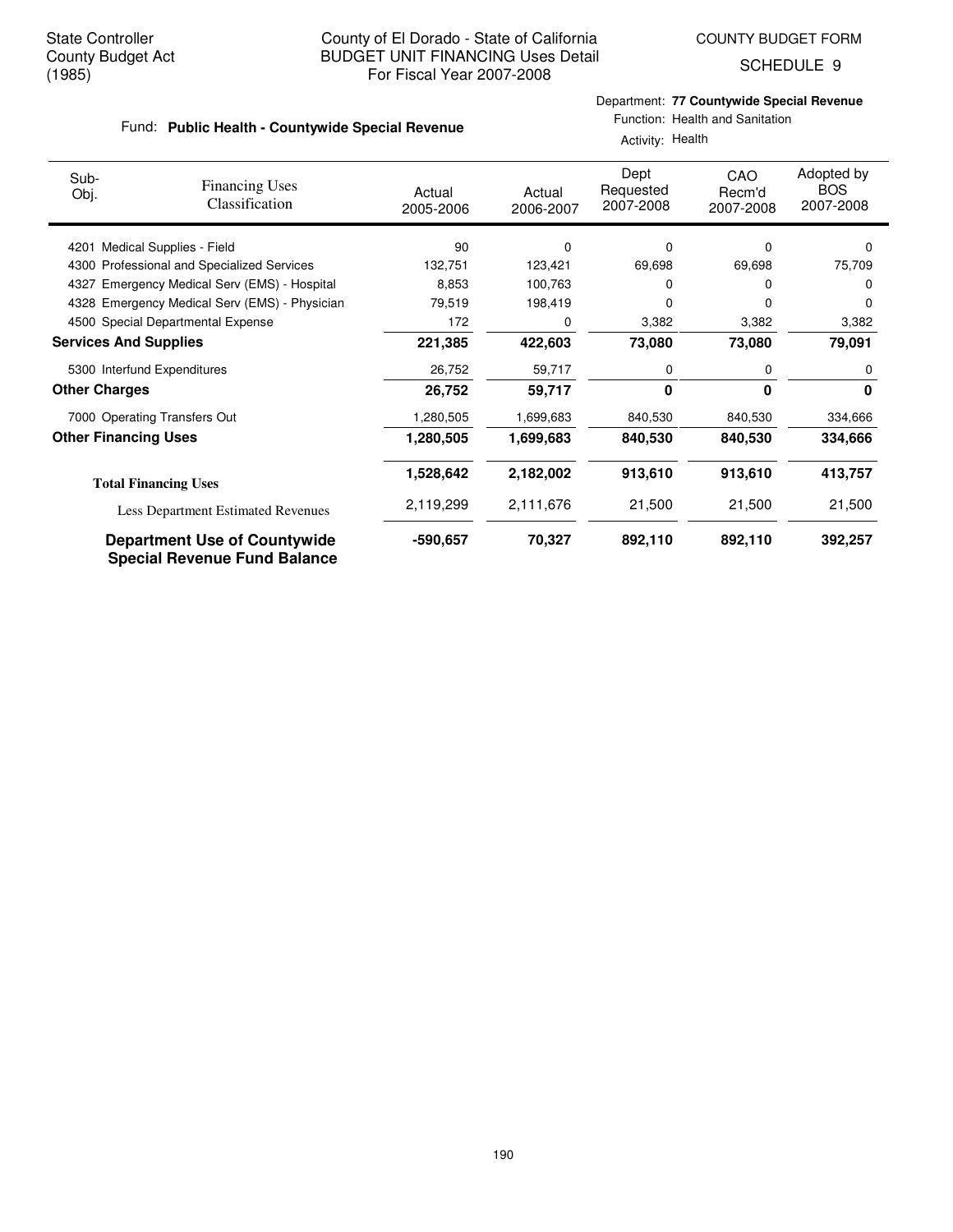Department: **77 Countywide Special Revenue**

Function: Health and Sanitation

SCHEDULE 9

## **Environmental Mngmnt - Countywide Special Revenue** Fund:

|                              |                                                                            |                     | Activity: Health    |                                |                            |                                       |
|------------------------------|----------------------------------------------------------------------------|---------------------|---------------------|--------------------------------|----------------------------|---------------------------------------|
| Sub-<br>Obj.                 | <b>Financing Uses</b><br>Classification                                    | Actual<br>2005-2006 | Actual<br>2006-2007 | Dept<br>Requested<br>2007-2008 | CAO<br>Recm'd<br>2007-2008 | Adopted by<br><b>BOS</b><br>2007-2008 |
| 7000 Operating Transfers Out |                                                                            | 4,535               | 3,521               | 0                              | 0                          |                                       |
| <b>Other Financing Uses</b>  |                                                                            | 4,535               | 3.521               | 0                              | 0                          | 0                                     |
|                              | <b>Total Financing Uses</b>                                                | 4,535               | 3,521               | 0                              | 0                          | 0                                     |
|                              | <b>Less Department Estimated Revenues</b>                                  | 464                 | 3,958               | 0                              | 0                          | 0                                     |
|                              | <b>Department Use of Countywide</b><br><b>Special Revenue Fund Balance</b> | 4,071               | $-437$              | 0                              | 0                          | 0                                     |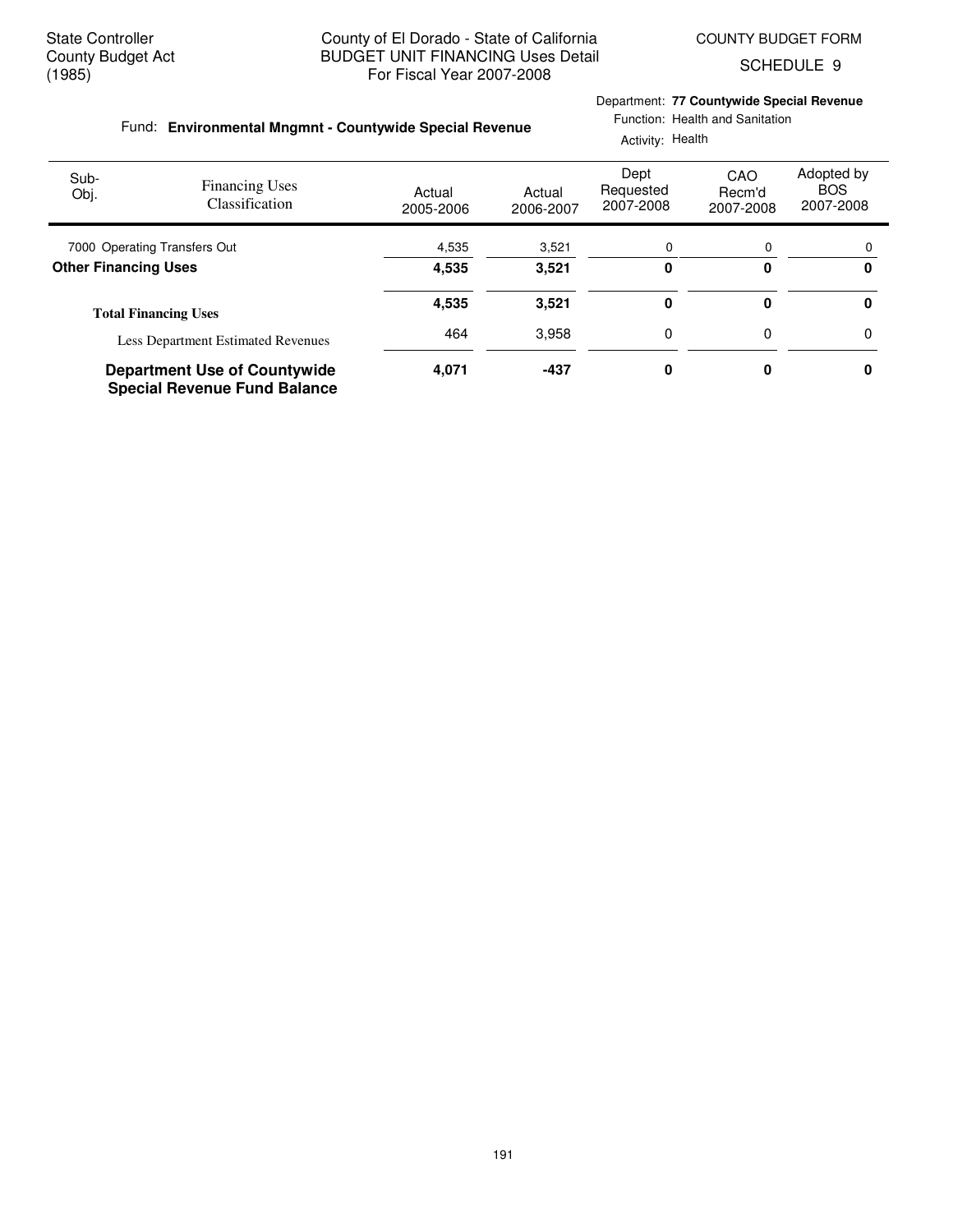SCHEDULE 9

### Fund: Veterans' Services - Countywide Special Revenue

## Department: **77 Countywide Special Revenue**

Function: Public Assistance Activity: Veterans Affairs

| Sub-<br>Obj.                 | <b>Financing Uses</b><br>Classification                                    | Actual<br>2005-2006 | Actual<br>2006-2007 | Dept<br>Requested<br>2007-2008 | CAO<br>Recm'd<br>2007-2008 | Adopted by<br><b>BOS</b><br>2007-2008 |
|------------------------------|----------------------------------------------------------------------------|---------------------|---------------------|--------------------------------|----------------------------|---------------------------------------|
| 7000 Operating Transfers Out |                                                                            | 0                   | 1,024               | 0                              | 10,446                     | 10,446                                |
| <b>Other Financing Uses</b>  |                                                                            | 0                   | 1,024               | 0                              | 10.446                     | 10,446                                |
|                              | <b>Total Financing Uses</b>                                                | 0                   | 1,024               | 0                              | 10.446                     | 10,446                                |
|                              | <b>Less Department Estimated Revenues</b>                                  | 11,051              | 13.934              | 0                              | 0                          | 0                                     |
|                              | <b>Department Use of Countywide</b><br><b>Special Revenue Fund Balance</b> | $-11.051$           | $-12,910$           | 0                              | 10.446                     | 10,446                                |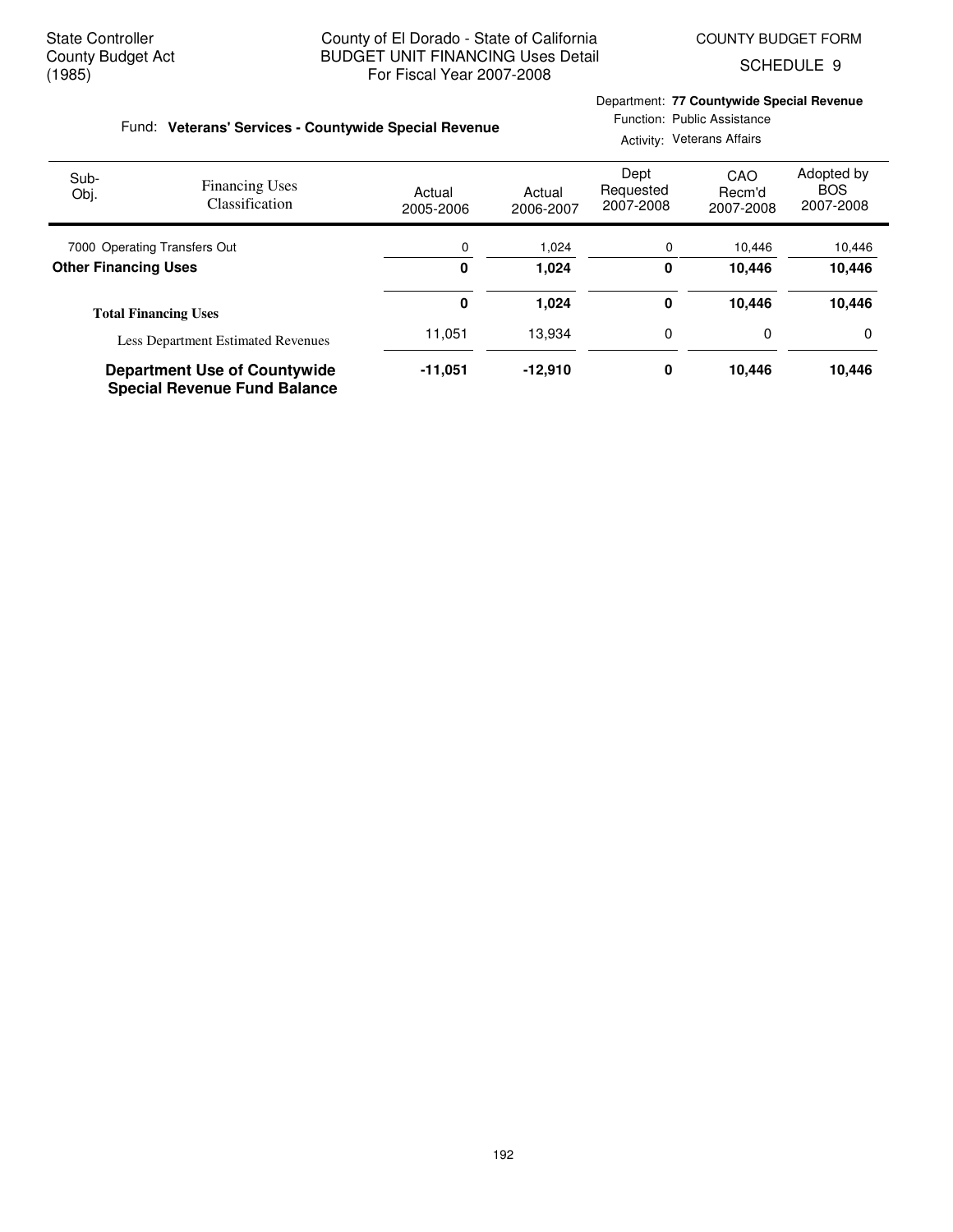SCHEDULE 9

## Department: **77 Countywide Special Revenue**

#### **Human Services - Countywide Special Revenue** Fund:

Function: Public Assistance Activity: Administration

| Sub-<br>Obj.                 | <b>Financing Uses</b><br>Classification                                    | Actual<br>2005-2006 | Actual<br>2006-2007 | Dept<br>Requested<br>2007-2008 | CAO<br>Recm'd<br>2007-2008 | Adopted by<br><b>BOS</b><br>2007-2008 |
|------------------------------|----------------------------------------------------------------------------|---------------------|---------------------|--------------------------------|----------------------------|---------------------------------------|
|                              | 4040 Telephone Company Vendor Payments                                     | 0                   | 0                   | 250                            | 250                        | 250                                   |
| 4260 Office Expense          |                                                                            | 477                 | 28                  | 650                            | 650                        | 650                                   |
| 4261 Postage                 |                                                                            | 0                   | 0                   | 300                            | 300                        | 300                                   |
| 4262 Software                |                                                                            | 21                  | 0                   | 0                              | 0                          | $\mathbf 0$                           |
|                              | 4266 Printing / Duplicating                                                | 0                   | 387                 | 3,000                          | 3,000                      | 3,000                                 |
|                              | 4300 Professional and Specialized Services                                 | 45,697              | 25,492              | 28,150                         | 28,150                     | 28,150                                |
|                              | 4400 Publication and Legal Notices                                         | 0                   | 325                 | 0                              | 0                          | 0                                     |
|                              | 4420 Rents and Leases - Equipment                                          | 44                  | 46                  | 0                              | 0                          | 0                                     |
|                              | 4440 Rents and Leases- Building/Improvements                               | 375                 | 1,297               | 0                              | 0                          | $\Omega$                              |
| 4501 Special Projects        |                                                                            | 2,297               | 16,484              | 47,750                         | 47,750                     | 47,750                                |
|                              | 4502 Educational Materials                                                 | 0                   | 1,014               | 0                              | 0                          | $\Omega$                              |
| 4503 Staff Development       |                                                                            | 185                 | 275                 | 2,000                          | 2,000                      | 2,000                                 |
|                              | 4532 Client Program Services                                               | 2,600               | 0                   | 0                              | 0                          | 0                                     |
|                              | 4600 Transportation and Travel                                             | 361                 | 0                   | 0                              | 0                          | 0                                     |
|                              | 4601 Volunteer - Transportation and Travel                                 | 30                  | 29                  | 0                              | 0                          | 0                                     |
|                              | 4602 Employee - Private Auto Mileage                                       | 0                   | 40                  | 0                              | 0                          | O                                     |
|                              | 4604 Volunteer - Private Auto Mileage                                      | 196                 | 78                  | 1,000                          | 1,000                      | 1,000                                 |
| <b>Services And Supplies</b> |                                                                            | 52,283              | 45,495              | 83,100                         | 83,100                     | 83,100                                |
|                              | 5301 Intrfnd Exp: Telephone Equip & Support                                | 27                  | 106                 | 0                              | 0                          | 0                                     |
|                              | 5306 Intrfnd Exp: Central Duplicating                                      | 83                  | 569                 | 0                              | 0                          | 0                                     |
|                              | 5331 Intrfnd Exp: Allocated Services & Supplies                            | 0                   | 124                 | 0                              | 0                          | 0                                     |
| <b>Other Charges</b>         |                                                                            | 109                 | 799                 | 0                              | $\bf{0}$                   | 0                                     |
|                              | <b>Total Financing Uses</b>                                                | 52,392              | 46,294              | 83,100                         | 83,100                     | 83,100                                |
|                              | Less Department Estimated Revenues                                         | 53,616              | 66,601              | 49,800                         | 49,800                     | 49,800                                |
|                              | <b>Department Use of Countywide</b><br><b>Special Revenue Fund Balance</b> | $-1,224$            | $-20,307$           | 33,300                         | 33,300                     | 33,300                                |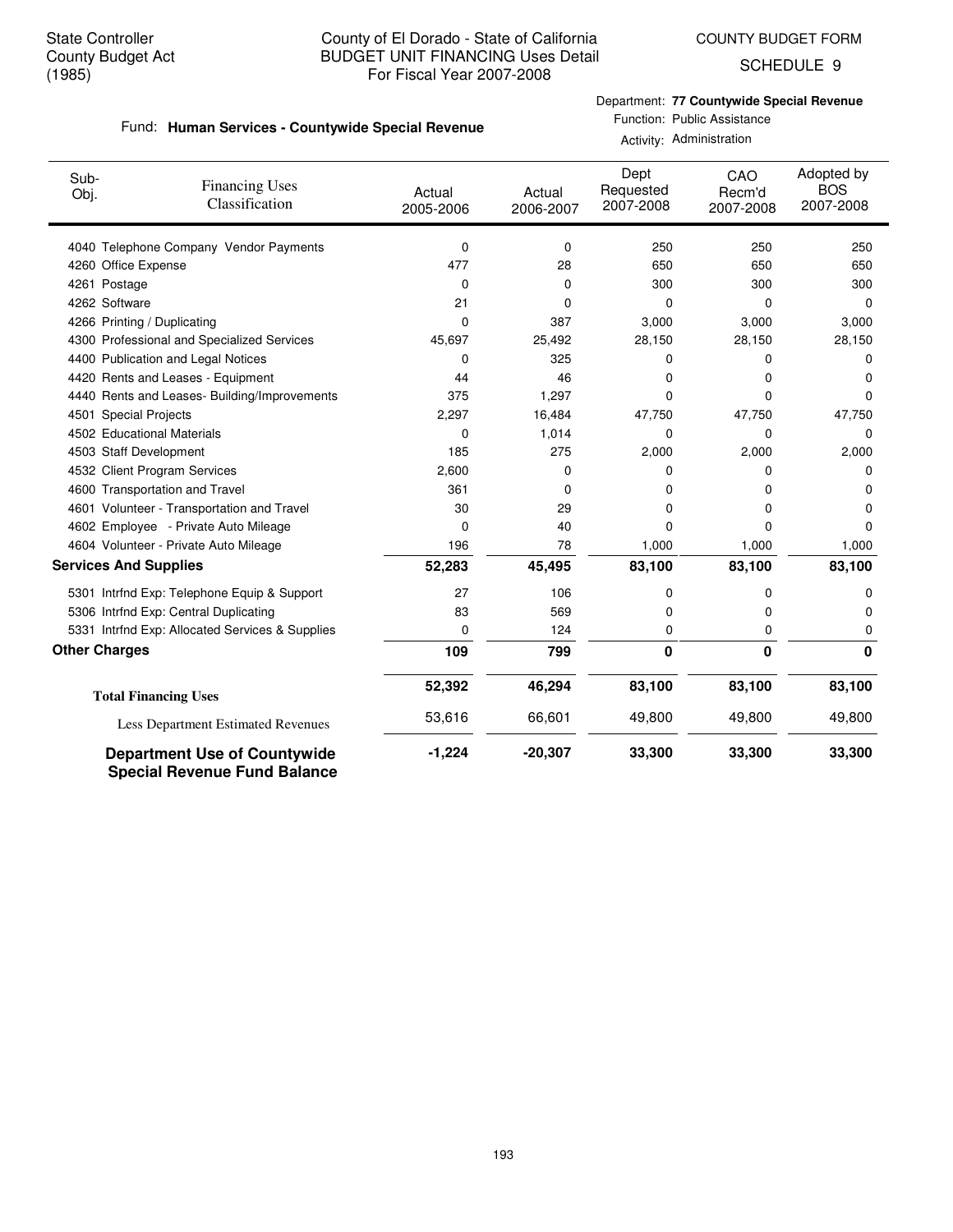Department: **77 Countywide Special Revenue**

SCHEDULE 9

| Fund: Library - Countywide Special Revenue |                                                                            |                     | Function: Education<br><b>Activity: Library Services</b> |                                |                            |                                       |  |
|--------------------------------------------|----------------------------------------------------------------------------|---------------------|----------------------------------------------------------|--------------------------------|----------------------------|---------------------------------------|--|
| Sub-<br>Obj.                               | <b>Financing Uses</b><br>Classification                                    | Actual<br>2005-2006 | Actual<br>2006-2007                                      | Dept<br>Requested<br>2007-2008 | CAO<br>Recm'd<br>2007-2008 | Adopted by<br><b>BOS</b><br>2007-2008 |  |
|                                            | 7000 Operating Transfers Out                                               | 14,240              | 13,915                                                   | 0                              | 0                          | 15,000                                |  |
| <b>Other Financing Uses</b>                |                                                                            | 14.240              | 13,915                                                   | 0                              | 0                          | 15,000                                |  |
|                                            | <b>Total Financing Uses</b>                                                | 14,240              | 13,915                                                   | 0                              | 0                          | 15,000                                |  |
|                                            | <b>Less Department Estimated Revenues</b>                                  | 11,394              | 13,602                                                   | 0                              | 0                          | 15,000                                |  |
|                                            | <b>Department Use of Countywide</b><br><b>Special Revenue Fund Balance</b> | 2,846               | 313                                                      | 0                              | 0                          | 0                                     |  |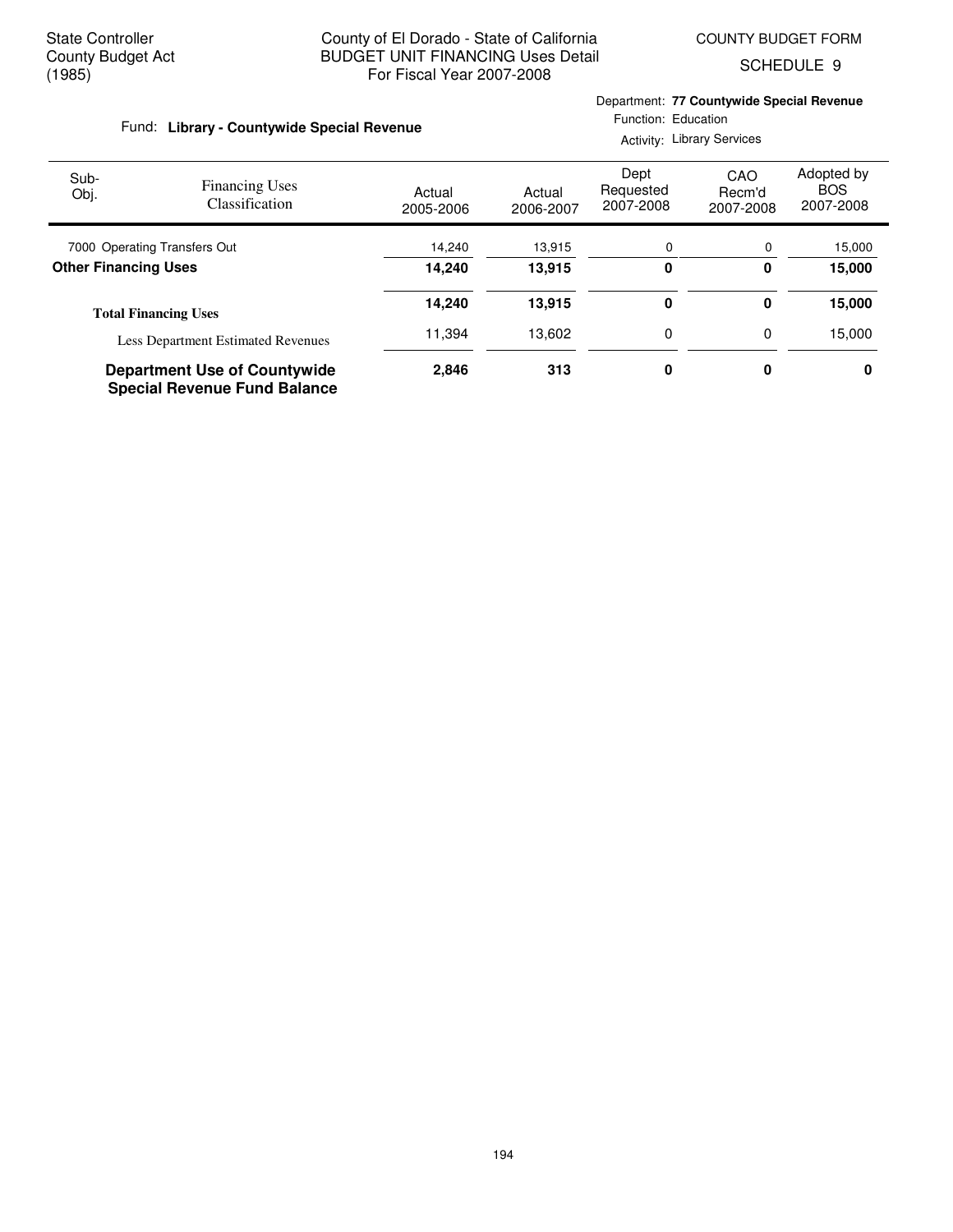SCHEDULE 9

## **Fish and Game - Countywide Special Revenue** Fund:

## Department: **77 Countywide Special Revenue**

Function: Public Protection

|                              |                                                                            |                     | Activity: Other Protection |                                |                            |                                       |
|------------------------------|----------------------------------------------------------------------------|---------------------|----------------------------|--------------------------------|----------------------------|---------------------------------------|
| Sub-<br>Obj.                 | <b>Financing Uses</b><br>Classification                                    | Actual<br>2005-2006 | Actual<br>2006-2007        | Dept<br>Requested<br>2007-2008 | CAO<br>Recm'd<br>2007-2008 | Adopted by<br><b>BOS</b><br>2007-2008 |
| 7000 Operating Transfers Out |                                                                            | 0                   | 0                          | 8,000                          | 8,000                      | 8,000                                 |
| <b>Other Financing Uses</b>  |                                                                            | 0                   | 0                          | 8,000                          | 8,000                      | 8,000                                 |
|                              | <b>Total Financing Uses</b>                                                | 0                   | 0                          | 8,000                          | 8,000                      | 8,000                                 |
|                              | <b>Less Department Estimated Revenues</b>                                  | 0                   | 1,101                      | 7,000                          | 7.000                      | 7,000                                 |
|                              | <b>Department Use of Countywide</b><br><b>Special Revenue Fund Balance</b> | 0                   | $-1,101$                   | 1,000                          | 1,000                      | 1,000                                 |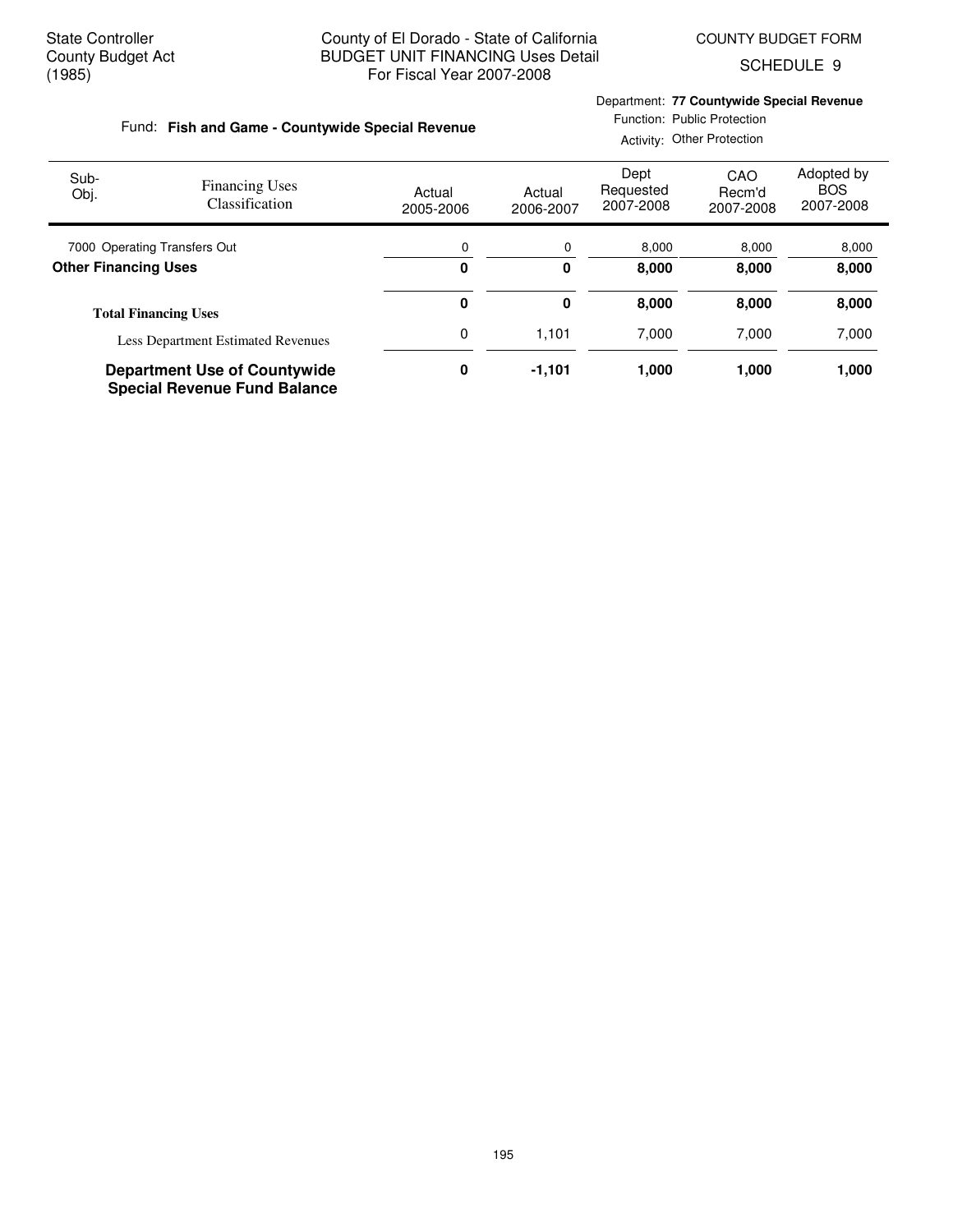## State Controller County of El Dorado - State of California<br>County Budget Act BUDGET UNIT FINANCING Uses Detail<br>SCHEDUEL 9 County Budget Act BUDGET UNIT FINANCING Uses Detail<br>(1985) For Fiscal Year 2007-2008 For Fiscal Year 2007-2008

## **FUND: Health and Welfare - Countywide Special Revenue** Function: Multiple

# Department: **77 Countywide Special Revenue** Activity: Multiple

| Sub-<br>Obj.                | <b>Financing Uses</b><br>Classification                                    | Actual<br>2005-2006      | Actual<br>2006-2007      | Department<br>Requested<br>2007-2008 | CAO<br>Recm'd<br>2007-2008 | Adopted by<br><b>BOS</b><br>2007-2008 |
|-----------------------------|----------------------------------------------------------------------------|--------------------------|--------------------------|--------------------------------------|----------------------------|---------------------------------------|
| <b>Other Financing Uses</b> | 7000 Operating Transfer Out                                                | 15,703,760<br>15,703,760 | 15,130,120<br>15,130,120 | 19,012,074<br>19,012,074             | 19.012.074<br>19,012,074   | 20,698,566<br>20,698,566              |
| <b>Intrafund Transfers</b>  | 7258 Intrafnd: Realignment Funds                                           | $\bf{0}$                 | 0                        | 0                                    | 0                          | 357,018<br>357,018                    |
| <b>Intrafund Transfers</b>  | 7388 Intrind Abatement: Realignment Funds                                  | $\bf{0}$                 | $\bf{0}$                 | $\mathbf 0$                          | 0                          | $-357,018$<br>(357, 018)              |
|                             | <b>Total Financing Uses</b>                                                | 15,703,760               | 15,130,120               | 19,012,074                           | 19,012,074                 | 20,698,566                            |
|                             | <b>Less Department Estimated Revenues</b>                                  | 15,104,704               | 16,542,179               | 18,239,718                           | 18,239,718                 | 18,302,718                            |
|                             | <b>Department Use of Countywide</b><br><b>Special Revenue Fund Balance</b> | 599,055                  | $-1,412,059$             | 772,356                              | 772,356                    | 2,395,848                             |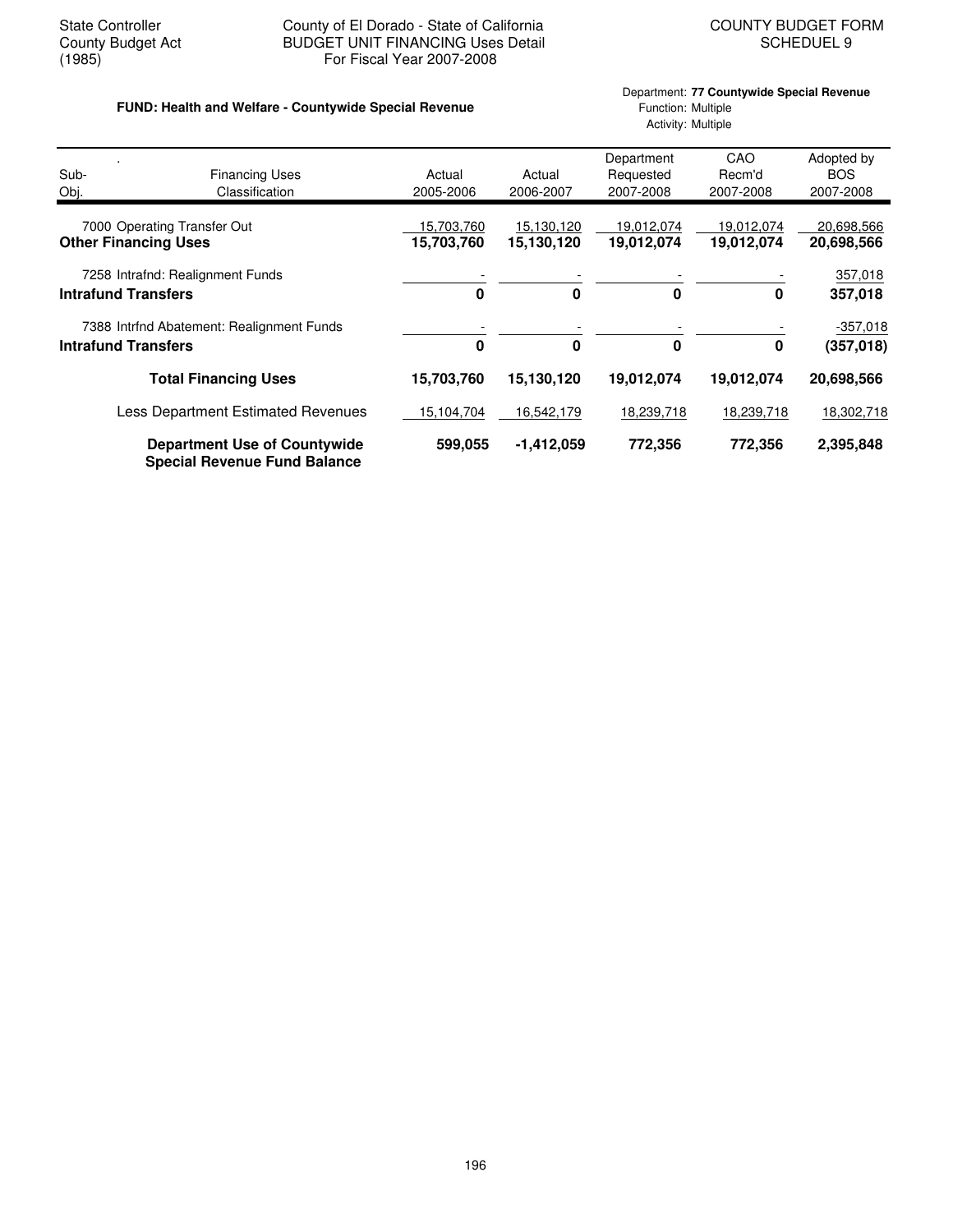Department: **77 Countywide Special Revenue**

SCHEDULE 9

| Fund: SLESF - Countywide Special Revenue                                   |                                                |                     | Function: Public Protection<br>Activity: Police Protection/Detention |                                |                            |                                       |
|----------------------------------------------------------------------------|------------------------------------------------|---------------------|----------------------------------------------------------------------|--------------------------------|----------------------------|---------------------------------------|
| Sub-<br>Obj.                                                               | <b>Financing Uses</b><br><b>Classification</b> | Actual<br>2005-2006 | Actual<br>2006-2007                                                  | Dept<br>Requested<br>2007-2008 | CAO<br>Recm'd<br>2007-2008 | Adopted by<br><b>BOS</b><br>2007-2008 |
| 7000 Operating Transfers Out                                               |                                                | 785,094             | 958,517                                                              | 552,475                        | 571,784                    | 601,823                               |
| <b>Other Financing Uses</b>                                                |                                                | 785.094             | 958.517                                                              | 552,475                        | 571.784                    | 601,823                               |
|                                                                            | <b>Total Financing Uses</b>                    | 785,094             | 958,517                                                              | 552,475                        | 571,784                    | 601,823                               |
|                                                                            | <b>Less Department Estimated Revenues</b>      | 905,022             | 854.925                                                              | 552,475                        | 571.784                    | 601,823                               |
| <b>Department Use of Countywide</b><br><b>Special Revenue Fund Balance</b> |                                                | $-119.928$          | 103,592                                                              | 0                              | 0                          | 0                                     |